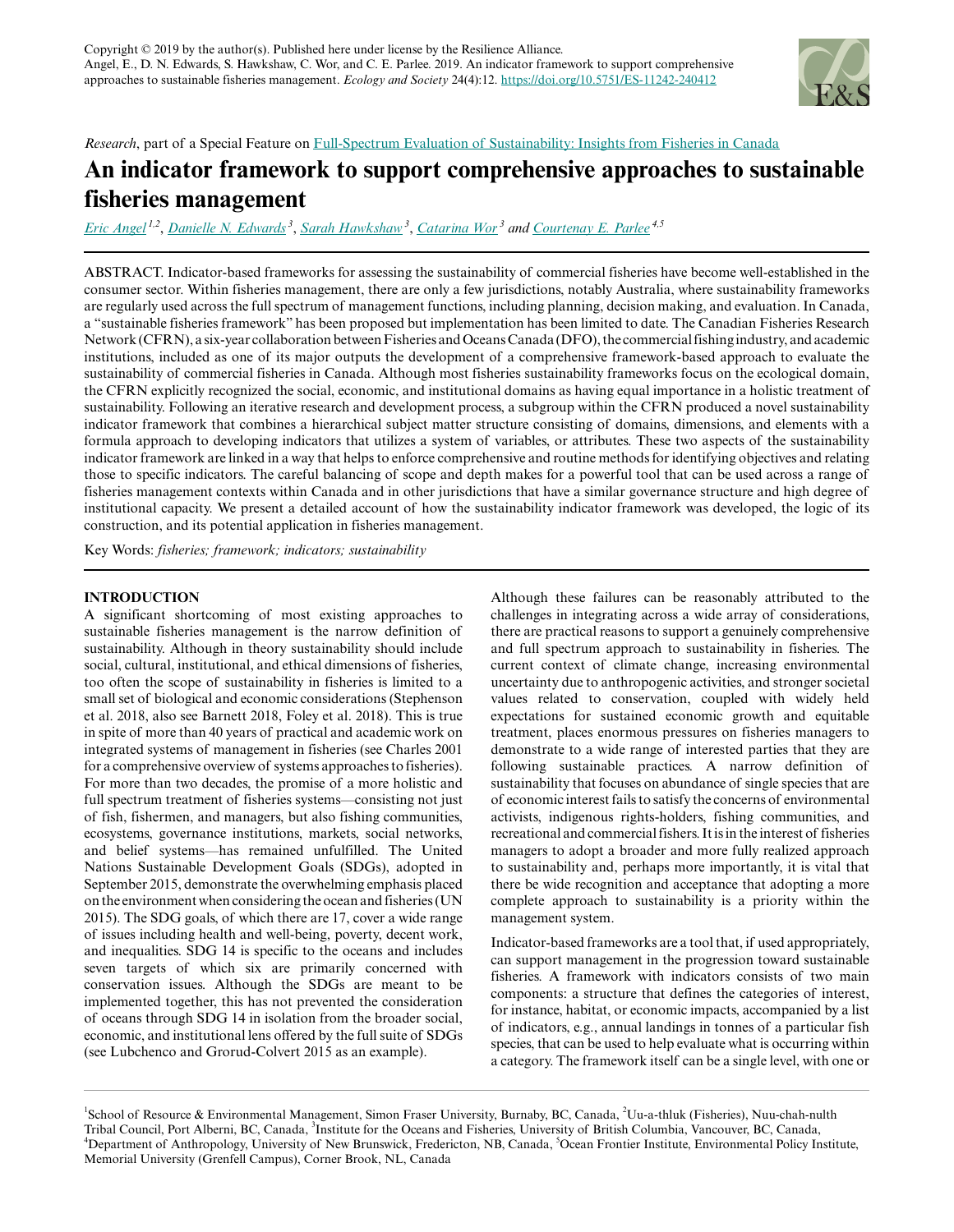more categories that each contains a set of indicators, or it can be a hierarchical structure that attempts to model the system with greater complexity. Indicators can be quantitative or qualitative, although many fisheries frameworks exclusively use quantitative indicators because they can easily be summarized and related to reference points using modeling and statistical analyses. The argument has been made that indicators must be nonsubjective and quantitative to match with targets that must be SMART: specific, measurable, achievable, realistic, and time-bounded (Cormier and Elliott 2017). Although the importance of qualitative measures has also been noted, especially given the limits of quantitative approaches (Shore 2008, Busch et al. 2012, Davis et al. 2012). Indicators can range from highly specific to very general and may or may not be linked to one another in an attempt to produce an aggregate assessment of sustainability within a system.

Sustainability frameworks have proliferated in academic and policy contexts since the second wave of environmentalism in the 1990s. In 2000, the United Nations (UN) Millennium Development Goals (MDG) were established (UN 2019). The MDGs link eight areas of interest (poverty, education, environment, etc.) with quantitative indicators as a way of measuring progress toward sustainable development on a global scale. The forestry sector pioneered the development of marketbased certification schemes for natural resource use (Maser and Smith 2001, Cashore et al. 2004). Within fisheries, the Food and Agriculture Organization (FAO) of the UN has devoted substantial resources to the development of sustainability frameworks and indicators (FAO 1999, 2003, 2009, 2010, 2011, Garcia et al. 2000, 2003, Tietze et al. 2001, Gréboval 2002). The interactive governance approach proposes an assessment framework that is question-driven and views fisheries systems through the lens of governability (Kooiman et al. 2005, Chuenpagdee et al. 2008, Bavinck and Kooiman 2013, Kooiman and Bavinck 2013). Market-oriented sustainability frameworks in the fisheries sector, such as the Marine Stewardship Council's Principles and Criteria for Sustainable Fishing, and competing initiatives have gained a higher profile in the past 20 years (see Leadbitter and Ward 2007, MSC 2011, Foley and Hébert 2013, Faught 2016, Foley and Havice 2016). In a few national jurisdictions, notably Australia, management agencies have developed and implemented comprehensive framework-based approaches to sustainable fisheries management (Chesson et al. 1999, Ward 2000, 2014, Fletcher 2006, Fletcher et al. 2002, 2003, 2005, 2010, Begg et al. 2014, Brooks et al. 2015, Triantafillos et al. 2014).

Canada, in spite of being an important fishing nation (FAO 2016) with a long tradition of fisheries science research (Ricker 1975, Hubbard et al. 2016), has lagged behind countries like Australia (see above) and the USA (Busch et al. 2003, Pollnac et al. 2006, Clay et al. 2014, Breslow et al. 2014) in the move toward comprehensive approaches to sustainability in fisheries management. Canada has committed in legislation to an ecosystem approach to fisheries (Oceans Act, S.C., 1996, c.31). Although ecosystem-based management (EBM) conceptually includes consideration of humans as a component of the larger ecosystem, critical human factors are frequently missed in the application of EBM (Arkema et al. 2006, Long et al. 2015) and the emphasis within EBM research has primarily been on ecological and oceanographic aspects (Ommer et al. 2012, Epstein et al. 2018). The federal fisheries management agency, Fisheries and Oceans Canada (DFO), released a "Sustainable Fisheries Framework" (SFF) in 2009 that is not a framework in the sense discussed above, but rather a collection of loosely connected policy and management documents dealing with topics such as the protection of benthic habitat, managing bycatch, decision making following the precautionary approach, and forage species ([http://www.dfo-mpo.gc.ca/reports-rapports/regs/sff-cpd/overview](http://www.dfo-mpo.gc.ca/reports-rapports/regs/sff-cpd/overview-cadre-eng.htm)[cadre-eng.htm\)](http://www.dfo-mpo.gc.ca/reports-rapports/regs/sff-cpd/overview-cadre-eng.htm). A recent (2015) "sustainability survey" based on the SFF focuses entirely on questions related to biological and ecological sustainability, which reflects the nature of the policy documents that comprise the DFO framework [\(http://www.dfo](http://www.dfo-mpo.gc.ca/reports-rapports/regs/sff-cpd/survey-sondage/index-en.html)[mpo.gc.ca/reports-rapports/regs/sff-cpd/survey-sondage/index-en.](http://www.dfo-mpo.gc.ca/reports-rapports/regs/sff-cpd/survey-sondage/index-en.html) [html\)](http://www.dfo-mpo.gc.ca/reports-rapports/regs/sff-cpd/survey-sondage/index-en.html). In a similar vein, the DFO and Canadian Coast Guard 2017-2020 Departmental Sustainable Development Strategy (FSDS;<http://waves-vagues.dfo-mpo.gc.ca/Library/40749782.pdf>) identifies "healthy coasts and oceans" as one of its goals. To accomplish this, there are continued efforts to implement the SFF and further policies on it. Although the FSDS states that it will work in accordance with the Federal Sustainable Development Act (Government of Canada 2008) to integrate environmental, social, and economic sustainability, the SFF remains focused on ecological and biological considerations. The sustainability survey and FSDS reinforce the impression that the SFF has limited value as a practical tool to comprehensively evaluate the sustainability of fisheries under the jurisdiction of DFO.

The Canadian Fisheries Research Network (CFRN) was a sixyear research network intended to move Canadian fisheries management closer to the goal of sustainability on a number of fronts. One of the major initiatives within the CFRN was Project 1.1, which focused the efforts of an interdisciplinary team of academic, industry, and government experts on the development of a comprehensive framework for evaluating fisheries in Canada (Stephenson et al. 2018, 2019). As an offshoot of that effort, a subgroup within the CFRN developed a framework for use in several of the case studies that were being undertaken by the network. Intended to support the identification of fisheries management objectives while linking objectives directly to indicators, the evaluation framework for sustainable fisheries (hereinafter the sustainability indicator framework), as it was named, went through several iterations that resulted in different versions being developed (for one such iteration see Stephenson et al. 2019). The focus of this paper is on the development of an iteration of the sustainability indicator framework that supports a comprehensive, full-spectrum evaluation across three domains: governance, ecological, and social and economic. The framework is intended to be widely applicable to fisheries in Canada as well as in other jurisdictions that have a similar governance structure, i.e., established and functioning democratic institutions, and high level of institutional capacity, e.g., for data collection, science, management, and enforcement. Descriptors and indicators for each element were also developed to provide guidance in the application of the sustainability indicator framework, in particular to support practitioners to assess multiple domains, even those outside their areas of individual expertise.

# **THE SUSTAINABILITY INDICATOR FRAMEWORK DEVELOPMENT PROCESS**

The CFRN was formed in 2010 with the purpose of bringing together industry, academics, and government to collaborate on priority research issues contributing to ecological sustainability,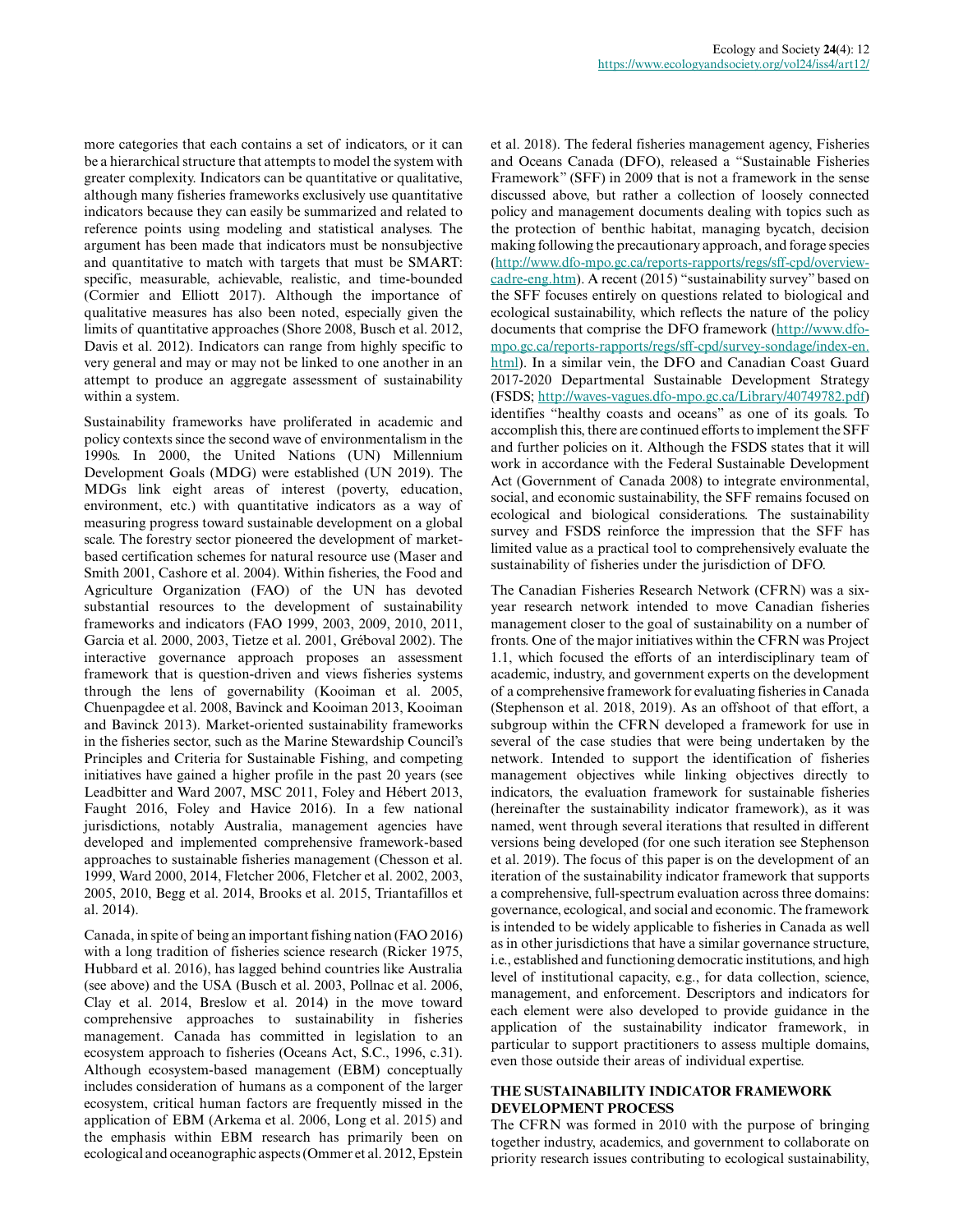viability, and improved management of Canadian fisheries. With federal funding through the Government of Canada's Natural Sciences and Engineering Research Council, the majority of projects related to the natural sciences. The major exception was Project 1.1 which was tasked with investigating the nature of sustainability in fisheries and the range of objectives driving fisheries management in Canada. In a departure from the usual practice in natural science research networks in Canada, the CFRN Project 1.1 research team included several social scientists working on fisheries in Canada who represented a range of disciplines: fisheries economics, maritime anthropology, sociology, management, and marine governance. Working closely with industry and government representatives, the academics in Project 1.1 adopted an evaluation framework approach to the question of fisheries sustainability.

At the same time, a number of research projects within the network included the assessment of outcomes through structured decision-making approaches, e.g., management strategy evaluation (MSE), and were challenged with the identification of performance metrics as indicators to assess a range of objectives that extended beyond those typical of most MSE applications. In the interests of drawing from a common pool of indicators grounded in a theoretically robust framework that would also support interfishery and interproject comparisons, a group of researchers adapted the Project 1.1 evaluation framework to more closely correspond to the requirements of their individual projects. This led to the creation of a comprehensive, tiered sustainability indicator framework with candidate indicators that became a foundational element for a number of research projects within the network.

#### **Domains, dimensions, and elements**

The sustainability indicator framework uses a three-level hierarchical structure: (1) domains, (2) dimensions, and (3) elements. Domains refer to the three primary, high-level fields of study and interest (governance, ecological, and social and economic). Dimensions are the broad subject headings within each domain that are used to organize conceptually similar elements, which comprise the third level of the hierarchy. Domains, dimensions, and elements provide an organizing framework and do not denote inherent or assumed values or goals. The term element was chosen to replace goal, which was used in the first iteration of the sustainability indicator framework because the directional quality associated with the concept of a goal was problematic since it prescribed a desirable end state. The purpose of each level in the hierarchy is to identify, with increasing specificity, the subject matter that should be evaluated in relation to fisheries sustainability. Goals and objectives exist outside of the hierarchy, and are addressed later in the discussion of indicator selection. The hierarchical structure within each of the three domains is represented in the diagrams that follow (Figs. 1, 2, and 3).

The components of the sustainability indicator framework were identified through consideration of hundreds of models and theories that underlie different elements, ranging from carrying capacity of freshwater lakes to the degree to which there are mechanisms in place to recognize and allow for conflict and conflict resolution (for a case study on the latter see Parlee and Wiber 2018). As a result, we conceptualize the sustainability

indicator framework at the domain and dimension level as atheoretical and descriptive, with no single overarching theory that connects the domains and dimensions or relates the elements across domains to one another.

# **Governance domain**

We hypothesize an underlying logic for the governance domain (Fig. 1). Mindful of critiques that have been made of the term governance (Offe 2009), we nevertheless chose that label to communicate that this domain is broader than institutions. The first dimension, institutional arrangements, provides the structural support for the next dimension, decision making, by defining the purpose and scope of the institution, the rules that structure interactions in an institutional setting, and the resources available to support these interactions. The decision-making dimension is about the process of making decisions, and invokes core principles of good governance: collaboration, transparency, inclusivity, predictability, flexibility, and accountability. The output of these processes, the decisions, can be evaluated individually and as a whole in terms of their effectiveness and their legitimacy. By effectiveness we mean the degree to which decisions help to carry out the mandate, the purpose of the institution. Legitimacy we define as the willingness of those affected by the governance institution to accept and abide by the decisions it produces, whether or not they are in agreement.





In this manner, the elements within each dimension function as the foundation for the next dimension and the next sequence of elements (see Table 1 for short definitions of the elements within each dimension). For instance, without financial support (part of the resources element), collaboration by participants in decision making is exceedingly difficult to achieve. Without goals and objectives (part of the purpose and rules elements), accountability is impossible to assess. Without open and informed decision making (part of the transparency element), the legitimacy of the governance institutions is thrown into question (for an example of how these criteria can be applied see Parlee 2016, Parlee and Wiber 2018)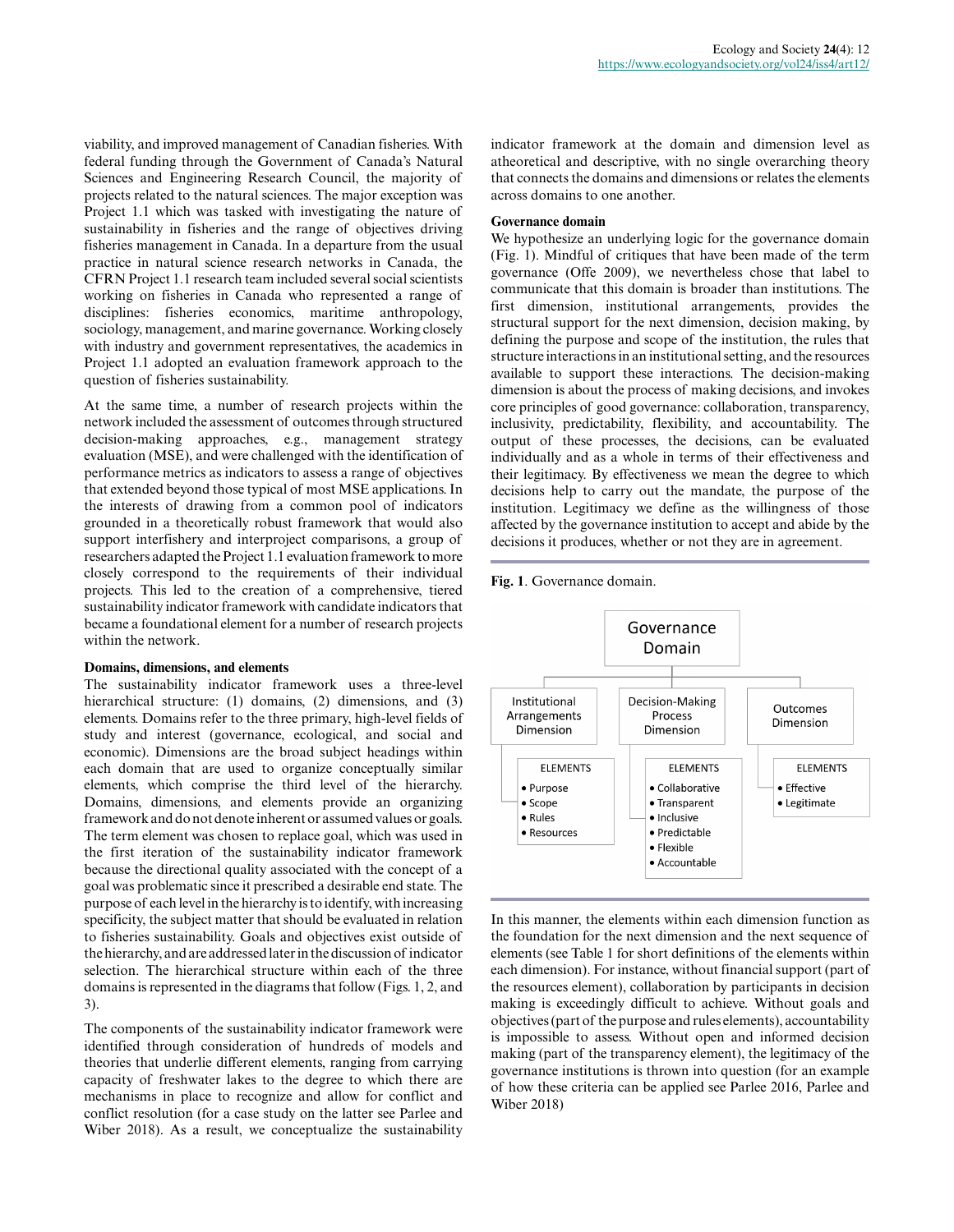| Table 1. Elements in the governance domain. |  |
|---------------------------------------------|--|
|---------------------------------------------|--|

| Dimension               | Element                                                                                                                  |
|-------------------------|--------------------------------------------------------------------------------------------------------------------------|
| Institutional           | Purpose: goals and objectives of the governance structure and processes                                                  |
| Arrangements            | Scope: participants, geographic and temporal scale and boundaries, issues involved                                       |
|                         | Rules: laws, regulations, and policies as well as de facto rules that structure the governance process                   |
|                         | Resources: human, technical, and financial resources available to support governance                                     |
| Decision-Making Process | Collaborative: collaborative relationships within and between participants in decision making                            |
|                         | Transparent: open and informed policies, procedures, decisions, and supporting documentation                             |
|                         | Inclusive: processes that support participation by all parties with a legitimate interest                                |
|                         | Predictable: predictable and consistent decision-making procedures that are not changed without adequate consultation or |
|                         | justification                                                                                                            |
|                         | Flexible: flexible and responsive processes that can be adapted to changing circumstances                                |
|                         | Accountable: explicit mechanisms of responsibility for actions, decisions, and outcomes                                  |
| Outcomes                | Effective: processes that produce the intended outcomes and can be seen to do so                                         |
|                         | Legitimate: processes and outcomes that are generally seen as fair and reasonable regardless of self-interest            |

#### **Ecological domain**

The ecological domain (Fig. 2) also has an internal logic to it. In this case, the dimensions reflect a sequence of expanding scale and complexity. The first dimension, population and species, focuses on single species processes, which is the traditional focus of fisheries management. This dimension includes the elements that are typically used to determine sustainable harvesting levels for intra-specific groups, e.g., stocks, populations, and contingents, as prescribed by classic fisheries science and management literature (e.g., Beverton and Holt 1957, Hilborn and Walters 1992). The habitat and environment dimension was designed to encompass all physical biotic and abiotic structures of the ecosystem that interact with the intra-specific groups of interest within the first dimension. The third dimension, ecosystem structure and functionality, is intended to capture all the ecosystem interactions across species and within habitats. The ecosystem dimension is the integrative dimension within the ecological domain, akin to the ecosystem approach that informs DFO management (Jamieson et al. 2001, Gavaris 2009). The elements and indicators within this dimension (see Table 2 for short definitions of the elements) rely on syntheses of the information gathered across earlier elements within the domain.





#### **Social and economic domain**

Unlike with the other two domains, the dimensions within the social and economic domain (Fig. 3) represent relatively distinct and discrete aspects of the domain. Although there is a reasonable case to be made to treat social and economic issues as separate domains, a deliberate approach was taken to combine social and economic aspects based on the argument that economics and the economy as a whole fit within a larger social realm (Polanyi 1957, Granovetter 1985). Not all relationships are market ones; nor should they be. The frequent claim that economics speaks for society, and that efficiency is conducive to social welfare in general, is a political and ideological assertion, not a law of nature. Efficiency as a concept has been particularly problematic in fisheries, being widely assumed to be a goal in itself, and in direct conflict with equity and employment through a false choice arising from a misapplication of the concept (Bromley 2009). We thus treat the social and economic as a joint system and constrained the classical emphasis on efficiency by adding in the concepts of viability, sustainability, and equity in the economics and finances dimension (see Table 3 for short definitions of the elements in this dimension). Furthermore, as previously mentioned when introducing the domains, dimensions, and elements structure, the framework provides an organizing structure to help identify goals and objectives. It does not provide or assume goals or objectives, nor does it replace or otherwise eliminate the important step of identifying fisheries appropriate goals and objectives when conducting an evaluation. The dimensions and elements should not be assumed to represent goals or objectives and their application within an evaluation should be considered with respect to the goals and objectives of the fishery under consideration.

The health and well-being dimension reflects a recent development in theory on fisheries that starts with the binary distinction between material and subjective well-being common in the economics literature (Helliwell and Barrington-Leigh 2010) and adds a third component, relational well-being (Weeratunge et al. 2014).

The social justice dimension is a seldom mentioned addition to sustainability frameworks. The purpose is to explicitly account for cross-cutting issues that are important in fisheries but often neglected or difficult to address in management contexts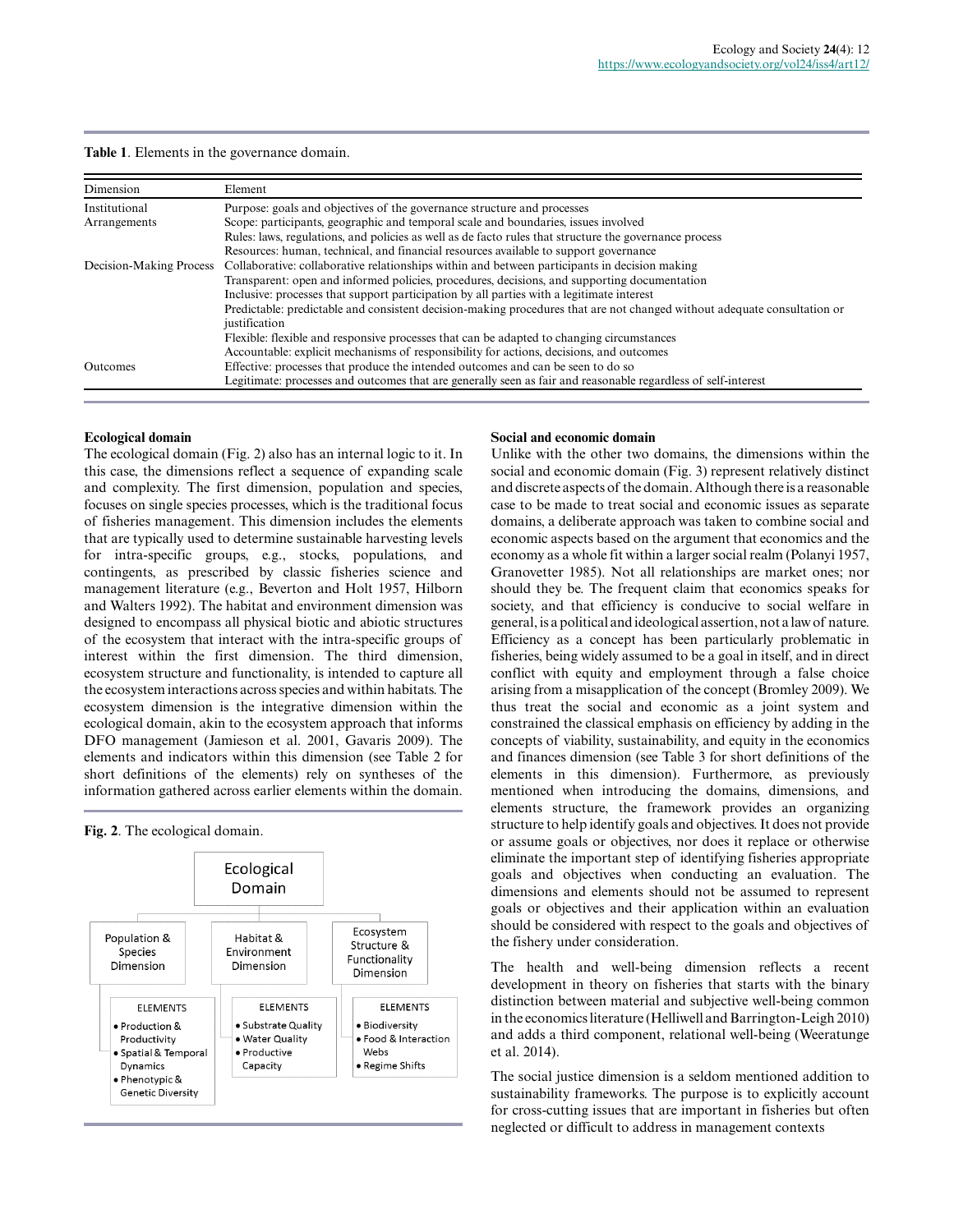# **Table 2**. Elements in the ecological domain.

| Dimension                      | Element                                                                                                                                                                                                                                    |
|--------------------------------|--------------------------------------------------------------------------------------------------------------------------------------------------------------------------------------------------------------------------------------------|
| Population and Species         | Production and Productivity: population size and the rate of change                                                                                                                                                                        |
|                                | Spatial and Temporal Dynamics: geographic patterns, migrations routes, and distribution of population and species<br>Phenotypic and Genetic Diversity: differences in morphology of individuals due to environmental and genetic variation |
| <b>Habitat and Environment</b> | Substrate Quality: condition of biotic and abiotic structures used by aquatic organisms during their life cycle, including extent,<br>availability, and quality                                                                            |
|                                | Water Quality: water quality and column properties including extent and availability                                                                                                                                                       |
|                                | Productive Capacity: the natural equilibrium capability of habitats to produce healthy fish stocks and aquatic organisms on<br>which fish depend                                                                                           |
| Ecosystem Structure and        | Biodiversity: number and variety of organisms within a particular ecosystem                                                                                                                                                                |
| Functionality                  | Food and Interaction Webs: energy flows and interactions between trophic levels and populations in an ecosystem                                                                                                                            |
|                                | Regime Shifts: persistent changes in the structure and function of an ecosystem                                                                                                                                                            |

**Table 3**. Elements in the social and economic domain.

| Dimension             | Element                                                                                                                           |
|-----------------------|-----------------------------------------------------------------------------------------------------------------------------------|
| Health and Well-being | Material Well-being: basic needs, physical welfare, and standards of living                                                       |
|                       | Relational Well-being: relations of love and care, networks of support and obligation, social, political, and cultural identities |
|                       | Subjective Well-being: personal perception of individual and collective health and well-being, sense of agency and self-          |
|                       | efficacy                                                                                                                          |
| Economics and Finance | Economic Efficiency: value obtained from the resource relative to costs, waste, and negative externalities                        |
|                       | Financial Viability: financial health of enterprises and other institutions involved in the fishery                               |
|                       | Economic and Financial Sustainability: sustainability of profits at all stages of the value chain                                 |
|                       | Equity: fairness of how costs and benefits of the fishery are distributed amongst participants                                    |
| Social Justice        | Poverty and Livelihoods: consideration of the interests of the poor and fishing livelihoods in the management of the resource     |
|                       | Women and Gender: consideration of the interests of women and gender issues in the management of the resource                     |
|                       | Fishing Communities: consideration of the interests of fishing communities in the management of the resource                      |
|                       | Indigenous Peoples: consideration of the interests of indigenous peoples in the management of the resource                        |
|                       | Future Generations: consideration of the interests of future generations in the management of the resource                        |

**Fig. 3**. Social and economic domain.



(Coulthard et al. 2011). The underlying logic is that there are groups that are particularly vulnerable to ecosystem change, social and economic pressures, and management actions, but receive less attention within conventional management frameworks. The adoption of the social justice dimension resolved, or at least provided a way to deal with, one of the major tensions in the process of developing the sustainability indicator framework, which was how to give prominence to particular

perspectives without creating an impossibly cumbersome framework structure.

#### **Objectives, indicators, and attributes**

Another critical motivation that drove the development of the sustainability indicator framework discussed here was the need for a comprehensive and systematic approach to identifying objectives for fisheries management in specific contexts. The approach adopted by the larger Project 1.1 group in the CFRN was to identify objectives in a top down manner, guided by Canadian and international legal, policy, and regulatory documents. As we worked through the process of identifying objectives in individual case studies, we posited a counterview that goals and objectives should be fishery specific and defined by the participants in the fishery: managers, stakeholders, rightsholders, and other interested parties. Goal and objective identification is a critical step in conducting an evaluation, whose purpose is to define the desired end state against which the system is to be evaluated. The sustainability indicator framework provides a structure to facilitate the process of identifying goals and objectives through a bottom-up approach. With that in mind, we put a strong emphasis on designing a sustainability indicator framework that would be reasonably easy to explain to a wide range of interested groups, avoiding overly technical language where possible and including short definitions of all the elements (Tables 1, 2, and 3). Two of the authors, Edwards and Hawkshaw, tested the sustainability indicator framework as a tool for identifying objectives in workshops with fishermen and refined it based on the feedback received.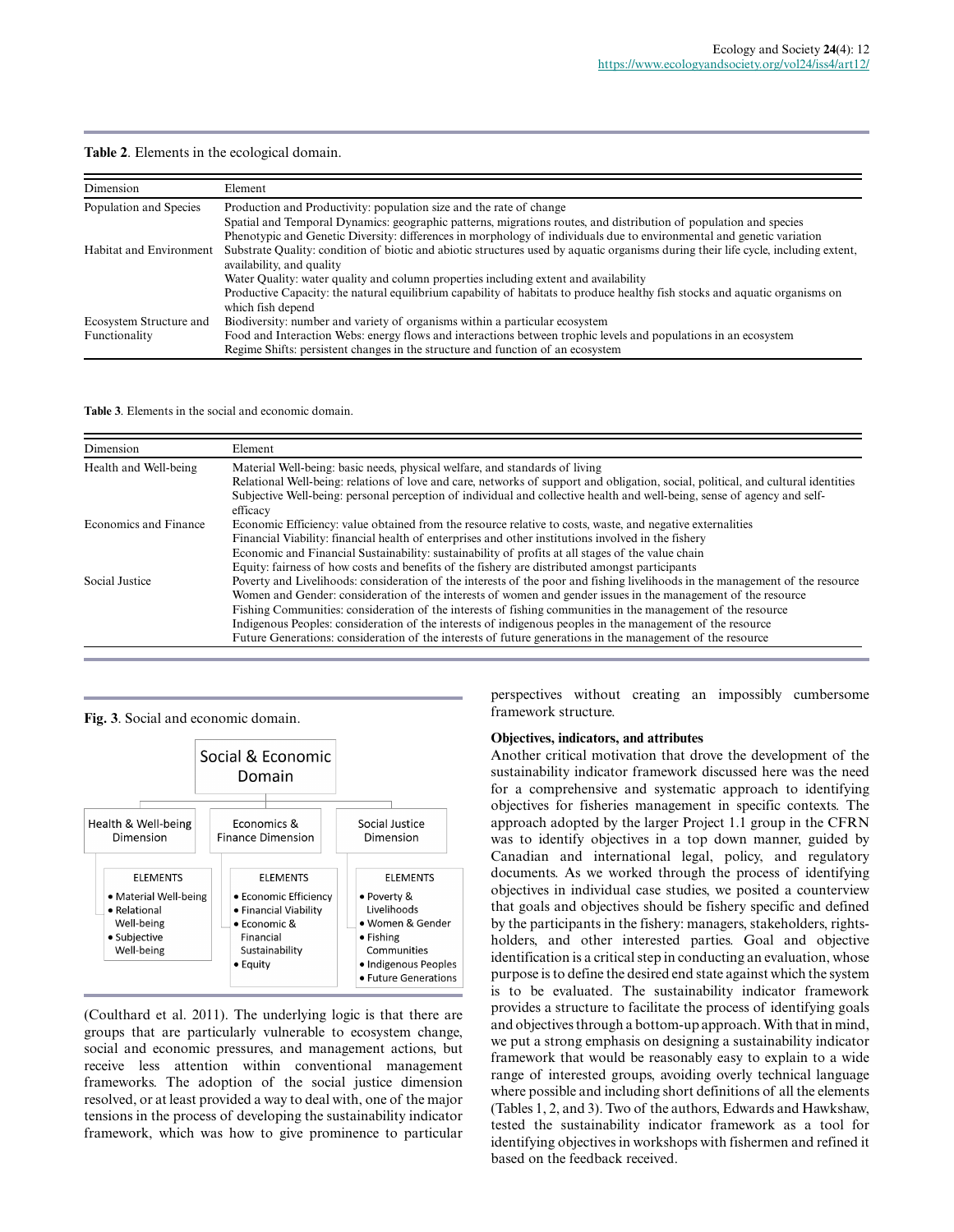#### **Table 4**. Example indicators.

| Location in Hierarchy                 | <b>Example Indicators</b>                                                                         |
|---------------------------------------|---------------------------------------------------------------------------------------------------|
| Domain: Governance                    | Evidence from [Qualitative Methods] of [Stakeholder Group] and [Human Population] perception      |
| Dimension: Institutional Arrangements | of collaboration by [Collaboration Type];                                                         |
| Element: Collaborative                | Degree to which [Collaboration Criteria] exist;                                                   |
|                                       | [Quantification] of [Collaboration Criteria];                                                     |
|                                       | [Quantification] of [Stakeholder Group] participation in [General Management Activity] and/or     |
|                                       | [Fisheries Management Activity];                                                                  |
| Domain: Ecological                    | Quantification of [Resource Demographic Category] within a [Resource Geographic Region];          |
| Dimension: Population & Species       | [Quantification] of productivity of [Resource Demographic Category] within a [Resource]           |
| Element: Production & Productivity    | Geographic Region];                                                                               |
|                                       | [Recruitment Dynamics] description for [Resource Demographic Category];                           |
|                                       | [Quantification] of [Mortality];                                                                  |
|                                       | [Quantification] of escapement and relationship to [Recruitment Dynamics] and [Reference Points]; |
| Domain: Social and Economic           | [Income Disparity Metric] in [Human Geographic Region];                                           |
| Dimension: Economics and Finance      | Distribution of [Value Type] by [Value Chain Element];                                            |
| Element: Equity                       | Distribution of [Value Type] by [Operator Type];                                                  |

At the same time, we were concerned that the selection of indicators needs to be directly tied to the identification of objectives. It quickly became obvious that without the specific objectives, there is an enormous range of potential indicators for each element. As soon as you begin to consider questions of scale (spatial, temporal, procedural, organizational and so on) a single indicator like fish landings turns out to be a list of dozens of potential individual indicators. For most indicators, there are a number of different ways in which the indicator can vary (e.g., by scale, by function, by type). We adopted a systematic approach to recognize the ways in which the indicators can vary while containing the quantity of indicators being developed. For example, if an indicator about fish landings is being applied to a multisector fishery it needs to be repeated to reflect the different gear types. This was achieved much more efficiently by replacing each reference to the gear type with a gear-type variable that could hold different values: hook and line, troll, dive, purse seine, and so on. We refer to these variable values as attributes.

The indicator-attribute structure should be implemented for indicators in all domains (see the examples in Tables 4 and 5 below). Rather than dictating specific indicators to be used, we provide example indicators that contain attributes that can be defined within a particular fishery context. The indicators in the sustainability indicator framework are formulas that can be used to produce fishery-specific indicators. The indicator-attribute approach has a specific syntax and the attributes are variables within this syntax. The flexibility and nonprescriptive nature of this approach means that fishery appropriate indicators can then be established in order to reflect the specific objectives of a fishery. These two aspects of the sustainability indicator framework, the comprehensive structure and the indicator-attribute format, are thus linked in a way that enforces comprehensive and routine methods for identifying objectives and relating these to specific indicators.

# **POTENTIAL USES OF THE SUSTAINABILITY INDICATOR FRAMEWORK**

Although report cards and summary rating systems are a commonly used tool in fisheries evaluation, justified as a means to make sustainability assessments more accessible (Pitcher and Preikshot 2001), the rigor of the techniques used and veracity and value of outcomes are questionable, particularly when dealing with system level attributes as complex as sustainability (Jacquet and Pauly 2007, Froese and Proelss 2012, Foley and McCay 2014). Therefore, we argue that the sustainability indicator framework should not be used to derive a final number or letter, a quantitative rating, or a grade as in a report card.

Alternatively, we suggest that the sustainability indicator framework as described in this paper can assist users to monitor, assess, and understand ecosystem status, the impacts of human activities, and the effectiveness of management measures in achieving management objectives. It can be used as a facilitation tool and organizing structure to identify and define management objectives. It can also be applied to discuss and debate inevitable, yet often only implicitly addressed issues such as trade-offs, cumulative impacts, the governance of governance (Kooiman and Jentoft 2009), and the interaction among policies (for interaction among policies see Murray et al. 2010, Barnett 2018, Carruthers et al. 2019). The sustainability indicator framework does not tell managers what the sum of all activities will be or how to make trade-offs. It does however, integrate many different criteria into a single mental model and can encourage management to explicitly think about their choices and the consequences those choices might have. This sustainability indicator framework was created to contextualize these issues and empower managers to examine their decisions and assess whether they are working.

The sustainability indicator framework is also a research tool that could, potentially, find a wide range of uses. Within government, indicators developed through the sustainability indicator framework might be incorporated into integrated fisheries management plans (IMFPs; for a theoretical application see Barnett 2018). It could be used to complement and supplement ecosystem-based management approaches, particularly in ensuring a comprehensive and integrative approach that is inclusive of social, economic, and governance issues related to ecosystem management. It could also be used by stakeholders, e.g., management advisory committees, to monitor and assess marine protected areas, national marine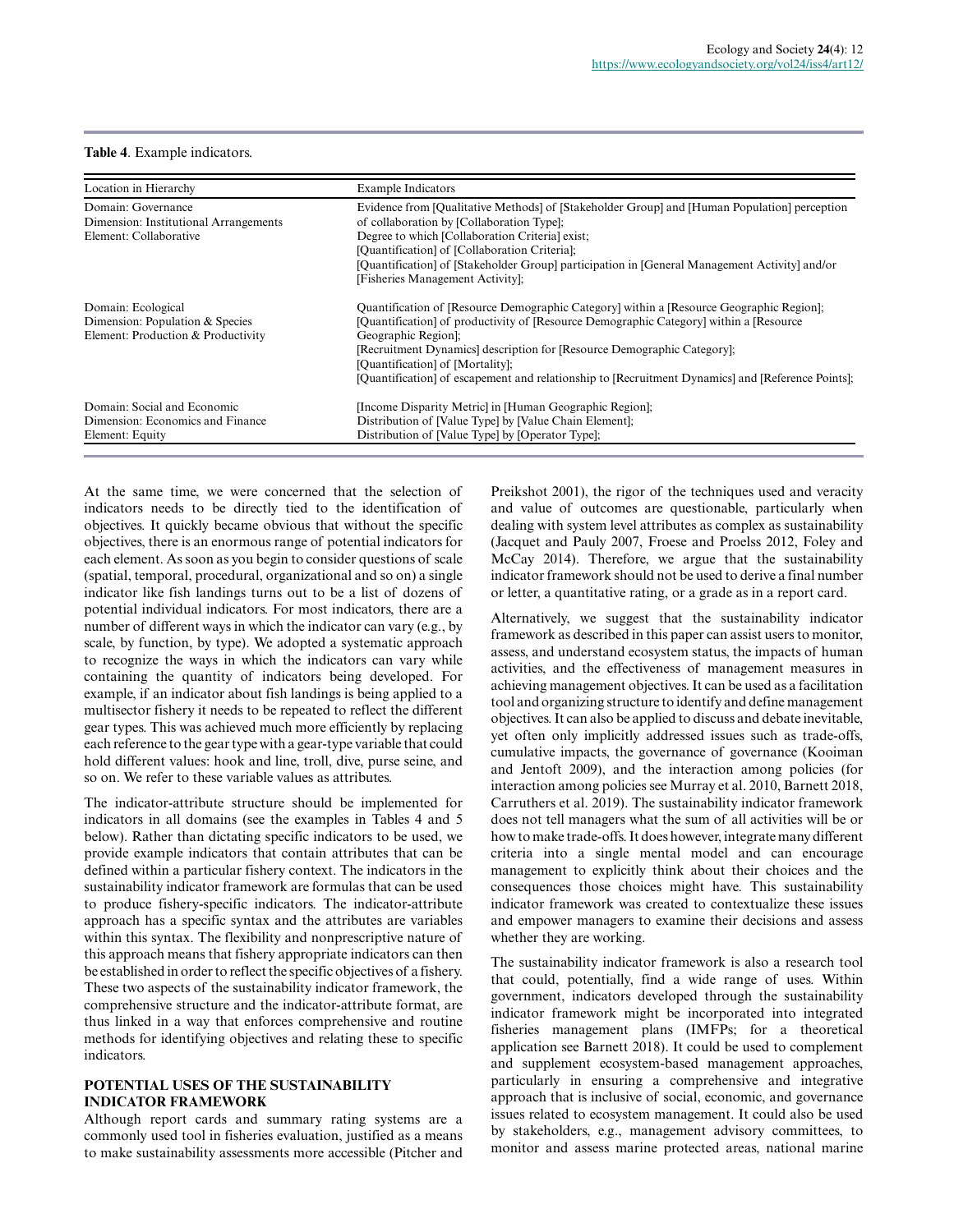#### **Table 5**. Example attributes.

| Attribute                                    | <b>Examples of Attribute</b>                                                                                                                                                                                    |
|----------------------------------------------|-----------------------------------------------------------------------------------------------------------------------------------------------------------------------------------------------------------------|
| Collaboration Criteria                       | power-sharing; information-sharing; shared rule-making; multiparty agreements signed and/or renewed;<br>multiparty management plans; mechanisms for conflict and conflict resolution.                           |
| Collaboration Type                           | public-private partnerships; private-social partnerships; comanagement                                                                                                                                          |
| <b>Fisheries Management Activity</b>         | monitoring; enforcement; stock assessment; research; habitat monitoring; habitat protection; habitat<br>restoration; habitat enhancement; harvest planning; harvest management; evaluation                      |
| General Management Activity                  | regional advisory processes; government budget allocation processes; management agency administration<br>processes; science advisory processes; management agency hiring processes                              |
| Human Geographic Region                      | country; province; region; community; First Nation territory                                                                                                                                                    |
| Human Population                             | general human population; fisheries participants; indigenous peoples; youth; women; men; coastal communities                                                                                                    |
| Income Disparity Metric                      | Gini coefficient; ratio of highest wage to average wage; proportion below poverty line                                                                                                                          |
| Index of Abundance                           | catch per unit effort; weight per unit effort; survey estimates; stock assessment biomass/abundance estimates                                                                                                   |
| Mortality                                    | Fishing mortality; target fishing mortality; natural mortality; incidental mortality                                                                                                                            |
| Operator Type                                | processor with fisheries access rights; nonparticipating access owner (investor); owner-operator; active<br>fishermen without ownership access                                                                  |
| <b>Qualitative Methods</b><br>Quantification | survey; focus group; interviews; public hearing; public inquiry; ethnography; legal proceedings; media articles<br>proportion; number; frequency; total area; total volume; presence/absence; ratio             |
| <b>Recruitment Dynamics</b>                  | shape of recruitment curve; compensation or depensation; changes in average recruitment                                                                                                                         |
| Reference Points                             | limit reference points; upper reference points; target reference points                                                                                                                                         |
| Resource Demographic Category                | species; population; stock; size; sex; age; class                                                                                                                                                               |
| Resource Geographic Region                   | province; country; exclusive economic zone; region; management area; marine area; river system; lake;<br>watershed                                                                                              |
| Stakeholder Group                            | indigenous communities; processors; trade unions; fishermen's associations; industry associations; recreational<br>users; regional government; community groups; environmental interests; provincial government |
| Value Chain Element                          | producer; processor; wholesaler; retailer; consumer; investor                                                                                                                                                   |
| Value Type                                   | landed value; export value; wholesale value; retail value                                                                                                                                                       |

conservation areas, and other similar management arrangements. An essential part of management effectiveness is the evaluation of outcomes of a specific protected area against specific objectives. This requires that specific, context-relevant objectives be identified, and then that appropriate indicators for various objectives be monitored to determine whether those objectives are being met (DFO 2005). In time, this could help to develop a common vocabulary amongst stakeholders that would support advisory and consultation processes (Brand and Jax 2007). Industry might find the sustainability indicator framework beneficial in engaging with policies and articulating the types of participatory processes they envision. For communities and regions where fishing is important, a potentially valuable function of the sustainability indicator framework lies in how it can be used to structure dialogue around the components of a fishery that should be monitored at the local level.

Notwithstanding efforts to develop a sustainability indicator framework that was generally applicable to a wide range of situations, it is important to point out that the sustainability indicator framework is only suitable for application in democracies with advanced economies and established fisheries management regimes. It is primarily designed for commercial fisheries, although it could be adapted to noncommercial contexts such as recreational, subsistence, or indigenous fisheries, or even beyond fisheries to other marine sectors such as aquaculture and potentially even to terrestrial systems. The governance section in particular precludes the use of the sustainability indicator framework in countries without the basic structures of democracy: periodic free elections, universal suffrage or something close to that, an independent judiciary, freedom of speech, conscience, association, assembly, and so on. Elements in the sustainability indicator framework such as accountability, transparency, or legitimacy may be challenging to realize in

democracies; they are likely unattainable in authoritarian regimes or dictatorships.

The framework should be adapted, as necessary, to ensure an appropriate fit for the fishery and the intended use of the framework. The first step in using the sustainability indicator framework should be to identify the goals and objectives for the fishery, followed by a consideration of the purpose for using the framework and then the adaptation of the framework to meet the purpose. The higher level categories of domains, dimensions, and elements are meant to be applicable across a wide range of contexts. However, the framework is not static and is expected to evolve over time and with use. Adaptation can extend beyond the selection of fishery-appropriate indicators and attributes to also include adjustments to the structure. Although the framework is meant to be adapted, particularly at the indicator level but potentially also within the higher level category structures, it is not meant to be used selectively. A full-spectrum approach requires integration across all domains and domain components, including the social and governance aspects that are often underrepresented or ignored (Cuthill 2010, Boström 2012). An evaluation using the framework should always include the full spectrum of domains, dimensions, and elements, even where no data are available to report on the outcome. The absence of data is itself information to be considered and can help ensure that data-deficiency issues are brought to light. The refocusing or removal of dimensions or elements should be well considered and justified based on the context of the fishery system, and never due to data, time, or similar logistical limitations.

# **CONCLUSION**

In this paper we provided a detailed account of the work undertaken to develop a comprehensive, full spectrum, sustainability indicator framework. The sustainability indicator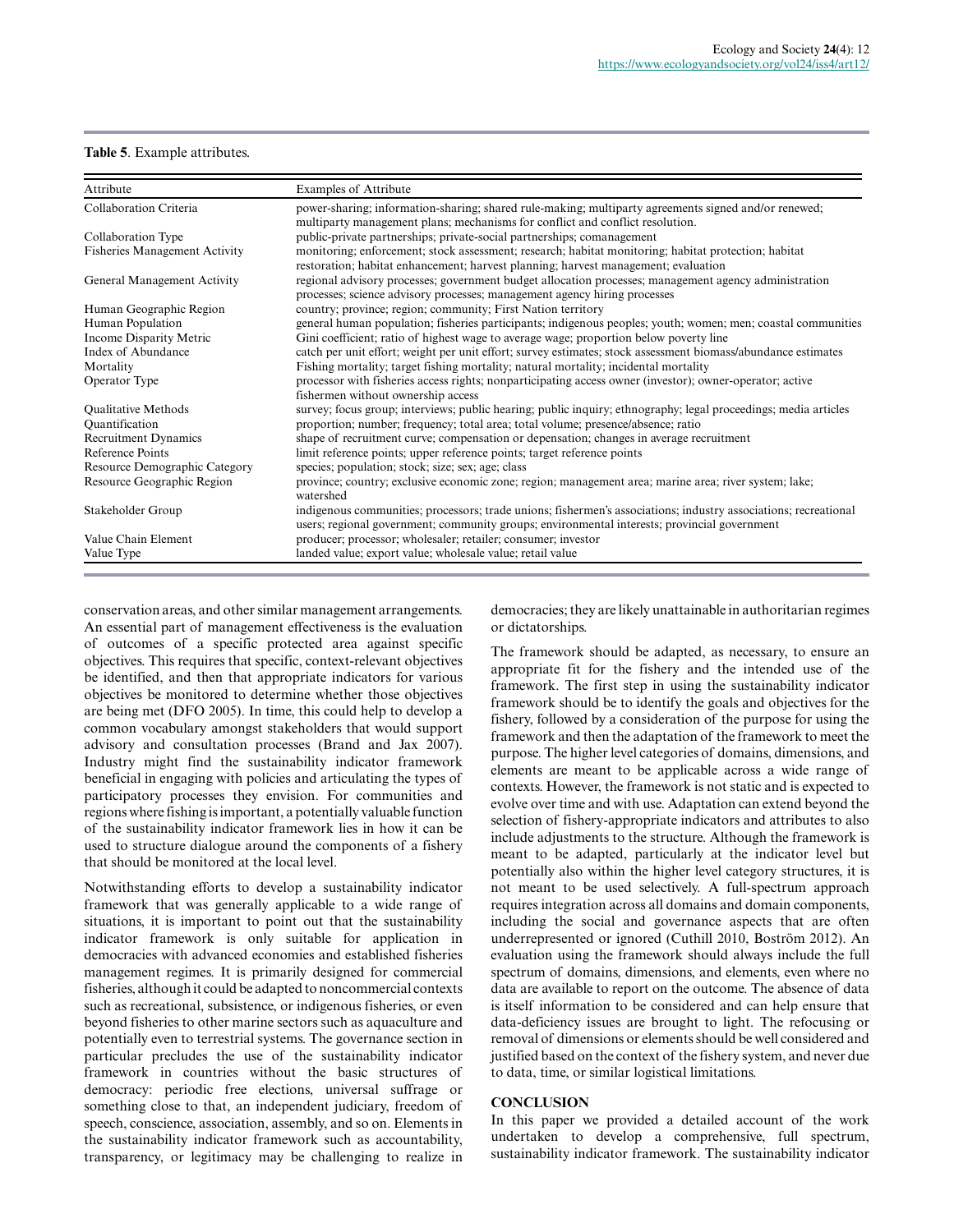framework is assembled in a hierarchical subject matter structure, which comprises domains, dimensions, and elements. For each domain, instead of prescribing specific indicators, a procedure for generating fisheries specific indicators with the insertion of attributes is described. The dimensions go beyond the narrow scope of biological and economic considerations to include social, cultural, institutional, and ethical dimensions of the fisheries. And, for each element a descriptor is given. This approach allows users of the sustainability indicator framework to do three things: (1) comprehensively and routinely identify relevant objectives and indicators; (2) systematically address each of the three domains without prioritizing any one domain over another; and (3) integrate multiple domains outside their areas of expertise, into a specific management program, project, or scheme. Finally, we illustrate that the sustainability indicator framework is both specific and flexible enough to be used across a range of fisheries management contexts.

*Responses to this article can be read online at:* [http://www.ecologyandsociety.org/issues/responses.](http://www.ecologyandsociety.org/issues/responses.php/11242) [php/11242](http://www.ecologyandsociety.org/issues/responses.php/11242)

### **Acknowledgments:**

*This research was supported by the Canadian Fisheries Research Network, funded by the Natural Sciences and Engineering Research Council of Canada (NET GP 389436-09). C.Parlee was also funded by a Social Sciences and Humanities Research Council of Canada Doctoral Award (Ref #752-2013-1817). We would like to thank a group of researchers that contributed to early development of the framework (listed in last name alphabetical order):): Allan Debertin, Aaron Greenberg, Andrea Haas, Mike Hawkshaw, Robin Messenger and Dan Mombourquette. We also would like to thank Dr. Melanie Wiber and Dr. Robert Stephenson for their support and feedback throughout the writing process.*

#### **LITERATURE CITED**

Arkema, K. K., S. C. Abramson, and B. M. Dewsbury. 2006. Marine ecosystem-based management: from characterization to implementation. *Frontiers in Ecology and the Environment* 4 (10):525-532. [https://doi.org/10.1890/1540-9295\(2006\)4\[525:MEMFCT\]](https://doi.org/10.1890/1540-9295(2006)4[525:MEMFCT]2.0.CO;2) [2.0.CO;2](https://doi.org/10.1890/1540-9295(2006)4[525:MEMFCT]2.0.CO;2)

Barnett, A. J. 2018. Recommendations for full-spectrum sustainability in Canadian lobster integrated management plans based on a socioeconomic analysis of Barrington, Nova Scotia. *Ecology and Society* 23(1):36.<https://doi.org/10.5751/ES-09981-230136>

Bavinck, M., and J. Kooiman. 2013. Applying the governability concept in fisheries: explorations from South Asia. Pages 131-153 *in* M. Bavinck, R. Chuenpagdee, S. Jentoft, and J. Kooiman, editors. *Governability of fisheries and aquaculture: theory and applications*. Springer, Dordrecht, The Netherlands. [https://doi.](https://doi.org/10.1007/978-94-007-6107-0_8) [org/10.1007/978-94-007-6107-0\\_8](https://doi.org/10.1007/978-94-007-6107-0_8) 

Begg, G. A., K. J. Brooks, R. L. Stephenson, and S. R. Sloan. 2014. *Practical implementation of social and economic elements in ecosystem based fisheries management and integrated fisheries management frameworks. Report of a workshop, 24-25 March 2014*. South Australian Research and Development Institute, Adelaide, Australia. [online] URL: [http://frdc.com.au/Archived-Reports/](http://frdc.com.au/Archived-Reports/FRDC%20Projects/2008-328.18-DLD.pdf) [FRDC%20Projects/2008-328.18-DLD.pdf](http://frdc.com.au/Archived-Reports/FRDC%20Projects/2008-328.18-DLD.pdf)

Beverton, R. J. H, and S. J. Holt. 1957. *On the dynamics of exploited fish populations*. UK Ministry of Agriculture and Fisheries, London, UK.

Boström, M. 2012. A missing pillar? Challenges in theorizing and practicing social sustainability: introduction to the special issue. *Sustainability: Science, Practice and Policy* 8(1):3-14. [https://doi.](https://doi.org/10.1080/15487733.2012.11908080) [org/10.1080/15487733.2012.11908080](https://doi.org/10.1080/15487733.2012.11908080)

Brand, F. S., and K. Jax. 2007. Focusing the meaning(s) of resilience: resilience as a descriptive concept and a boundary object. *Ecology and Society* 12(1):23. [https://doi.org/10.5751/](https://doi.org/10.5751/ES-02029-120123) [ES-02029-120123](https://doi.org/10.5751/ES-02029-120123)

Breslow, S., D. Holland, P. Levin, K. Norman, M. Poe, C. Thomson, R. Barnea, P. Dalton, N. Dolsak, C. Greene, K. Hoelting, S. Kasperski, R. Kosaka, D. Ladd, A. Mamula, S. Miller, B. Sojka, C. Speir, S. Steinbeck, and N. Tolimieri. 2014. *Human dimensions of the CCIEA: a summary of concepts, methods, indicators, and assessments.* Pages 1-37 *in* C. J. Harvey, N. Garfield, E. L. Hazen, and G. D. Williams, editors. *The California current integrated ecosystem assessment: Phase III Report.* National Oceanic and Atmospheric Administration: Southwest Fisheries Science Centre, La Jolla, California, USA. [online] URL: [https://swfsc.noaa.gov/publications/CR/2014/2014Breslow.](https://swfsc.noaa.gov/publications/CR/2014/2014Breslow.pdf) [pdf](https://swfsc.noaa.gov/publications/CR/2014/2014Breslow.pdf)

Bromley, D. W. 2009. Abdicating responsibility: the deceits of fisheries policy. *Fisheries* 34(6):280-290. [https://doi.](https://doi.org/10.1577/1548-8446-34.6.280) [org/10.1577/1548-8446-34.6.280](https://doi.org/10.1577/1548-8446-34.6.280)

Brooks, K., J. Schirmer, S. Pascoe, L. Triantafillos, E. Jebreen, T. Cannard, and C. M. Dichmont. 2015. Selecting and assessing social objectives for Australian fisheries management. *Marine Policy* 53:111-122.<https://doi.org/10.1016/j.marpol.2014.11.023>

Busch, M., A. La Notte, V. Laporte, and M. Erhard. 2012. Potentials of quantitative and qualitative approaches to assessing ecosystem services. *Ecological Indicators* 21:89-103. [https://doi.](https://doi.org/10.1016/j.ecolind.2011.11.010) [org/10.1016/j.ecolind.2011.11.010](https://doi.org/10.1016/j.ecolind.2011.11.010) 

Busch, W.-D. N., B. L. Brown, and G. F. Mayer, editors. 2003. *Strategic guidance for implementing an ecosystem-based approach to fisheries management*. NOAA, Silver Spring, Maryland, USA.

Carruthers, E. H., C. E. Parlee, R. Keenan, and P. Foley. 2019. Onshore benefits from fishing: tracking value from the northern shrimp fishery to communities in Newfoundland and Labrador. *Marine Policy* 103:130-137.<https://doi.org/10.1016/j.marpol.2019.02.034>

Cashore, B. W., G. Auld, and D. Newsom. 2004. *Governing through markets: forest certification and the emergence of non-state authority.* Yale University Press, New Haven, Connecticut, USA.

Charles, A. T. 2001. *Sustainable fishery systems*. Blackwell Science, Malden, Massachusetts, USA. [https://doi.](https://doi.org/10.1002/9780470698785) [org/10.1002/9780470698785](https://doi.org/10.1002/9780470698785) 

Chesson, J., H. Clayton, and B. Whitworth. 1999. Evaluation of fisheries-management systems with respect to sustainable development. *ICES Journal of Marine Science* 56(6):980-984. <https://doi.org/10.1006/jmsc.1999.0531>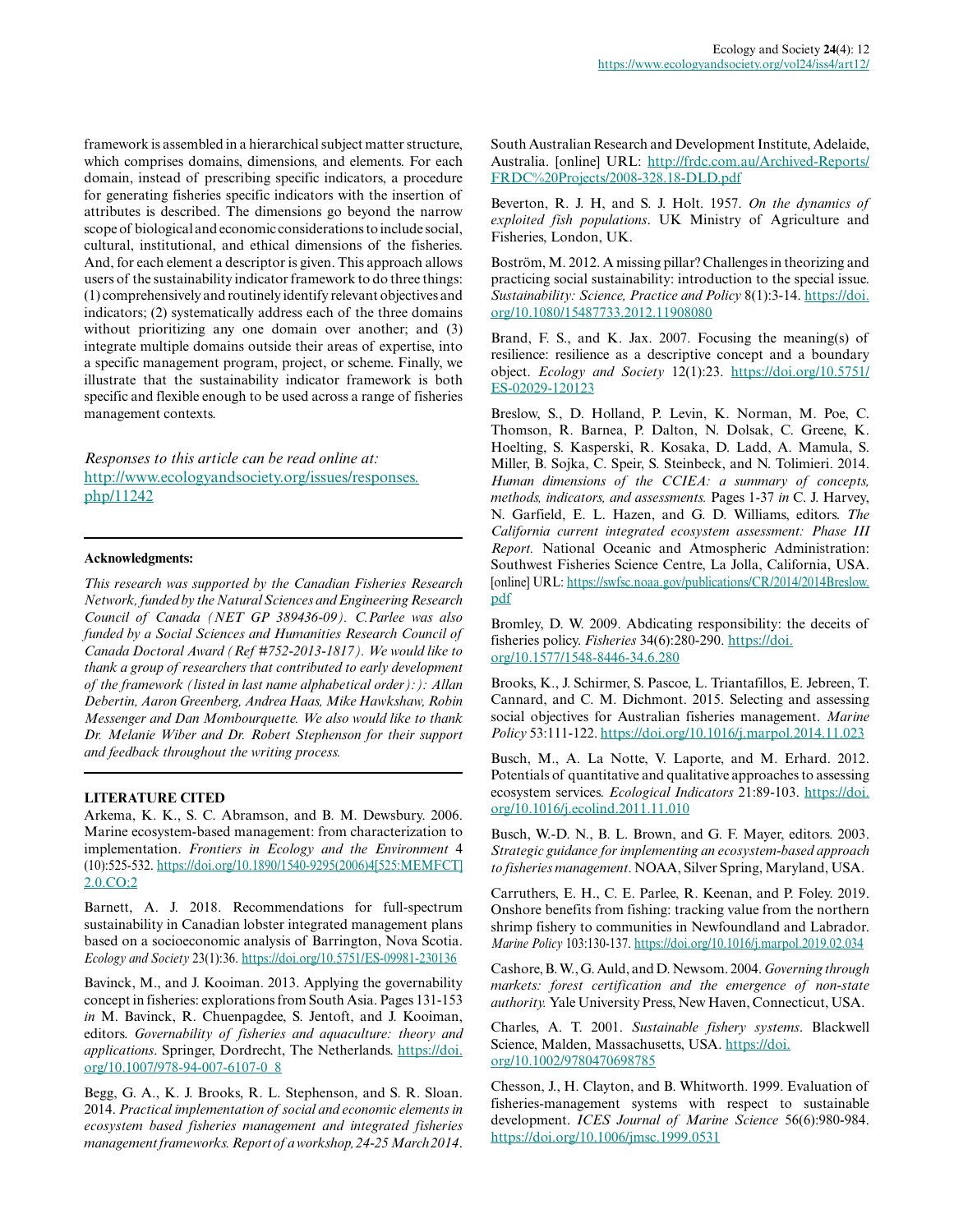Chuenpagdee, R., J. Kooiman, and R. Pullin. 2008. Assessing governability in capture fisheries, aquaculture and coastal zones. *Journal of Transdisciplinary Environmental Studies* 7(1):1-20.

Clay, P. M., A. Kitts, and P. Pinto da Silva. 2014. Measuring the social and economic performance of catch share programs: definition of metrics and application to the U.S. Northeast Region groundfish fishery. *Marine Policy* 44:27-36. [https://doi.](https://doi.org/10.1016/j.marpol.2013.08.009) [org/10.1016/j.marpol.2013.08.009](https://doi.org/10.1016/j.marpol.2013.08.009) 

Cormier, R., and M. Elliott. 2017. SMART marine goals, targets and management - Is SDG 14 operational or aspirational, is 'life below water' sinking or swimming? *Marine Pollution Bulletin* 123 (1-2):28-33.<https://doi.org/10.1016/j.marpolbul.2017.07.060>

Coulthard, S., D. Johnson, and J. A. McGregor. 2011. Poverty, sustainability and human wellbeing: a social wellbeing approach to the global fisheries crisis. *Global Environmental Change* 21 (2):453-463. <https://doi.org/10.1016/j.gloenvcha.2011.01.003>

Cuthill, M. 2010. Strengthening the 'social' in sustainable development: developing a conceptual framework for social sustainability in a rapid urban growth region in Australia. *Sustainable Development* 18(6):362-373. [https://doi.org/10.1002/](https://doi.org/10.1002/sd.397) [sd.397](https://doi.org/10.1002/sd.397)

Davis, K. E., A. Fisher. B. Kingsbury, and S. E. Merry. 2012. *Governance by indicators: global power through quantification of rankings*. Oxford University Press, Oxford, UK. [https://doi.](https://doi.org/10.1093/acprof:oso/9780199658244.001.0001) [org/10.1093/acprof:oso/9780199658244.001.0001](https://doi.org/10.1093/acprof:oso/9780199658244.001.0001) 

Epstein, G., E. Andrews, D. Armitage, P. Foley, J. Pittman, and R. Brushett. 2018. Human dimensions of ecosystem-based management: lessons in managing trade-offs from the northern shrimp fishery in Northern Peninsula, Newfoundland. *Marine Policy* 97:10-17.<https://doi.org/10.1016/j.marpol.2018.08.018>

Fisheries and Oceans Canada (DFO). 2005. *Canada's Federal Marine Protected Areas Strategy*. Communications Branch Fisheries and Oceans Canada, Ottawa, Ontario, Canada. [online] URL:<https://waves-vagues.dfo-mpo.gc.ca/Library/315822e.pdf>

Fletcher, W. J. 2006. Frameworks for managing marine resources in Australia through ecosystem approaches: Do they fit together and are they useful? *Bulletin of Marine Science* 78(3):691-704.

Fletcher, W. J., J. Chesson, M. Fisher, K. Sainsbury, T. J. Hundloe, T. Smith, and B. Whitworth. 2002. *National ESD reporting framework for Australian fisheries: the "how to" guide for wild capture fisheries*. Fisheries Research and Development Corporation, Canberra, Australia.

Fletcher, W. J., J. Chesson, K. Sainsbury, M. Fisher, T. Hundloe, T. Smith, and B. Whitworth. 2003. *National application of sustainability indicators for Australian fisheries*. Fisheries Research & Development Corporation, Canberra, Australia.

Fletcher, W. J., J. Chesson, K. J. Sainsbury, T. J. Hundloe, and M. Fisher. 2005. A flexible and practical framework for reporting on ecologically sustainable development for wild capture fisheries. *Fisheries Research* 71(2):175-183. [https://doi.org/10.1016/j.](https://doi.org/10.1016/j.fishres.2004.08.030) [fishres.2004.08.030](https://doi.org/10.1016/j.fishres.2004.08.030) 

Fletcher, W. J., J. Shaw, S. J. Metcalf, and D. J. Gaughan. 2010. An ecosystem based fisheries management framework: the efficient, regional-level planning tool for management agencies.

*Marine Policy* 34(6):1226-1238. [https://doi.org/10.1016/j.](https://doi.org/10.1016/j.marpol.2010.04.007) [marpol.2010.04.007](https://doi.org/10.1016/j.marpol.2010.04.007) 

Foley. P., and E. Havice. 2016. The rise of territorial ecocertification: new politics of transnational sustainability governance in the fishery sector. *Geoforum* 69:24-33. [https://doi.](https://doi.org/10.1016/j.geoforum.2015.11.015) [org/10.1016/j.geoforum.2015.11.015](https://doi.org/10.1016/j.geoforum.2015.11.015) 

Foley, P., and K. Hébert. 2013. Alternative regimes of transnational environmental certification: governance, marketization, and place in Alaska's salmon fisheries. *Environment and Planning A* 45:2734-2751. <https://doi.org/10.1068/a45202>

Foley, P., and B. McCay. 2014. Certifying the commons: ecocertification, privatization, and collective action. *Ecology and Society* 19(2):28. <https://doi.org/10.5751/ES-06459-190228>

Foley, P., D. A. Okyere, and C. Mather. 2018. Alternative environmentalities: recasting the assessment of Canada's first Marine Stewardship Council-certified fishery in social terms. *Ecology and Society* 23(3):37.<https://doi.org/10.5751/es-10382-230337>

Food and Agriculture Organization of the United Nations (FAO). 1999. *Indicators for sustainable development of marine capture fisheries*. FAO, Rome, Italy.

Food and Agriculture Organization of the United Nations (FAO). 2003. *The ecosystem approach to fisheries*. FAO, Rome, Italy.

Food and Agriculture Organization of the United Nations (FAO). 2009. *The ecosystem approach to fisheries 2.2 The human dimensions of the ecosystem approach to fisheries*. FAO, Rome, Italy.

Food and Agriculture Organization of the United Nations (FAO). 2010. *Expert workshop on the development and use of indicators for an ecosystem approach to fisheries*. Rome, 20–24 April 2009. FAO EAF-Nansen Project Report. No 7. FAO, Rome, Italy. [online] URL: <http://www.fao.org/3/am429e/am429e.pdf>

Food and Agriculture Organization of the United Nations (FAO). 2011. *Report of the expert consultation to develop an FAO evaluation framework to assess the conformity of public and private ecolabelling schemes with the FAO guidelines for the ecolabelling of fish and fishery products from marine capture fisheries*. Rome, 24–26 November 2010. FAO Fisheries and Aquaculture Report. No. 958. FAO, Rome, Italy. [online] URL: [http://www.fao.org/3/](http://www.fao.org/3/i2021e/i2021e00.htm) [i2021e/i2021e00.htm](http://www.fao.org/3/i2021e/i2021e00.htm)

Food and Agriculture Organization of the United Nations (FAO). 2016. *The state of world fisheries and aquaculture: contributing to food security and nutrition for all*. FAO, Rome, Italy. [https://doi.](https://doi.org/10.18356/e68e16bb-en) [org/10.18356/e68e16bb-en](https://doi.org/10.18356/e68e16bb-en)

Faught, M. 2016. *Catching sustainability: an evaluation of marketoriented sustainability instruments in the global fisheries sector*. Thesis. Environmental Policy Institute, Memorial University, Grenfell Campus, Corner Brook, Newfoundland.

Froese, R., and A. Proelss. 2012. Evaluation and legal assessment of certified seafood. *Marine Policy* 36(6):1284-1289. [https://doi.](https://doi.org/10.1016/j.marpol.2012.03.017) [org/10.1016/j.marpol.2012.03.017](https://doi.org/10.1016/j.marpol.2012.03.017) 

Garcia, S. M., D. J. Staples, and J. Chesson. 2000. The FAO guidelines for the development and use of indicators for sustainable development of marine capture fisheries and an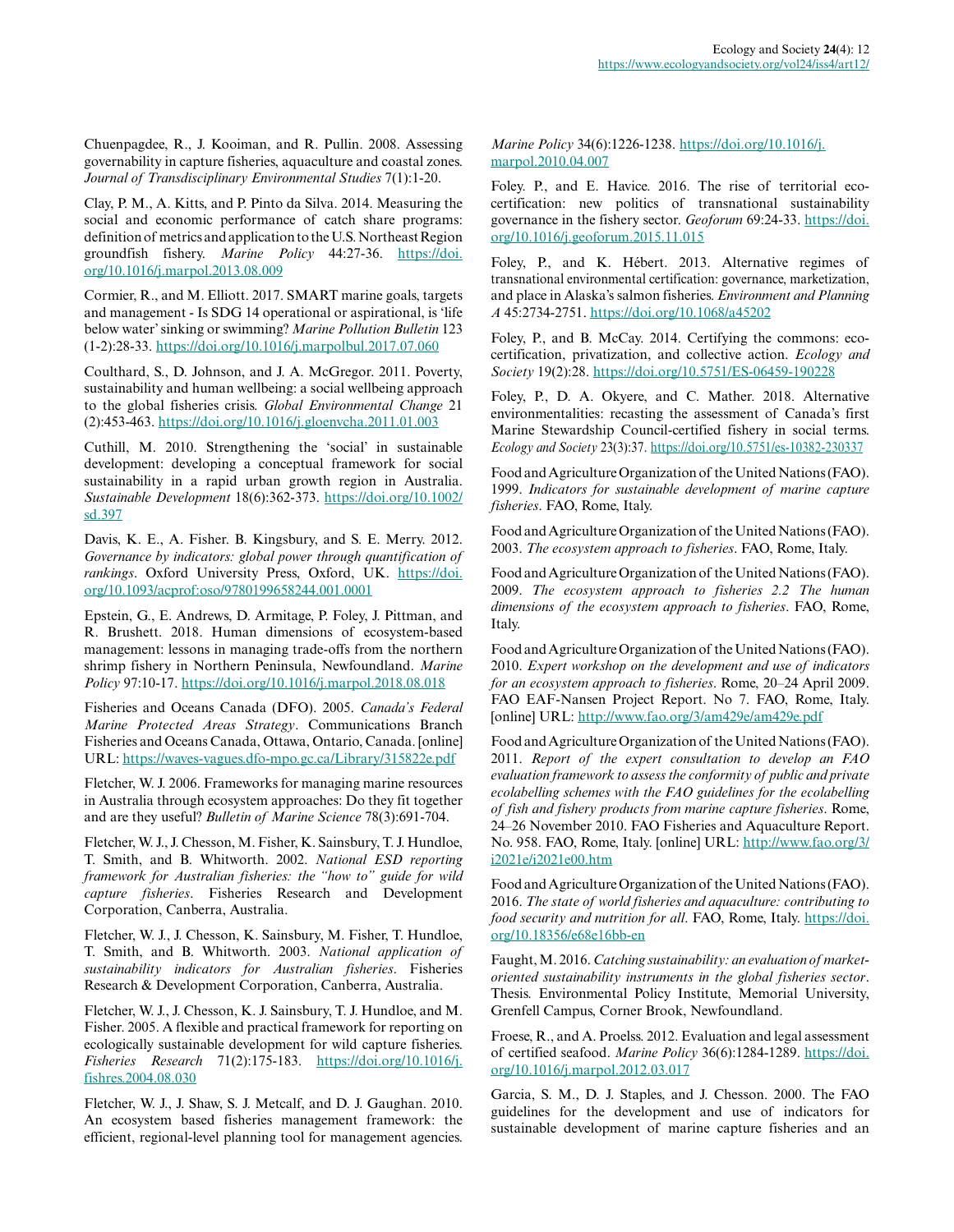Australian example of their application. *Ocean & Coastal Management* 43(7):537-556. [https://doi.org/10.1016/S0964-5691](https://doi.org/10.1016/S0964-5691(00)00045-4) [\(00\)00045-4](https://doi.org/10.1016/S0964-5691(00)00045-4) 

Garcia, S. M., A. Zerbi, C. Aliaume, T. Do Chi, and G. Lasserre. 2003. *The ecosystem approach to fisheries. Issues, terminology, principles, institutional foundations, implementation and outlook.* Food and Agriculture Organization of the United Nations, Rome, Italy.

Gavaris, S. 2009. Fisheries management planning and support for strategic and tactical decisions in an ecosystem approach context. *Fisheries Research* 100(1):6-14. [https://doi.org/10.1016/j.](https://doi.org/10.1016/j.fishres.2008.12.001) [fishres.2008.12.001](https://doi.org/10.1016/j.fishres.2008.12.001) 

Government of Canada. 2008. *Federal Sustainable Development Act (S.C. 2008, c.33).* Government of Canada, Ottawa, Ontario, Canada. [online] URL: [https://laws-lois.justice.gc.ca/eng/acts/](https://laws-lois.justice.gc.ca/eng/acts/f-8.6/) [f-8.6/](https://laws-lois.justice.gc.ca/eng/acts/f-8.6/) 

Granovetter, M. 1985. Economic action and social structure: the problem of embeddedness. *American Journal of Sociology* 91 (3):481-510.

Gréboval, D. (comp.). 2002. *Report and documentation of the International Workshop on Factors Contributing to Unsustainability and Overexploitation in Fisheries: Bangkok, Thailand, 4-8 February 2002*. FAO Fisheries Report. No. 672. Food and Agriculture Organization of the United Nations, Rome, Italy. [online] URL: [http://www.fao.org/tempref/docrep/fao/005/y3684e/](http://www.fao.org/tempref/docrep/fao/005/y3684e/y3684e00.pdf) [y3684e00.pdf](http://www.fao.org/tempref/docrep/fao/005/y3684e/y3684e00.pdf)

Helliwell, J. F., and C. Barrington-Leigh. 2010. Viewpoint: measuring and understanding subjective well-being. *Canadian Journal of Economics* 43(3):729-753. [https://doi.org/10.1111/](https://doi.org/10.1111/j.1540-5982.2010.01592.x) [j.1540-5982.2010.01592.x](https://doi.org/10.1111/j.1540-5982.2010.01592.x)

Hilborn, R., and C. J. Walters. 1992. *Quantitative fisheries stock assessment: choice, dynamics and uncertainty.* Chapman and Hall, New York, New York, USA.

Hubbard, J. M., D. Wildish, and R. L. Stephenson. 2016. *A century of maritime science: the St. Andrews Biological Station*. University of Toronto Press, Toronto, Ontario, USA. [https://doi.](https://doi.org/10.3138/9781442617278) [org/10.3138/9781442617278](https://doi.org/10.3138/9781442617278) 

Jacquet, J. L., and D. Pauly. 2007. The rise of seafood awareness campaigns in an era of collapsing fisheries. *Marine Policy* 31:308-313.<https://doi.org/10.1016/j.marpol.2006.09.003>

Jamieson, G., R. O'Boyle, J. Arbour, D. Cobb, S. Courtenay, R. Gregory, C. Levings, J. Munro, I. Perry, and H. Vandermeulen. 2001. *Proceedings of the National Workshop on Objectives and Indicators for Ecosystem-Based Management.* Canadian Science Advisory Secretariat. Proceedings Series 2001/09, 27 February-2 March 2001, Sidney, British Columbia, Canada. [online] URL: <https://waves-vagues.dfo-mpo.gc.ca/Library/256094.pdf>

Kooiman, J., and M. Bavinck. 2013. Theorizing governability the interactive governance perspective. Pages 9-30 *in* M. Bavinck, R. Chuenpagdee, S. Jentoft, and J. Kooiman, editors. *Governability of fisheries and aquaculture: theory and applications*. Springer, Dordrecht, The Netherlands. [https://doi.](https://doi.org/10.1007/978-94-007-6107-0_2) [org/10.1007/978-94-007-6107-0\\_2](https://doi.org/10.1007/978-94-007-6107-0_2) 

Kooiman, J., and S. Jentoft. 2009. Meta-governance: values, norms and principles, and the making of hard choices. *Public Administration* 87(4):818-836. [https://doi.org/10.1111/](https://doi.org/10.1111/j.1467-9299.2009.01780.x) [j.1467-9299.2009.01780.x](https://doi.org/10.1111/j.1467-9299.2009.01780.x)

Kooiman, J., S. Jentoft, R. Pullin, and M. Bavinck. 2005. *Fish for life: interactive governance for fisheries*. Amsterdam University Press, Amsterdam, The Netherlands. [https://doi.](https://doi.org/10.1515/9789048505326) [org/10.1515/9789048505326](https://doi.org/10.1515/9789048505326) 

Leadbitter, D., and T. J. Ward. 2007. An evaluation of systems for the integrated assessment of capture fisheries. *Marine Policy* 31(4):458-469. <https://doi.org/10.1016/j.marpol.2006.12.008>

Long, R. D., A. Charles, and R. L. Stephenson. 2015. Key principles of marine ecosystem-based management. *Marine Policy* 57:53-60.<https://doi.org/10.1016/j.marpol.2015.01.013>

Lubchenco, J., and K. Grorud-Colvert. 2015. Making waves: the science and politics of ocean protection. *Science* 350 (6259):382-383.<https://doi.org/10.1126/science.aad5443>

Marine Stewardship Council (MSC). 2011. *Harnessing market forces for positive change: the MSC theory of change.* MSC, London, UK. [online] URL: [https://www.msc.org/docs/default](https://www.msc.org/docs/default-source/default-document-library/what-we-are-doing/msc-theory-of-change-2011.pdf)[source/default-document-library/what-we-are-doing/msc-theory](https://www.msc.org/docs/default-source/default-document-library/what-we-are-doing/msc-theory-of-change-2011.pdf)[of-change-2011.pdf](https://www.msc.org/docs/default-source/default-document-library/what-we-are-doing/msc-theory-of-change-2011.pdf)

Maser, C., W. Smith. 2001. *Forest certification in sustainable development: healing the landscape.* CRC, Boca Raton, Florida, USA.

Murray, G., T. Johnson, B. J. McCay, M. Danko, K. St. Martin, and S. Takahashi. 2010. Creeping enclosure, cumulative effects and the marine commons of New Jersey. *International Journal of the Commons* 4(1):367-389. [https://doi.org/10.18352/bmgn](https://doi.org/10.18352/bmgn-lchr.148)[lchr.148](https://doi.org/10.18352/bmgn-lchr.148)

Offe, C. 2009. Governance: "an empty signifier"? *Constellations* 16(4):550-562.

Ommer, R. E., R. I. Perry, G. Murray, and B. Neis. 2012. Socialecological dynamism, knowledge, and sustainable coastal marine fisheries. *Current Opinion in Environmental Sustainability* 4 (3):316-322. <https://doi.org/10.1016/j.cosust.2012.05.010>

Parlee, C. E. 2016. *Resolving conflict over risk management in the marine environment: strengthening governance institutions.* Dissertation. School of Graduate Studies, University of New Brunswick, Fredericton, New Brunswick, Canada. [online] URL: <https://unbscholar.lib.unb.ca/islandora/object/unbscholar%3A7858/>

Parlee, C. E., and M. G. Wiber. 2018. Using conflict over risk management in the marine environment to strengthen measures of governance. *Ecology and Society* 23(4):5. [https://doi.](https://doi.org/10.5751/es-10334-230405) [org/10.5751/es-10334-230405](https://doi.org/10.5751/es-10334-230405)

Pitcher, T. J., and D. Preikshot. 2001. RAPFISH: a rapid appraisal technique to evaluate the sustainability status of fisheries. *Fisheries Research* 49(3):255-270. [https://doi.org/10.1016/](https://doi.org/10.1016/S0165-7836(00)00205-8) [S0165-7836\(00\)00205-8](https://doi.org/10.1016/S0165-7836(00)00205-8) 

Polanyi, K. 1957. *The great transformation*. Beacon Press, Boston, Massachusetts, USA.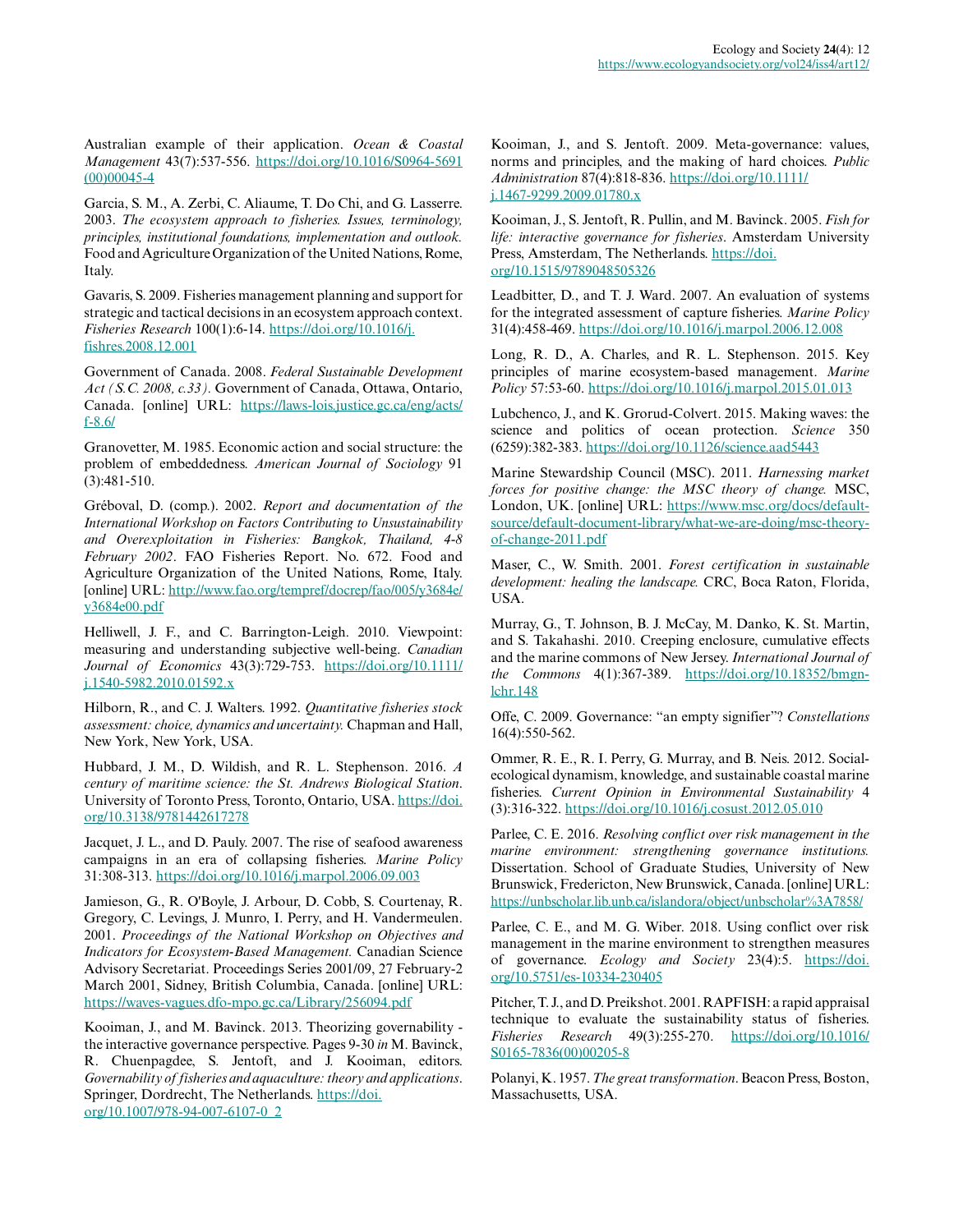Pollnac, R. B., S. Abbott-Jamieson, C. Smith, M. L. Miller, P. M. Clay, and B. Oles. 2006. Toward a Model for fisheries social impact assessment. *Marine Fisheries Review* 68(1-4):1-18.

Ricker, W. E. 1975. The Fisheries Research Board of Canada: seventy-five years of achievements. *Journal of Fisheries Research Board of Canada* 32(8):1459-1464.

Shore, C. 2008. Audit culture and illiberal governance: universities and the politics of accountability. *Anthropological Theory* 8 (3):278-298. <https://doi.org/10.1177/1463499608093815>

Stephenson, R. L., S. Paul, M. Wiber, E. Angel, A. J. Benson, A. Charles, O. Chouinard, M. Clemens, D. Edwards, P. Foley, L. Jennings, O. Jones, D. Lane, J. McIsaac, C. Mussells, B. Neis, B. Nordstrom, C. Parlee, E. Pinkerton, M. Saunders, K. Squires, and U. R. Sumaila. 2018. Evaluating and implementing socialecological systems: a comprehensive approach to sustainable fisheries. *Fish and Fisheries* 19(5):853-873. [https://doi.](https://doi.org/10.1111/faf.12296) [org/10.1111/faf.12296](https://doi.org/10.1111/faf.12296)

Stephenson, R. L., M. Wiber, S. Paul, E. Angel, A. Benson, A. Charles, O. Chouinard, D. Edwards, P. Foley, D. Lane, J. McIsaac, B. Neis, C. Parlee, E. Pinkerton, M. Saunders, K. Squires, U. R. Sumaila. 2019. Integrating diverse objectives for sustainable fisheries in Canada. *Canadian Journal of Fisheries and Aquatic Sciences* 76(3):480-496.<https://doi.org/10.1139/cjfas-2017-0345>

Tietze, U., J. M. Le Ry, and R. Lasch. 2001. *Techno-economic performance of marine capture fisheries*. Food and Agriculture Organization of the United Nations, Rome, Italy.

Triantafillos, L., K. A. Brooks, J. Schirmer, S. Pascoe, T. Cannard, C. Dichmont, O. Thebaud, and E. Jebreen. 2014. *Developing and testing social objectives for fisheries management*. FRDC Report – Project 2010/040. Primary Industries and Regions, Adelaide, South Australia, Australia. [online] URL: [https://www.frdc.com.](https://www.frdc.com.au/Archived-Reports/FRDC%20Projects/2010-040-DLD.pdf) [au/Archived-Reports/FRDC%20Projects/2010-040-DLD.pdf](https://www.frdc.com.au/Archived-Reports/FRDC%20Projects/2010-040-DLD.pdf)

United Nations. 2015. *Transforming our world: the 2030 agenda for sustainable development Resolution*. Adopted by the General Assembly on 25 September 2015. Seventieth Session, Agenda Items 15 and 116. A/RES/70/1. UN, New York, New York, USA.

United Nations. 2019. *Millennium development goals and beyond 2015.* UN, New York, New York, USA. [online] URL: [http://www.](http://www.un.org/millenniumgoals/bkgd.shtml) [un.org/millenniumgoals/bkgd.shtml](http://www.un.org/millenniumgoals/bkgd.shtml) 

Ward, T. J. 2000. Indicators for assessing the sustainability of Australia's marine ecosystems. *Marine and Freshwater Research* 51(5):435-446. <https://doi.org/10.1071/MF99052>

Ward, T. J. 2014. The condition of Australia's marine environment is good but in decline: an integrated evidence-based national assessment by expert elicitation. *Ocean & Coastal Management* 100:86-100.<https://doi.org/10.1016/j.ocecoaman.2014.07.012>

Weeratunge, N., C. Béné, R. Siriwardane, A. Charles, D. Johnson, E. H. Allison, P. K. Nayak, and M.-C. Badjeck. 2014. Small-scale fisheries through the wellbeing lens. *Fish and Fisheries* 15 (2):255-279. <https://doi.org/10.1111/faf.12016>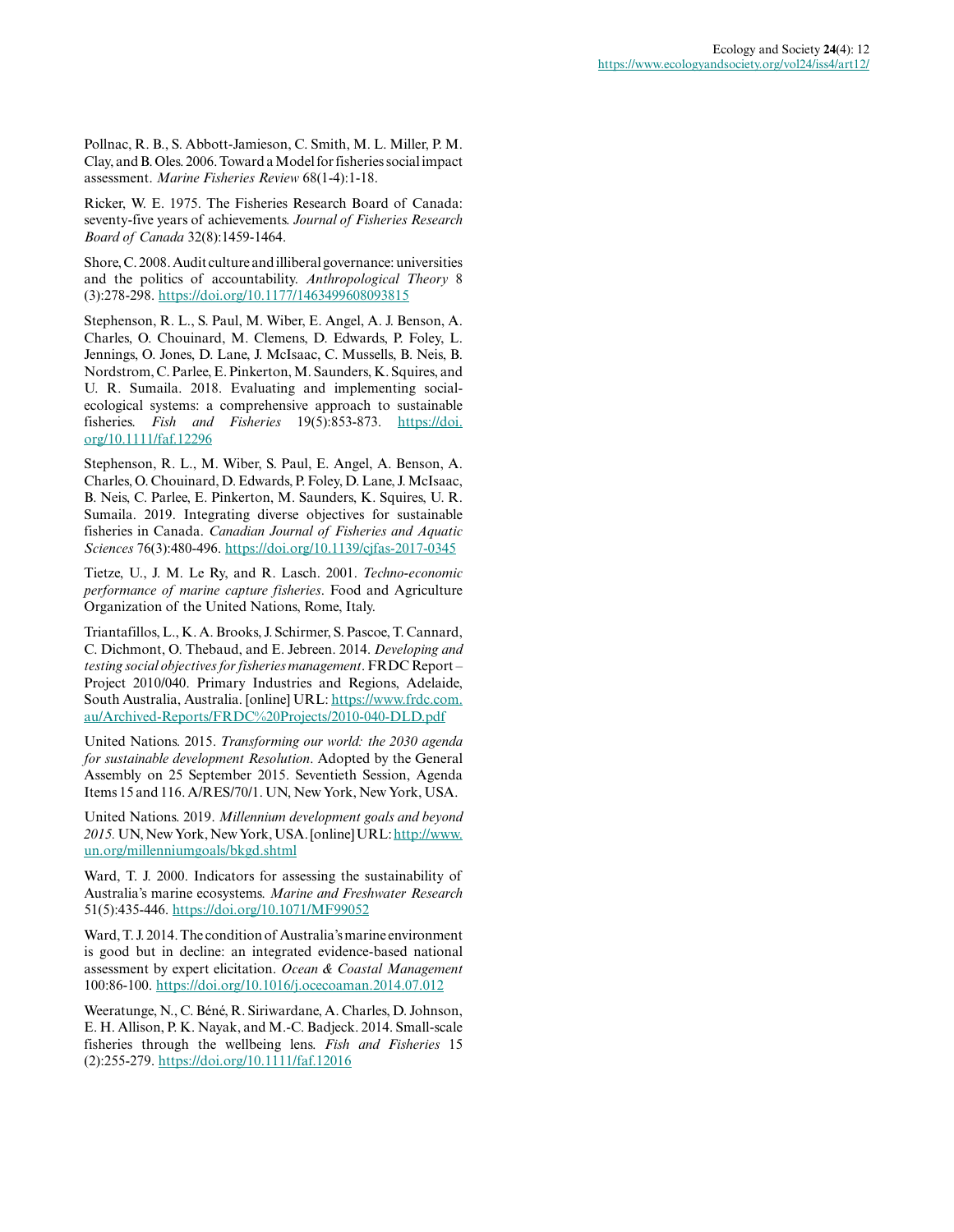# **Appendix 1**. Extensive list of Example Indicators

| Element                          | <b>Example Indicators</b>                                                     |
|----------------------------------|-------------------------------------------------------------------------------|
| Purpose: goals and               | [Quantification] evidence of goals and objectives of governance<br>$\bullet$  |
| objectives of the                | by [Fishing Category]                                                         |
| governance structure             | [Qualitative Methods] evidence of goals and objectives of<br>$\bullet$        |
| and processes                    | governance by [Fishing Category]                                              |
| Scope: participants,             | [Qualitative Methods] evidence of consideration of [Human]<br>$\bullet$       |
| geographic and temporal          | Population] and [Human Geographic Region] in [Management]                     |
| scale and boundaries,            | Plan]                                                                         |
| issues involved                  | [Qualitative Methods] evidence of consideration of [Human]<br>$\bullet$       |
|                                  | Population] in [General Management Activity]                                  |
| Rules: De Jure laws,             | [Quantification] of [Anthropogenic Activity] covered by<br>$\bullet$          |
| regulations and policies         | [Institutional Arrangement] and subject to [Law] and/or                       |
| as well as <i>de facto</i> rules | [Management Plan]                                                             |
| that structure the               | [Qualitative Methods] evidence of support for the [Institutional<br>$\bullet$ |
| governance process               | Arrangement] and/or [Law] and/or [Management Plan] amongst                    |
|                                  | [Stakeholder Group]                                                           |
|                                  | [Qualitative Methods] evidence of consistency between the<br>$\bullet$        |
|                                  | [Institutional Arrangement] and [Law] and [Human Population]                  |
|                                  | norms and values                                                              |
|                                  | [Qualitative Methods] evidence of consistency in [Institutional<br>$\bullet$  |
|                                  | Arrangement] between [Stakeholder Group]                                      |
| Resources: human,                | Level and duration of [Support] for [General Management<br>$\bullet$          |
| technical and financial          | Activity] and/or [Fisheries Management Activity] amongst                      |
| resources available to           | [Stakeholder Group] and/or [Human population] at [Human]                      |
| support governance               | Geographic Region]                                                            |
|                                  | Types of [Conflict Resolution Approaches] available to deal with<br>$\bullet$ |
|                                  | disputes                                                                      |

Table A1.1: Institutional Arrangements Dimension – Example Indicators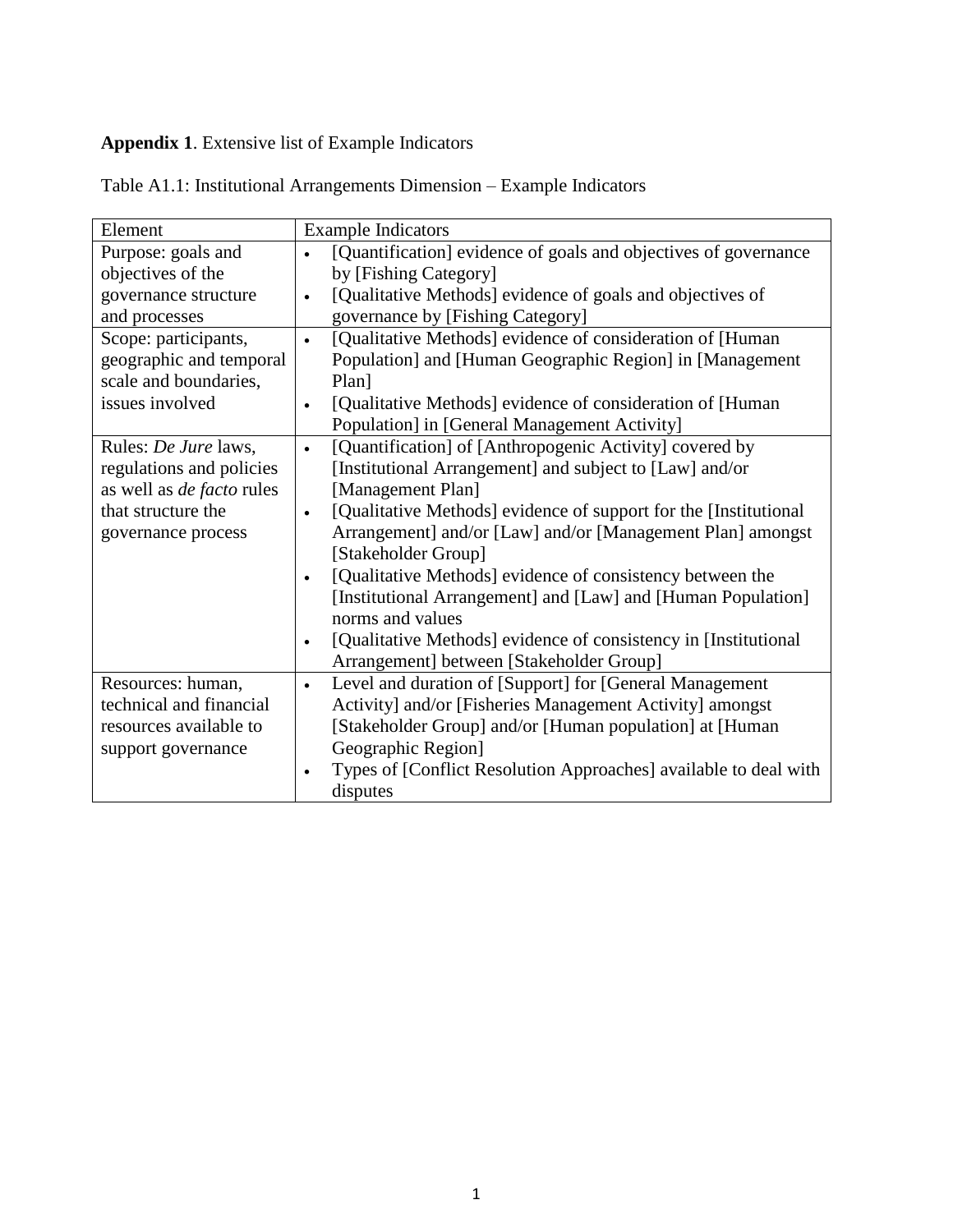| Element                                                                                                                        | <b>Example Indicators</b>                                                                                                                                                                                                                                                                                                                                                                                                                                                                                                                                                                                                                                                                                                                                                                                                                                                                                                                |  |  |
|--------------------------------------------------------------------------------------------------------------------------------|------------------------------------------------------------------------------------------------------------------------------------------------------------------------------------------------------------------------------------------------------------------------------------------------------------------------------------------------------------------------------------------------------------------------------------------------------------------------------------------------------------------------------------------------------------------------------------------------------------------------------------------------------------------------------------------------------------------------------------------------------------------------------------------------------------------------------------------------------------------------------------------------------------------------------------------|--|--|
| Collaborative:<br>collaborative<br>relationships within and<br>between participants in<br>decision-making                      | Evidence from [Qualitative Methods] of [Stakeholder Group]<br>$\bullet$<br>and [Human Population] perception of collaboration by<br>[Collaboration Type]<br>Degree to which [Collaboration Criteria] exist<br>$\bullet$<br>[Quantification] of [Collaboration Criteria]<br>$\bullet$<br>[Quantification] of [Stakeholder Group] participation in<br>$\bullet$<br>[General Management Activity] and/or [Fisheries Management<br>Activity]<br>Evidence from [Qualitative Methods] of [Co-operation Criteria]<br>$\bullet$<br>[Qualitative Methods] evidence of [Distribution of Authority]<br>$\bullet$<br>in agreements involving [Stakeholder Group] and/or [Human]                                                                                                                                                                                                                                                                      |  |  |
| Transparent: open and<br>informed policies,<br>procedures, decisions,<br>and supporting<br>documentation                       | Population] in [Human Geographic Region]<br>[Qualitative Methods] evidence of [Stakeholder Group] and<br>$\bullet$<br>[Human Population] perception of transparency<br>Degree to which there is [Transparency Criteria]<br>$\bullet$<br>[Quantification] of [Transparency Criteria]<br>$\bullet$<br>[Qualitative Methods] evidence that selection of [Participant<br>$\bullet$<br>Type] on behalf of an [Organization], [Stakeholder Group], or<br>[Human Population] is transparent.<br>[Quantification] of [Fishery Category] subject to assessment by<br>$\bullet$<br>[Assessment Method]<br>[Quantification] of [Data] readily accessible to the public<br>$\bullet$<br>[Quantification] of [Fishery Related Website] by [Jurisdiction]<br>$\bullet$<br>and [Stakeholder Group]<br>Degree to which [Information Standards] exist<br>$\bullet$<br>Degree to which [Trade-off Criteria] are identified and<br>$\bullet$<br>implemented |  |  |
| Inclusive: processes that<br>support participation by<br>all parties with a<br>legitimate interest<br>Predictable: predictable | [Qualitative Methods] evidence of [Stakeholder Group] and<br>$\bullet$<br>[Human Population] perception of inclusivity<br>Degree to which [Inclusivity Criteria] exist<br>$\bullet$<br>[Quantification] of [Inclusivity Criteria]<br>$\bullet$<br>[Qualitative Methods] evidence of [Stakeholder Group]<br>$\bullet$<br>participation in [General Management Activity] and/or<br>[Fisheries Management Activity]<br>[Qualitative Methods] evidence of [Stakeholder Group] and                                                                                                                                                                                                                                                                                                                                                                                                                                                            |  |  |
| and consistent decision-<br>making procedures that<br>are not changed without<br>adequate consultation or<br>justification     | $\bullet$<br>[Human Population] perception of [Predictability Criteria]<br>Documentation of [Access]<br>$\bullet$<br>[Qualitative Methods] evidence of changes to [Access]<br>$\bullet$<br>Existence of [Management Plan]<br>$\bullet$<br>[Qualitative Methods] evidence of changes to [Management]<br>$\bullet$<br>Plan]                                                                                                                                                                                                                                                                                                                                                                                                                                                                                                                                                                                                                |  |  |

Table A1.2: Decision-making Process Dimension – Example Indicators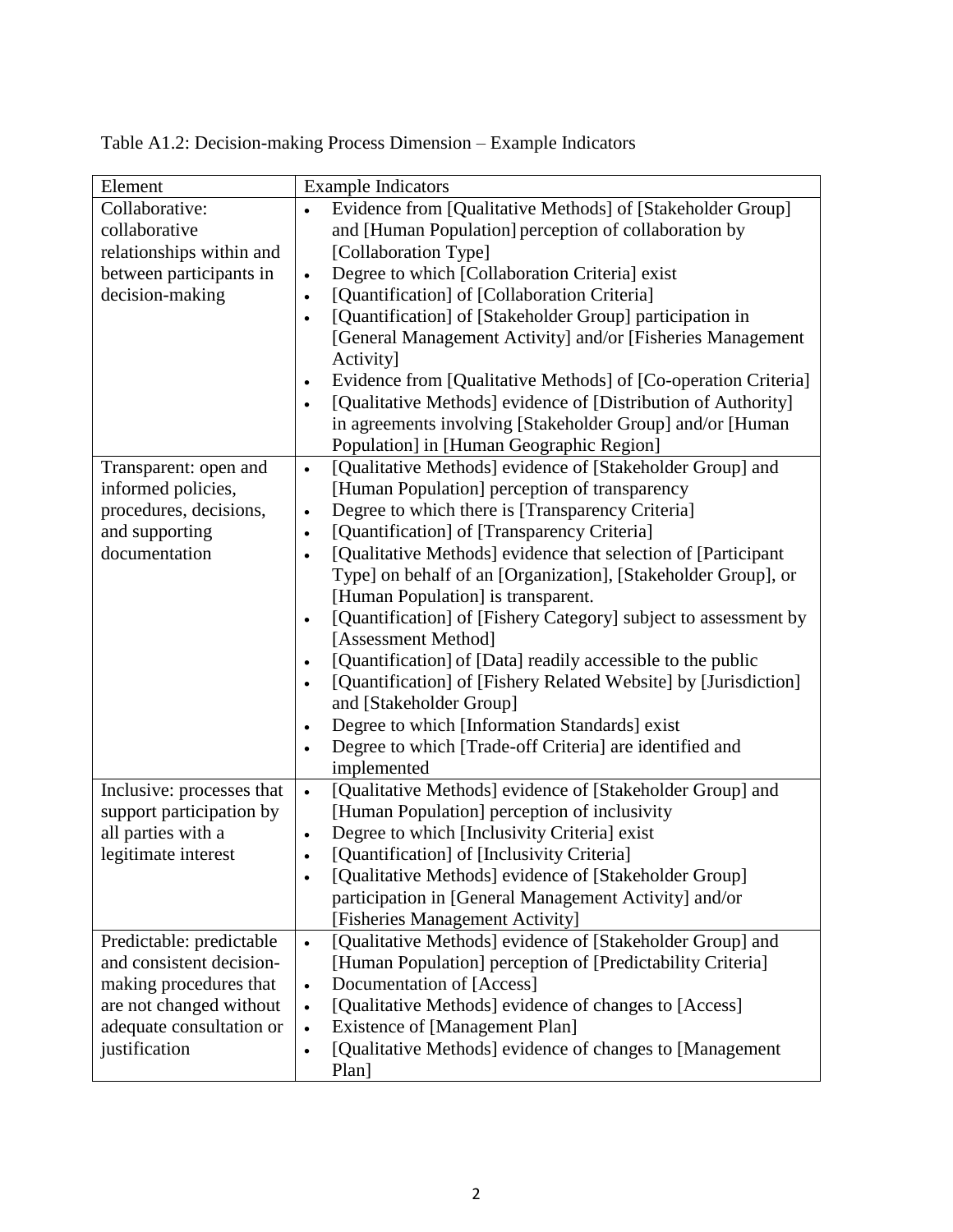| Element                | <b>Example Indicators</b>                                                    |  |
|------------------------|------------------------------------------------------------------------------|--|
| Flexible: flexible and | [Qualitative Methods] evidence of [Stakeholder Group] and<br>$\bullet$       |  |
| responsive processes   | [Human Population] perception of flexibility                                 |  |
| that can be adapted to | Degree to which there is [Flexibility Criteria]<br>$\bullet$                 |  |
| changing circumstances |                                                                              |  |
| Accountable: explicit  | [Qualitative Methods] evidence of [Stakeholder Group] and<br>$\bullet$       |  |
| mechanisms of          | [Human Population] perception of accountability                              |  |
| responsibility for     | [Qualitative Methods] evidence of [Accountability Criteria] as<br>$\bullet$  |  |
| actions, decisions and | part of [General Management Activity] and [Fisheries]                        |  |
| outcomes               | Management Activity]                                                         |  |
|                        | [Qualitative Methods] evidence of [Accountability Criteria] in<br>$\bullet$  |  |
|                        | [Law] and [Institutional Arrangement]                                        |  |
|                        | [Qualitative Methods] evidence of use of [Accountability]<br>$\bullet$       |  |
|                        | Mechanisms]                                                                  |  |
|                        | [Quantification] of use of [Accountability Mechanisms]<br>$\bullet$          |  |
|                        | [Qualitative Methods] evidence of time to respond to questions,<br>$\bullet$ |  |
|                        | requests or issues raised by [Stakeholder Group] and/or                      |  |
|                        | [Human Population]                                                           |  |
|                        | [Quantification] of time to respond to questions, requests or<br>$\bullet$   |  |
|                        | issues raised by [Stakeholder Group] and/or [Human]                          |  |
|                        | Population]                                                                  |  |
|                        | Degree to which [Accredited Organization Criteria] were<br>$\bullet$         |  |
|                        | consulted in the development, establishment and enforcement                  |  |
|                        | of rules at the [Rule Level]                                                 |  |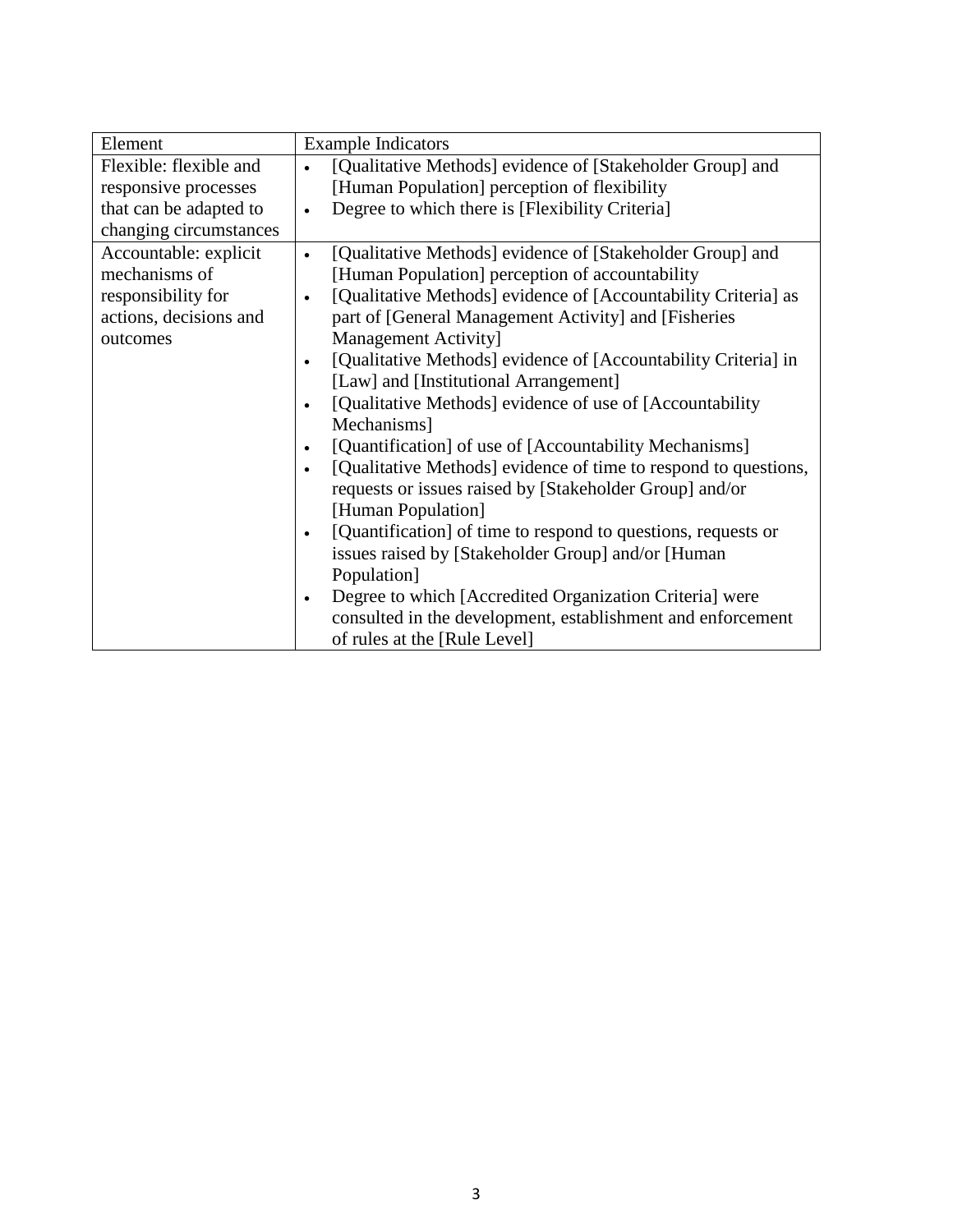| Element                                                                                                                       | <b>Example Indicators</b>                                                                                                                                                                                                       |  |
|-------------------------------------------------------------------------------------------------------------------------------|---------------------------------------------------------------------------------------------------------------------------------------------------------------------------------------------------------------------------------|--|
| Effective: processes that<br>produce the intended<br>outcomes and can be<br>seen to do so                                     | [Qualitative Methods] evidence that [Agreement Element] of<br>[Management Plan] is/are achieved or adhered to<br>[Qualitative Methods] evidence by [Accountability Mechanism]<br>$\bullet$<br>of governance process outcomes    |  |
| Legitimate: processes<br>and outcomes that are<br>generally seen as fair<br>and reasonable<br>regardless of self-<br>interest | [Qualitative Methods] evidence of [Stakeholder Group]<br>compliance with [Management Plan] by [Compliance Criteria]<br>Quantification of [Stakeholder Group] compliance with<br>٠<br>[Management Plan] by [Compliance Criteria] |  |

Table A1.3: Outcomes Dimension – Example Indicators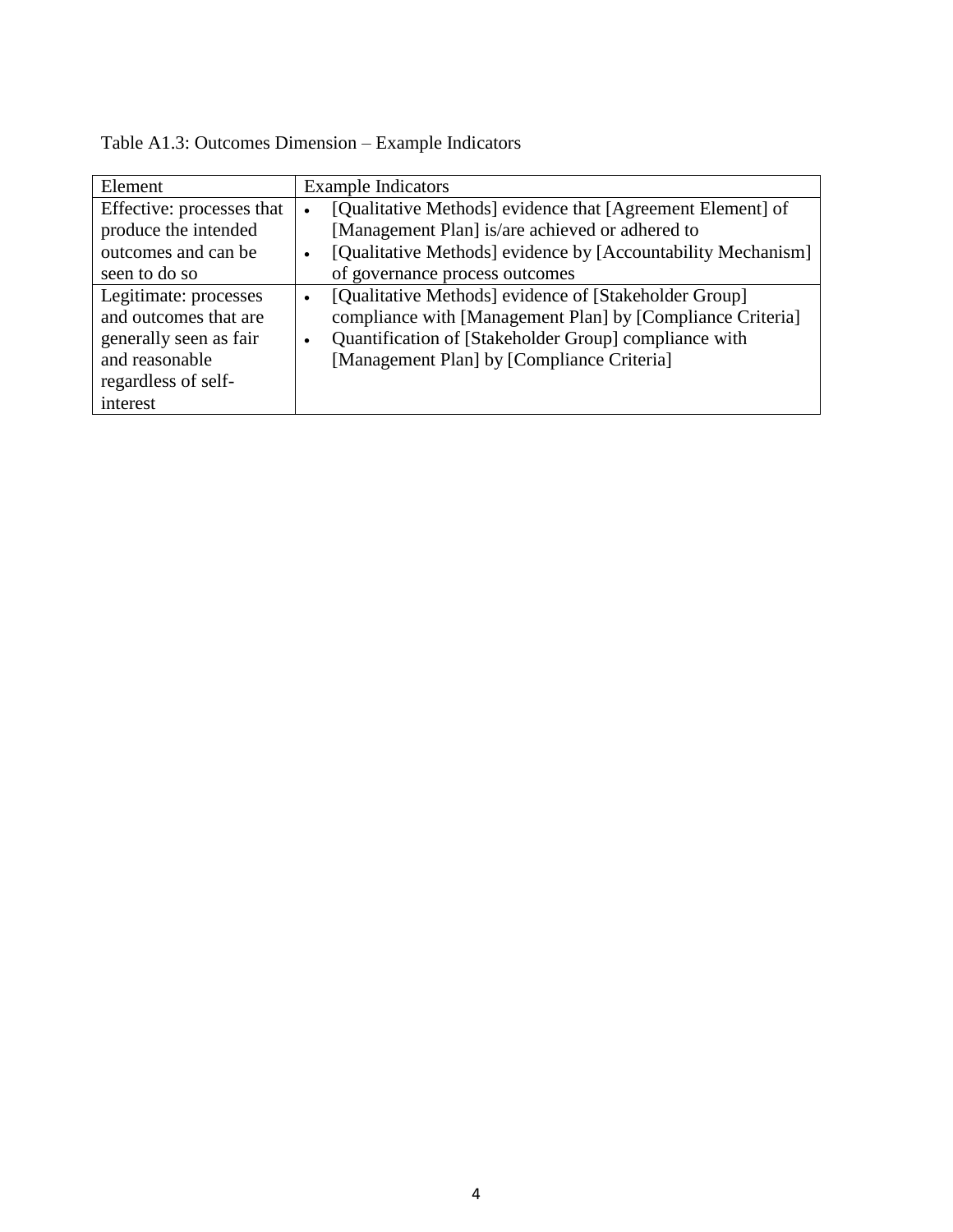| Element                    | <b>Example Indicators</b>                                               |                                                                 |  |
|----------------------------|-------------------------------------------------------------------------|-----------------------------------------------------------------|--|
| Production & Productivity: | [Quantification] of [Resource Demographic Category] within<br>$\bullet$ |                                                                 |  |
| population size and the    | a [Resource Geographic Region]                                          |                                                                 |  |
| rate of change             |                                                                         | [Quantification] of productivity of [Resource Demographic       |  |
|                            |                                                                         | Category] within a [Resource Geographic Region]                 |  |
|                            |                                                                         | [Recruitment Dynamics] description for [Resource]               |  |
|                            |                                                                         | Demographic Category                                            |  |
|                            |                                                                         | [Quantification] of [Mortality]                                 |  |
|                            |                                                                         | [Quantification] of escapement and relationship to              |  |
|                            |                                                                         | [Recruitment Dynamics] and [Reference Points]                   |  |
|                            |                                                                         | [Quantification] of [Mortality] by [Fishery Category]           |  |
|                            |                                                                         | [Quantification] of [Gear] modifications applied in a [Fishery] |  |
|                            |                                                                         | Category] designed to reduce [Mortality].                       |  |
|                            |                                                                         | [Fisheries Status] of [Resource Demographic Category]           |  |
|                            |                                                                         | within a [Resource Geographic Region]                           |  |
|                            |                                                                         | Probability of changes to species' abundances associated with   |  |
|                            |                                                                         | [Regime Shift Indicators]                                       |  |
| Spatial & Temporal         |                                                                         | [Quantification] of [Resource Demographic Category]             |  |
| Dynamics: geographic       |                                                                         | distribution during a [Time Period]                             |  |
| patterns, migration routes |                                                                         | [Index of Abundance] in a [Resource Geographic Region]          |  |
| and distribution of        |                                                                         | during a [Time Period] in a [Resource Geographic Region]        |  |
| population and species     |                                                                         | Metapopulation structure among [Resource Demographic            |  |
|                            |                                                                         | Category] in a [Resource Geographic Region]                     |  |
| Phenotypic & Genetic       |                                                                         | [Genetic Diversity] and/or [Phenotypic Diversity] among a       |  |
| Diversity: differences in  |                                                                         | [Resource Demographic Category] within a [Resource              |  |
| morphology of individuals  |                                                                         | Geographic Region]                                              |  |
| due to environmental and   |                                                                         | Change in [Genetic Diversity] and [Phenotypic Diversity]        |  |
| genetic variation          |                                                                         | among a [Resource Demographic Category] over [Time              |  |
|                            | Period]                                                                 |                                                                 |  |
|                            |                                                                         | Reproduction potential based on [Genetic Diversity] and/or      |  |
|                            |                                                                         | [Phenotypic Diversity] among a [Resource Demographic            |  |
|                            | Category]                                                               |                                                                 |  |

Table A1.4: Population & Species Dimension – Example Indicators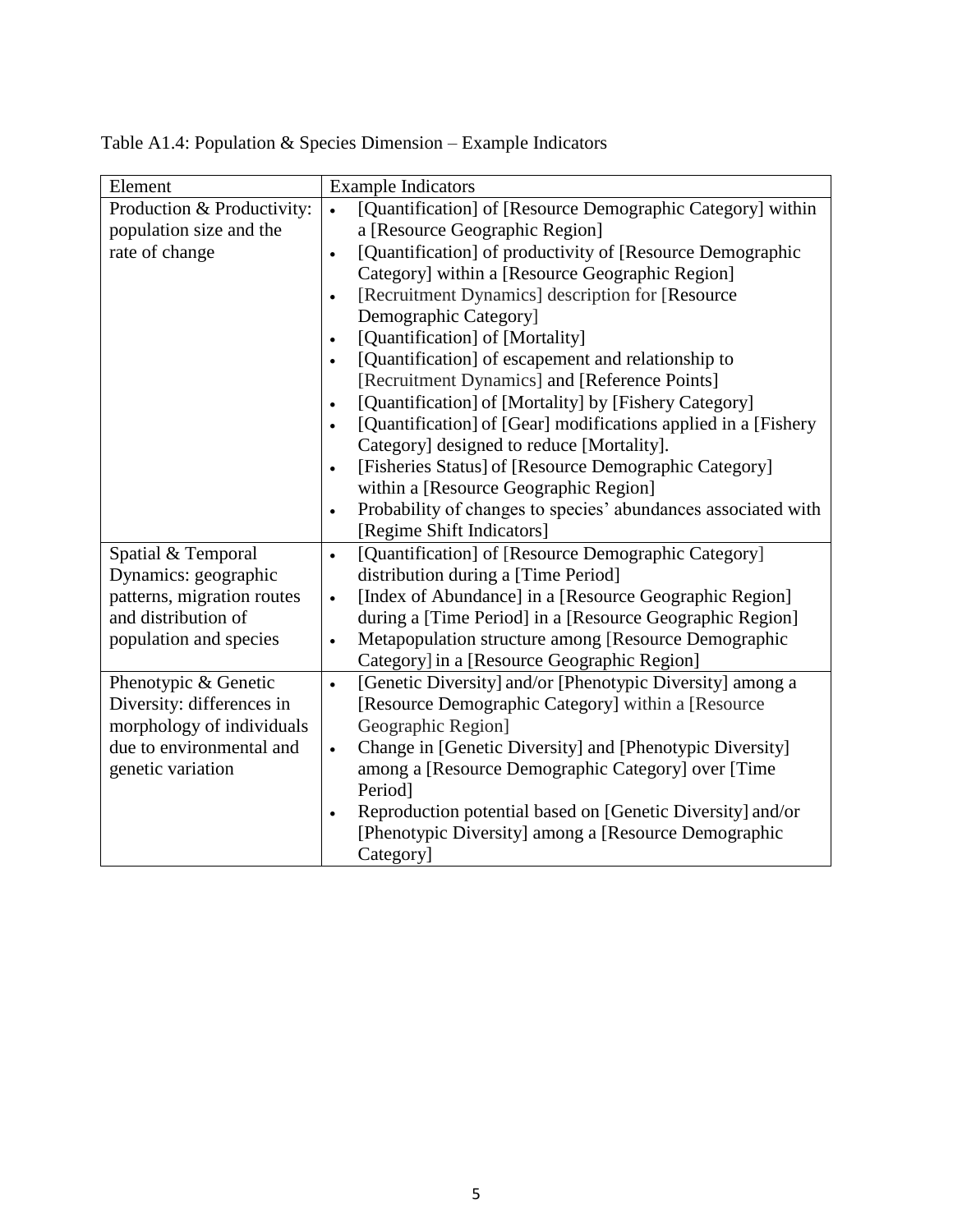| Element                     | <b>Example Indicators</b>                                                    |  |  |
|-----------------------------|------------------------------------------------------------------------------|--|--|
| <b>Substrate Quality:</b>   | Substrate characteristics mapped and the degree of impact, by<br>$\bullet$   |  |  |
| condition of biotic and     | [Anthropogenic Activity]                                                     |  |  |
| abiotic structures used by  | [Quantification] of [Gear] modifications applied in a [Fishery]<br>$\bullet$ |  |  |
| aquatic organisms during    | Category] designed to reduce impact to substrate quality                     |  |  |
| their life cycle, including | [Quantification] of nursery, spawning or sensitive areas<br>$\bullet$        |  |  |
| extent, availability and    | Proportion of sensitive or rare [Biogenic Species] subject to<br>$\bullet$   |  |  |
| quality                     | [Anthropogenic Activity]                                                     |  |  |
|                             | Proportion of biogenic structures surveyed and mapped, and<br>$\bullet$      |  |  |
|                             | the degree of impact, by [Anthropogenic Activity]                            |  |  |
|                             | Habitat Maps considering presence/absence and abundance of<br>$\bullet$      |  |  |
|                             | [Biogenic Species]                                                           |  |  |
|                             | [Quantification] of [Gear] modifications applied in a [Fishery]<br>$\bullet$ |  |  |
|                             | Category] designed to reduce impact to biogenic structures                   |  |  |
| Water Quality: water        | [Quantification] of [Pollution] in a [Resource Geographic<br>$\bullet$       |  |  |
| quality and column          | Region]                                                                      |  |  |
| properties including extent | [Quantification] of anoxic zones in a [Resource Geographic<br>$\bullet$      |  |  |
| and availability            | Region]                                                                      |  |  |
|                             | [Eutrophication Indicator] in a [Resource Geographic Region]<br>$\bullet$    |  |  |
|                             | Risk assessments for major catastrophic [Pollution] events<br>$\bullet$      |  |  |
|                             | [Quantification] of [Pollution] over [Time Period]<br>$\bullet$              |  |  |
|                             | [Quantification] of introduction and proliferation of<br>$\bullet$           |  |  |
|                             | disease/pathogens.                                                           |  |  |
|                             | [Quantification] of water in migration pathways.<br>$\bullet$                |  |  |
|                             | [Quantification] and mapping of pelagic pathways.<br>$\bullet$               |  |  |
|                             | Probability of climate-change induced regime shift using<br>$\bullet$        |  |  |
|                             | [Regime Shift Indicators]                                                    |  |  |
| Productivity Capacity: the  | [Quantification] of [Eutrophication Indicator]<br>$\bullet$                  |  |  |
| natural equilibrium         | [Quantification] of historic bounds of primary productivity<br>$\bullet$     |  |  |
| capability of habitats to   |                                                                              |  |  |
| produce healthy fish        |                                                                              |  |  |
| stocks and aquatic          |                                                                              |  |  |
| organisms on which fish     |                                                                              |  |  |
| depend                      |                                                                              |  |  |

Table A1.5: Habitat & Environment Dimension – Example Indicators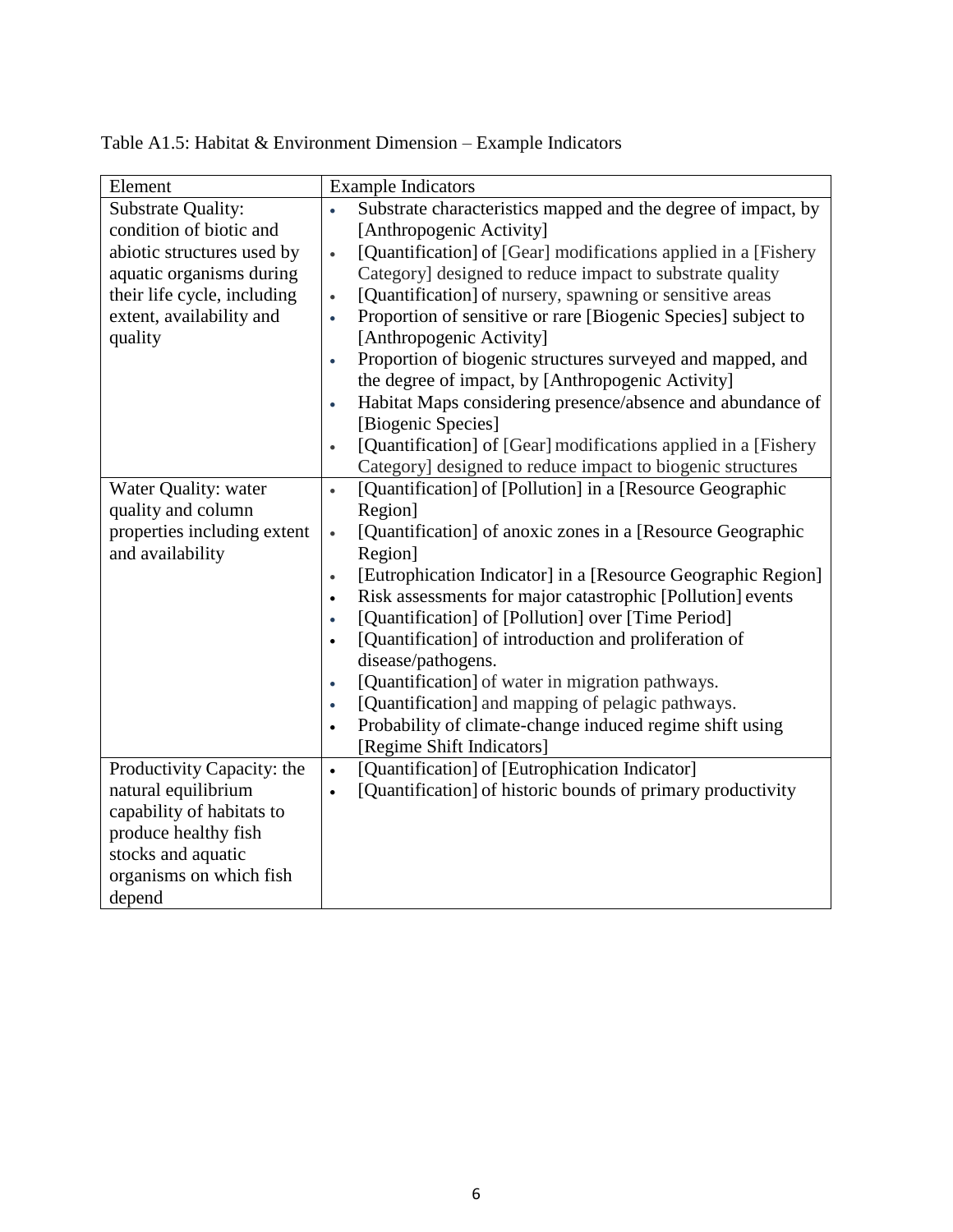| Element                   | <b>Example Indicators</b>                                                  |  |
|---------------------------|----------------------------------------------------------------------------|--|
| Biodiversity: number and  | [Quantification] of [Biodiversity Indices] in a [Resource]<br>$\bullet$    |  |
| variety of organisms      | Geographic Region]                                                         |  |
| within a particular       | [Quantification] of change in [Biodiversity Indices] over<br>$\bullet$     |  |
| ecosystem                 | [Time Period]                                                              |  |
|                           | [Quantification] of non-native species in ecosystem<br>$\bullet$           |  |
| Food & Interaction Webs:  |                                                                            |  |
| energy flows and          | [Quantification] and [Qualitative Methods] evidence of<br>$\bullet$        |  |
| interactions between      | [Food-web Interactions] that enhance/maintain [Food-web]                   |  |
| trophic levels and        | Stability]                                                                 |  |
| populations in an         | Influence of [Anthropogenic Activity] on [Food-web]<br>$\bullet$           |  |
| ecosystem                 | Interactions] and [Food-web Stability].                                    |  |
|                           | [Quantification] of changes to [Food-web Interactions] over<br>$\bullet$   |  |
|                           | [Time Period]                                                              |  |
|                           | Degree of impact of non-native species on [Food-web]<br>$\bullet$          |  |
|                           | Interactions] and [Food-web Stability]                                     |  |
| Regime Shifts: persistent | [Quantification] of changes in primary or trophic level<br>$\bullet$       |  |
| changes in the structure  | productivity reflected by [Regime Shift Indicators]                        |  |
| and function of an        | [Quantification] of changes to community or trophic structure<br>$\bullet$ |  |
| ecosystem                 | reflected by [Regime Shift Indicators]                                     |  |
|                           | [Quantification] of changes to [Food-web Stability] reflected<br>$\bullet$ |  |
|                           | by [Regime Shift Indicators]                                               |  |
|                           | Non-native and/or competing species impacts on [Regime]<br>$\bullet$       |  |
|                           | Shift Indicators]                                                          |  |

Table A1.6: Ecosystem Structure & Functionality Dimension – Example Indicators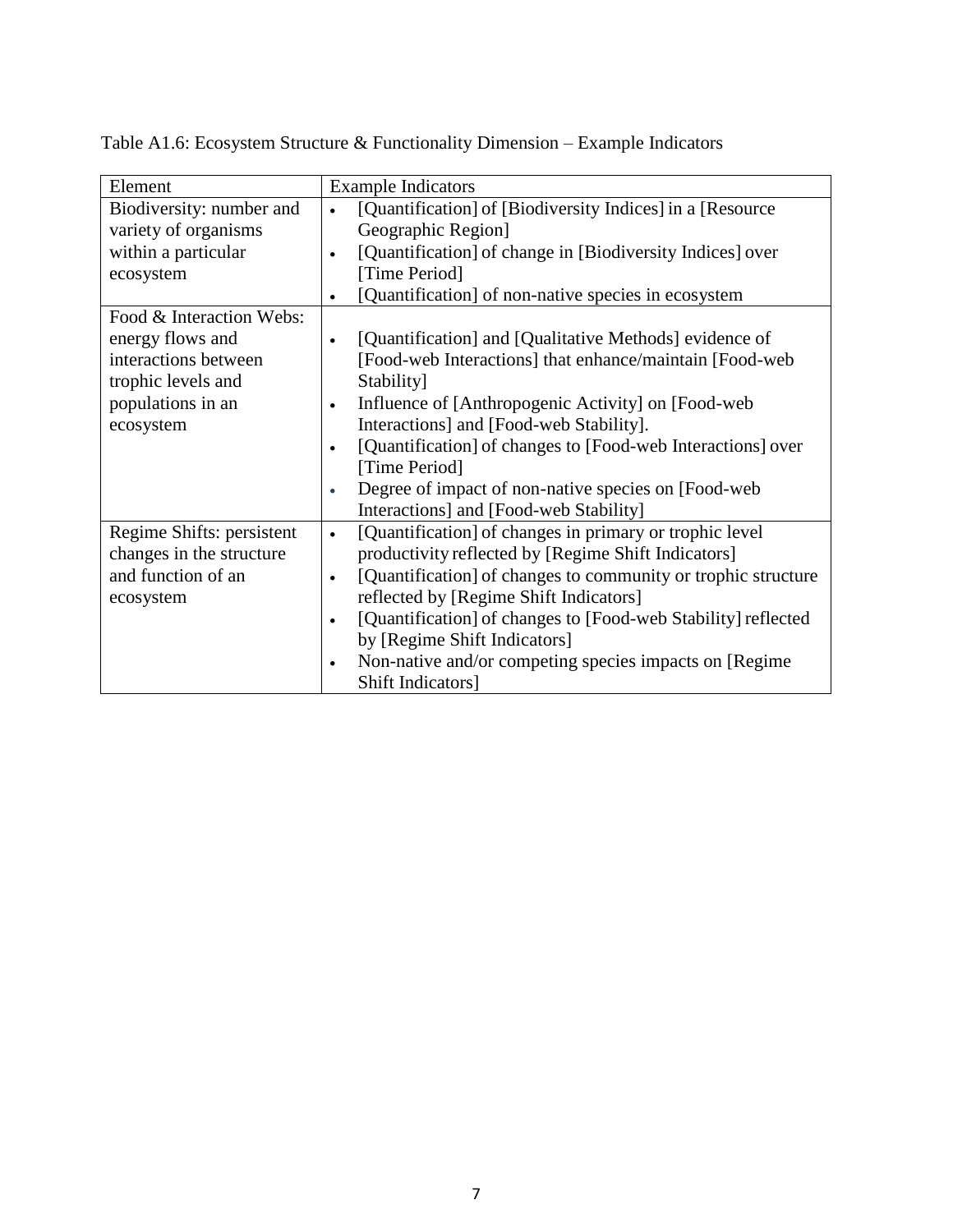| Element                                                                                                                                               | <b>Example Indicators</b>                                                                                                                                                                                                                                                                                                                                                                                                                                                                                                                                                                                                                                                                                                                                                                                                                                                               |
|-------------------------------------------------------------------------------------------------------------------------------------------------------|-----------------------------------------------------------------------------------------------------------------------------------------------------------------------------------------------------------------------------------------------------------------------------------------------------------------------------------------------------------------------------------------------------------------------------------------------------------------------------------------------------------------------------------------------------------------------------------------------------------------------------------------------------------------------------------------------------------------------------------------------------------------------------------------------------------------------------------------------------------------------------------------|
| Material Wellbeing:<br>basic needs, physical<br>welfare and standards of<br>living                                                                    | [Social Factor] among [Human Population] in [Human<br>$\bullet$<br>Geographic Region]<br>Proportion of [Human Population] in [Human Geographic<br>$\bullet$<br>Region] below the poverty line<br>[Income disparity Metric] in [Human Geographic Region]<br>$\bullet$<br>Availability of affordable [Services] to [Human Population] in<br>[Human Geographic Region]<br>Ratio of [Services] cost to gross adjusted disposable income of<br>$\bullet$<br>the [Economic Unit]<br>[Quantification] of [Seafood] caught [Adjacent] to [Human<br>Geographic Region] that is consumed within the [Human]<br>Geographic Region] and by [Product Category]<br>[Quantification] of deaths at-sea<br>$\bullet$<br>[Quantification] of injuries in [Fishery Category] per [Time]<br>$\bullet$<br>Period]<br>Proportion of fisheries workforce that meets [Certification]<br>$\bullet$<br>Standards] |
| <b>Relational Wellbeing:</b><br>relations of love and<br>care, networks of<br>support and obligation,<br>social, political and<br>cultural identities | [Qualitative Methods] evidence of subjective perception of<br>$\bullet$<br>shared values and norms within a [Human Population] in a<br>[Human Geographic Region]<br>[Quantification] of social networks within a [Human]<br>$\bullet$<br>Population] in a [Human Geographic Region]<br>[Qualitative Methods] evidence of participation in<br>$\bullet$<br>[Organizations] within a [Human Population] in a [Human<br>Geographic Region]<br>The [Organization Condition] of [Organizations] in a [Human]<br>$\bullet$<br>Geographic Region]<br>Voter turnout in a [Human Geographic Region] for<br>$\bullet$<br>[Jurisdiction] election among [Human Population]                                                                                                                                                                                                                         |
| Subjective Wellbeing:<br>personal perception of<br>individual and collective<br>health and wellbeing,<br>sense of agency and<br>self-efficacy         | Rating of importance of fisheries in opinion polls in [Human]<br>$\bullet$<br>Geographic Region] among [Human Population]<br>Stated preference valuation for the existence of fisheries<br>$\bullet$<br>dependent communities in [Human Geographic Region]<br>[Qualitative Methods] evidence of subjective perception of self-<br>$\bullet$<br>efficacy within the [Human Geographic Region]<br>[Qualitative Methods] evidence of attachment to place within<br>$\bullet$<br>the [Human Geographic Region]<br>[Quantification] of social mobility within the [Human]<br>$\bullet$<br>Geographic Region]<br>[Qualitative Methods] evidence of subjective perception of<br>well-being within the [Human Geographic Region]                                                                                                                                                                |

Table A1.7: Health & Wellbeing Dimension – Example Indicators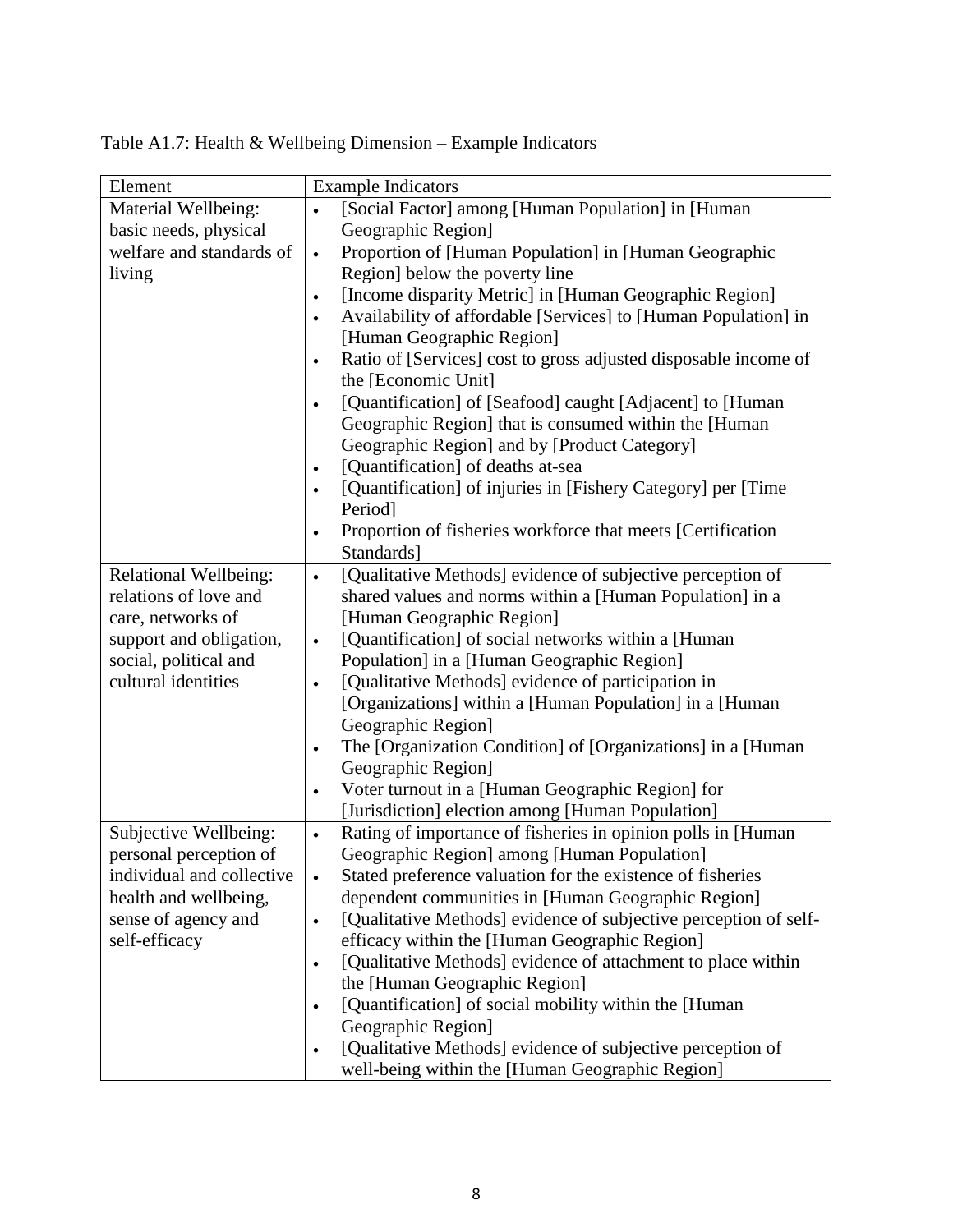| Element | <b>Example Indicators</b>                              |  |
|---------|--------------------------------------------------------|--|
|         | [Wellbeing Index] within the [Human Geographic Region] |  |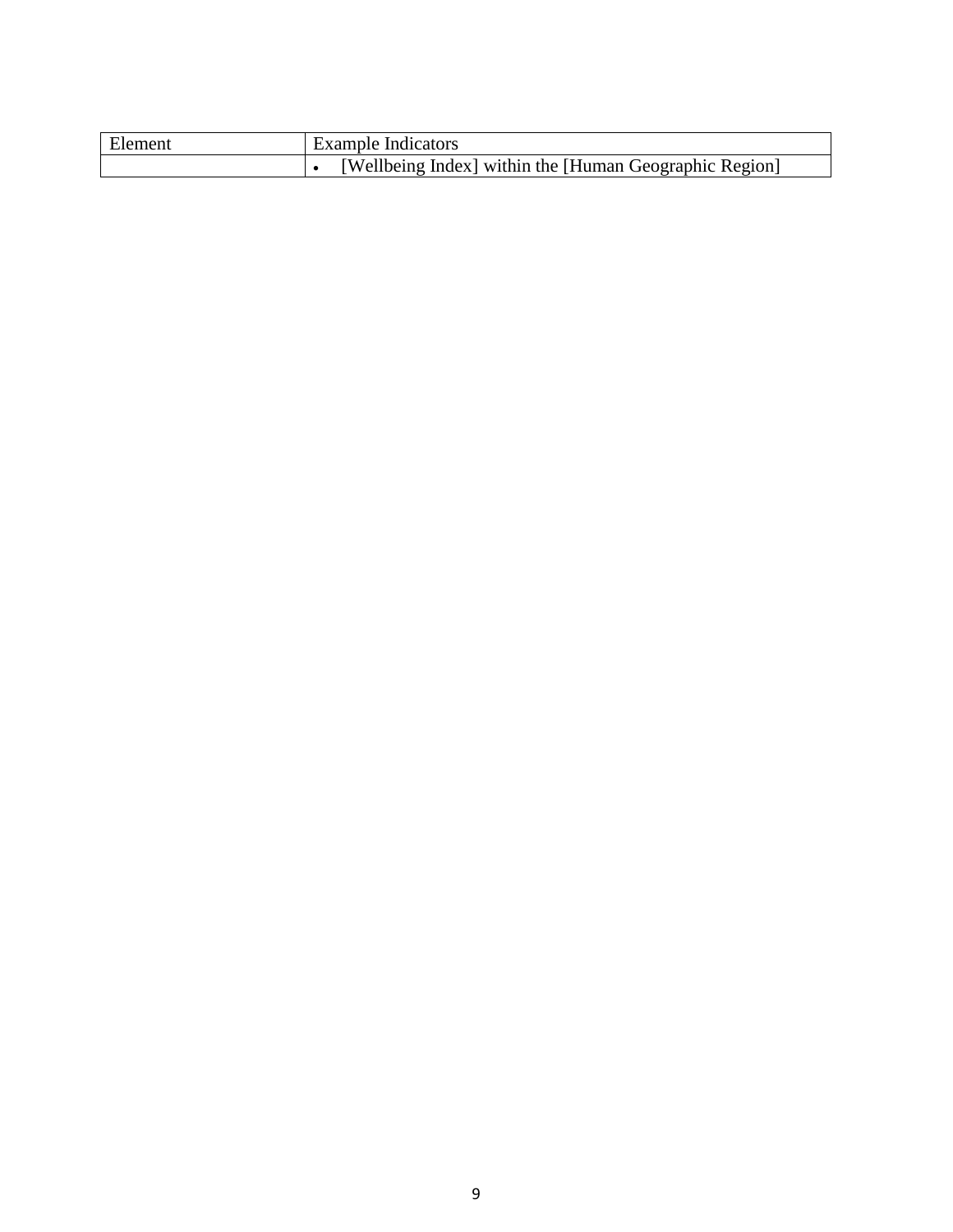| Element                    | <b>Example Indicators</b>                                                    |  |
|----------------------------|------------------------------------------------------------------------------|--|
| Economic Efficiency:       | Realized catch relative to potential target harvest<br>$\bullet$             |  |
| value obtained from the    | [Quantification] of [Resource Demographic Category] discard<br>$\bullet$     |  |
| resource relative to       | Market price relative to private marginal cost of production<br>$\bullet$    |  |
| costs, waste and           | Cost of output for [Economic Unit] by [Fishery Category]<br>$\bullet$        |  |
| negative externalities     | relative to the lowest possible average total cost                           |  |
|                            | Output obtained from a given quantity of inputs relative to the<br>$\bullet$ |  |
|                            | maximum output obtainable from that given quantity of inputs                 |  |
|                            | Productivity of [Economic Unit] by [Fishery Category]<br>$\bullet$           |  |
|                            | [Efficiency] of [Economic Unit] by [Fishery Category]<br>$\bullet$           |  |
|                            | [Quantification] of seafood by [Product Type]<br>$\bullet$                   |  |
| Financial Viability:       | Net profit of enterprises by [Value Chain Element], [Fishery<br>$\bullet$    |  |
| financial health of        | Category] and [Gear]                                                         |  |
| enterprises and other      | Bankruptcy rate for participants by [Value Chain Element],<br>$\bullet$      |  |
| institutions involved in   | [Fishery Category] and [Gear]                                                |  |
| the fishery                | Investment stock/flow in fishery, by [Value Chain Element],<br>$\bullet$     |  |
|                            | [Fishery Category], [Operator Type] and [Gear]                               |  |
|                            | Availability of capital/debt financing by [Value Chain<br>$\bullet$          |  |
|                            | Element], [Fishery Category], [Operator Type] and [Gear]                     |  |
|                            | [Financial ratio] by [Value Chain Element], [Fishery Category],<br>$\bullet$ |  |
|                            | [Operator Type] and [Gear]                                                   |  |
|                            | [Quantification] of enterprises dependent on one fishery<br>$\bullet$        |  |
|                            | Number of [Fishery Category] that fishing enterprises<br>$\bullet$           |  |
|                            | participate in                                                               |  |
|                            | Proportion of investment stock/flow in depreciating assets<br>$\bullet$      |  |
|                            | versus [Access] by [Operator Type]                                           |  |
| Economic & Financial       | Economic sustainability index<br>$\bullet$                                   |  |
| Sustainability:            | [Financial Information] trends<br>$\bullet$                                  |  |
| sustainability of profits  | Value of [Economic Variables] by [Fishery Category]<br>$\bullet$             |  |
| at all stages of the value | [Quantification] of [Economic Variables] by [Value Chain<br>$\bullet$        |  |
| chain                      | Element] in [Human Geographic Region]                                        |  |
|                            | Availability of [Occupational Axis] with the required<br>$\bullet$           |  |
|                            | [Experience], [Education] and [Certification Standards]                      |  |
|                            | Presence/absence of [Law] to restrict [Market Failure]                       |  |
|                            | [Enforcement] of restrictions on [Market Failure]<br>$\bullet$               |  |
|                            | [Quantification] of [Labour Tactic]<br>$\bullet$                             |  |
| Equity: fairness in how    |                                                                              |  |
| costs and benefits of the  | [Income Disparity Metric] in [Human Geographic Region]<br>$\bullet$          |  |
| fishery are distributed    | Distribution of [Value Type] by [Value Chain Element]<br>$\bullet$           |  |
| amongst participants       | Distribution of [Value Type] by [Operator Type]<br>$\bullet$                 |  |
|                            | Loss of [Benefit Axis] from reallocation of access from<br>$\bullet$         |  |
|                            | [Economic Unit] in [Human Geographic Region]                                 |  |
|                            | [Quantification] of [Seafood] harvest across [Fishery Category]              |  |

Table A1.8: Economics & Finance Dimension – Example Indicators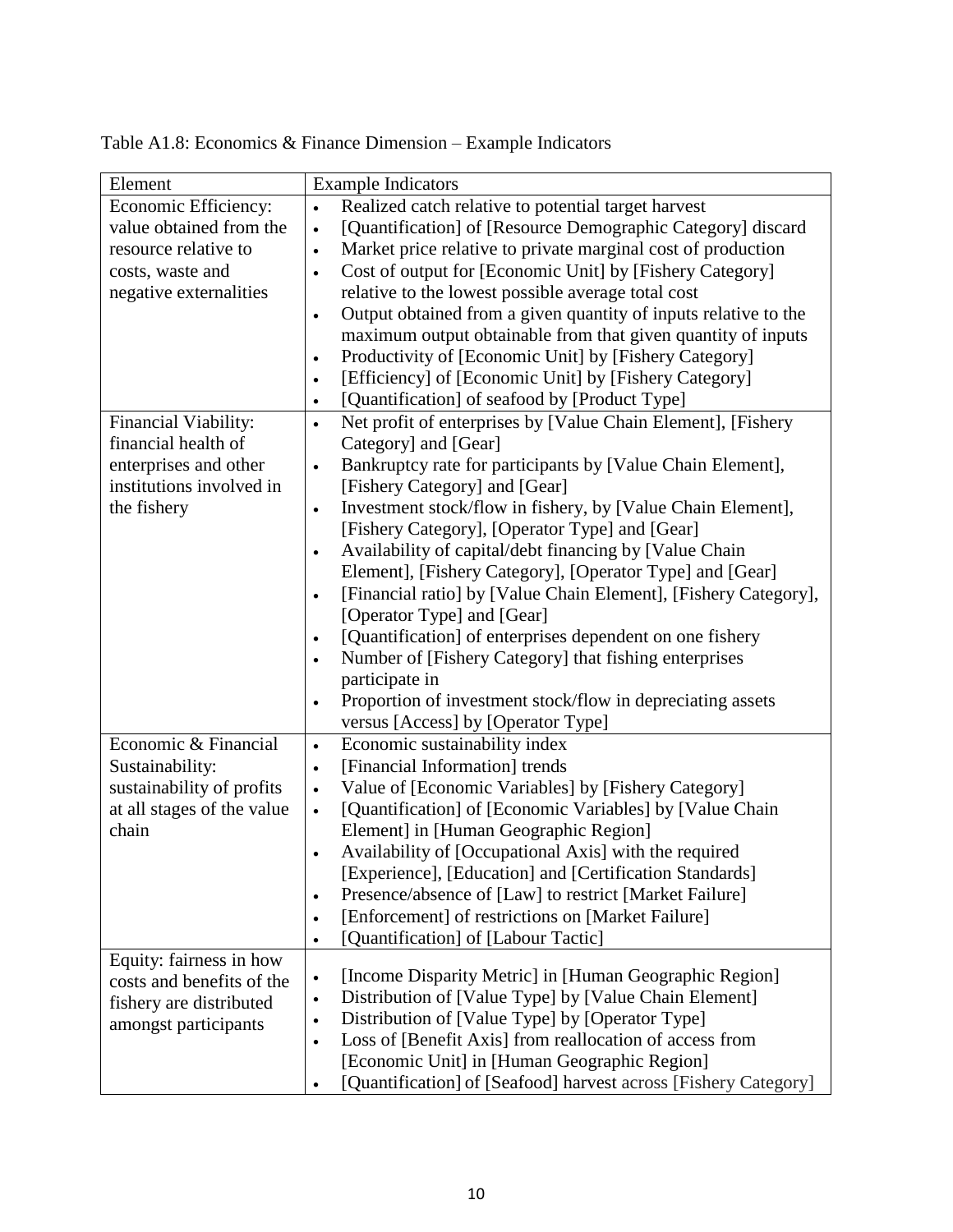| Element | <b>Example Indicators</b>                                     |
|---------|---------------------------------------------------------------|
|         | being contested by one or more [Stakeholder Group]            |
|         | Distribution of catch by [Fishery Category], [Human]          |
|         | Geographic Region], and [Economic Unit]                       |
|         | Distribution of [Access] by [Human Geographic Region],        |
|         | [Human Population], [Fishery Category], [Operator Type]       |
|         | [Quantification] of major changes to [Access] conditions over |
|         | [Time Period]                                                 |
|         | [Benefit Axis] by [Socio-economic Distribution Axis]          |
|         | [Cost Axis] by [Socio-economic Distribution Axis]             |
|         | Distribution of [Value Type] by [Value Chain Element]         |
|         | Distribution of [Value Type] by [Operator Type]               |
|         | [Risk Axis] by [Socio-economic Distribution Axis]             |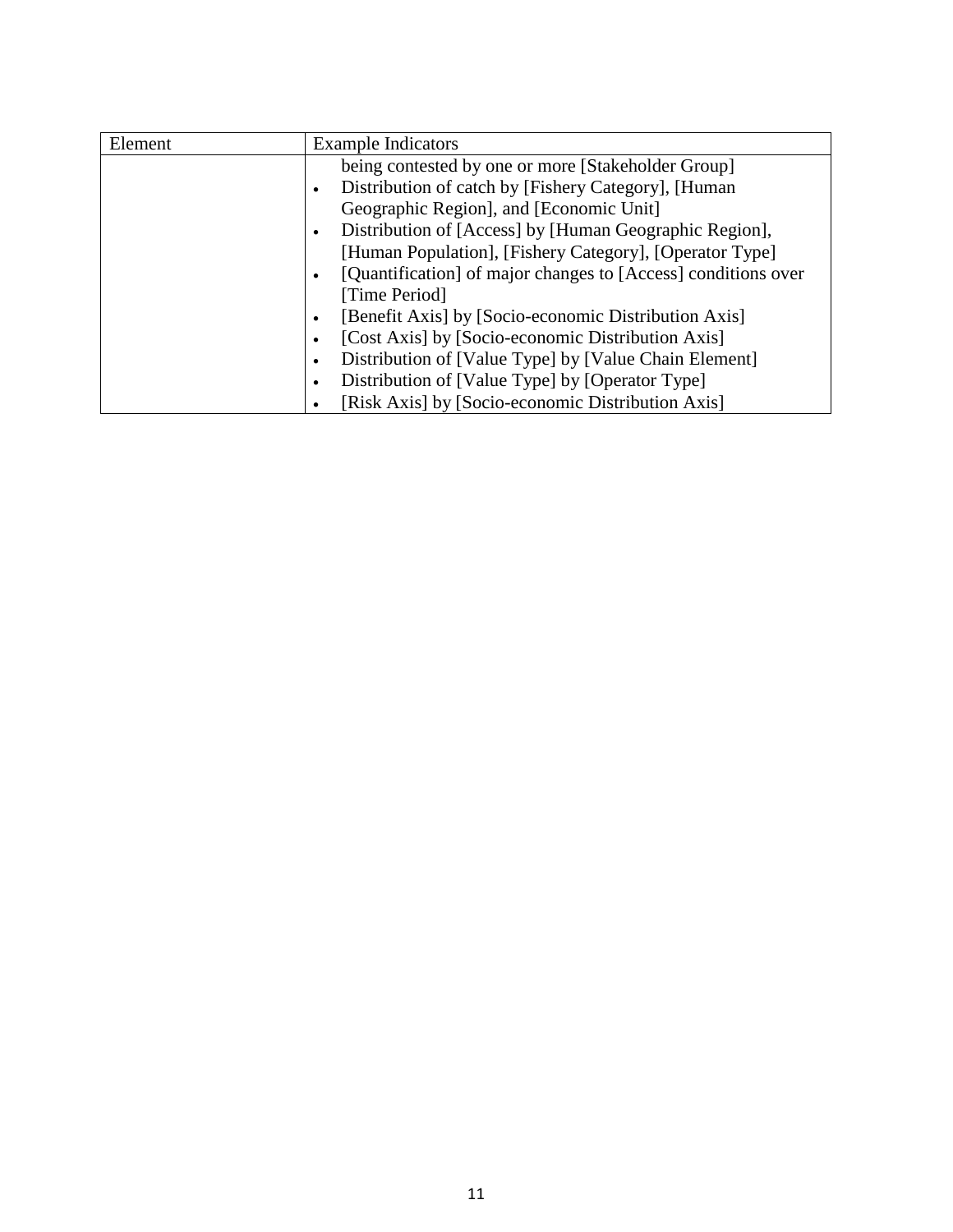| Element                     | <b>Example Indicators</b>                                                     |  |
|-----------------------------|-------------------------------------------------------------------------------|--|
| Poverty & Livelihoods:      | [Qualitative Methods] evidence of subjective perception of the<br>$\bullet$   |  |
| consideration of the        | viability of livelihoods among [Human Population] in [Human                   |  |
| interests of the poor and   | Geographic Region]                                                            |  |
| fishing livelihoods in the  | [Quantification] of [Livelihood Index] by [Occupational Axis]<br>$\bullet$    |  |
| management of the           | [Livelihood Index] applied at [Human Geographic Region]<br>$\bullet$          |  |
| resource                    | [Quantification] of [Social Factor] in fishery-dependent [Human]<br>$\bullet$ |  |
|                             | Geographic Region]                                                            |  |
|                             | [Quantification] of [Social Factor] gains and losses among<br>$\bullet$       |  |
|                             | [Human Population] in [Human Geographic Region]                               |  |
|                             | [Qualitative Methods] evidence of poverty and livelihoods in                  |  |
|                             | $\bullet$                                                                     |  |
|                             | [Human Geographic Region] being taken into account in                         |  |
|                             | [Management Plan]                                                             |  |
|                             | [Experience] and [Education] by [Occupational Axis], [Fishery]<br>$\bullet$   |  |
|                             | Category] and [Gear]                                                          |  |
|                             | [Quantification] of [Labour Tactic]<br>$\bullet$                              |  |
| Women & Gender:             | [Qualitative Methods] evidence of women and gender issues in<br>$\bullet$     |  |
| consideration of the        | [Human Geographic Region] being taken into account in                         |  |
| interests of women and      | [Management Plan]                                                             |  |
| gender issues in the        | [Quantification] of [Experience] of women in [Fishing]<br>$\bullet$           |  |
| management of the           | Category]                                                                     |  |
| resource                    | Quantification of participation in [Fishing Category] by women<br>$\bullet$   |  |
|                             | by [Occupational Axis]                                                        |  |
|                             | Quantification of participation in [Fishing Management<br>$\bullet$           |  |
|                             | Activity] by women by [Occupational Axis]                                     |  |
| <b>Fishing Communities:</b> | [Qualitative Methods] evidence of fishing communities in<br>$\bullet$         |  |
| consideration of the        | [Human Geographic Region] being taken into account in                         |  |
| interests of fishing        | [Management Plan]                                                             |  |
| communities in the          | Value of [Fisheries Related Public Infrastructure] in [Human]<br>$\bullet$    |  |
| management of the           | Geographic Region]                                                            |  |
| resource                    | Value of [Fisheries Related Private Infrastructure] in [Human]                |  |
|                             | Geographic Region]                                                            |  |
|                             | [Quantification] of [Risk Axis] by [Human Geographic Region]                  |  |
|                             | [Qualitative Methods] evidence of [Technological Impacts] on<br>$\bullet$     |  |
|                             | [Human Population] in [Human Geographic Region]                               |  |
| <b>Indigenous Peoples:</b>  | Quantification of participation in [Fishing Category] by<br>$\bullet$         |  |
| consideration of the        | Indigenous Peoples by [Occupational Axis]                                     |  |
| interests of Indigenous     | Quantification of participation in [Fishing Management                        |  |
| peoples in the              | $\bullet$<br>Activity] by Indigenous Peoples                                  |  |
|                             | [Qualitative Methods] evidence of Indigenous Peoples in                       |  |
| management of the           | $\bullet$                                                                     |  |
| resource                    | [Human Geographic Region] being taken into account in                         |  |
|                             | [Management Plan]                                                             |  |

Table A1.9: Social Justice Dimension – Example Indicators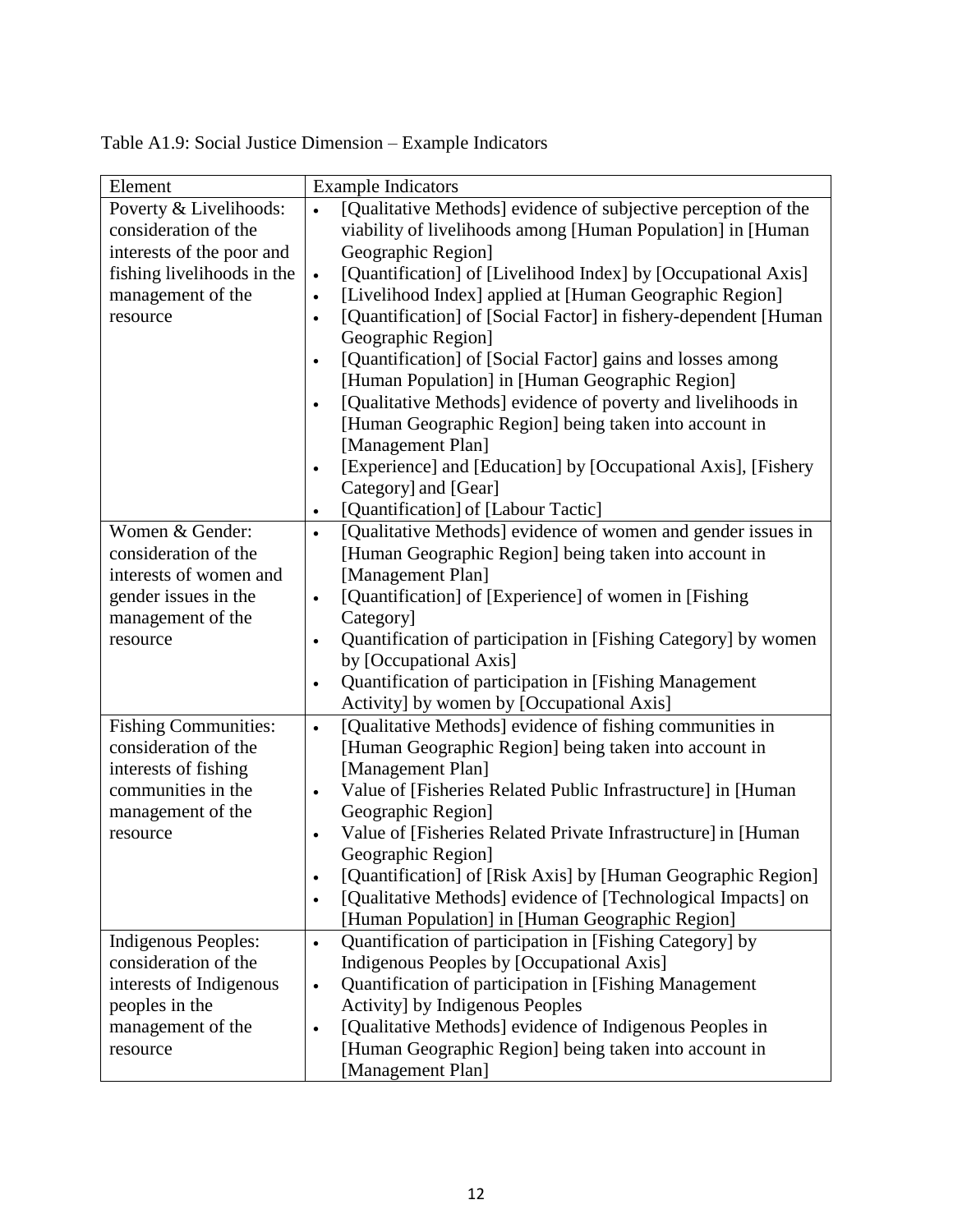| Element                    | <b>Example Indicators</b>                                              |
|----------------------------|------------------------------------------------------------------------|
|                            | [Law] protecting rights of Indigenous Peoples                          |
|                            | [Law] requiring consideration of traditional knowledge of              |
|                            | Indigenous Peoples                                                     |
|                            | [Qualitative Methods] evidence of participation in [General]           |
|                            | Management Activity] by [Fishing Category]                             |
|                            | [Quantification] of [Benefit Axis] by Indigenous group                 |
| <b>Future Generations:</b> | [Quantification] of [Natural Capital] stocks                           |
| consideration of the       | [Quantification] of rate of depletion of [Natural Capital] stocks<br>٠ |
| interests of future        | [Qualitative Methods] evidence of substitutability of human and        |
| generations in the         | physical capital for [Natural Capital] stocks                          |
| management of the          | [Qualitative Methods] evidence of future generations in<br>٠           |
| resource                   | [Human Geographic Region] being taken into account in                  |
|                            | [Management Plan]                                                      |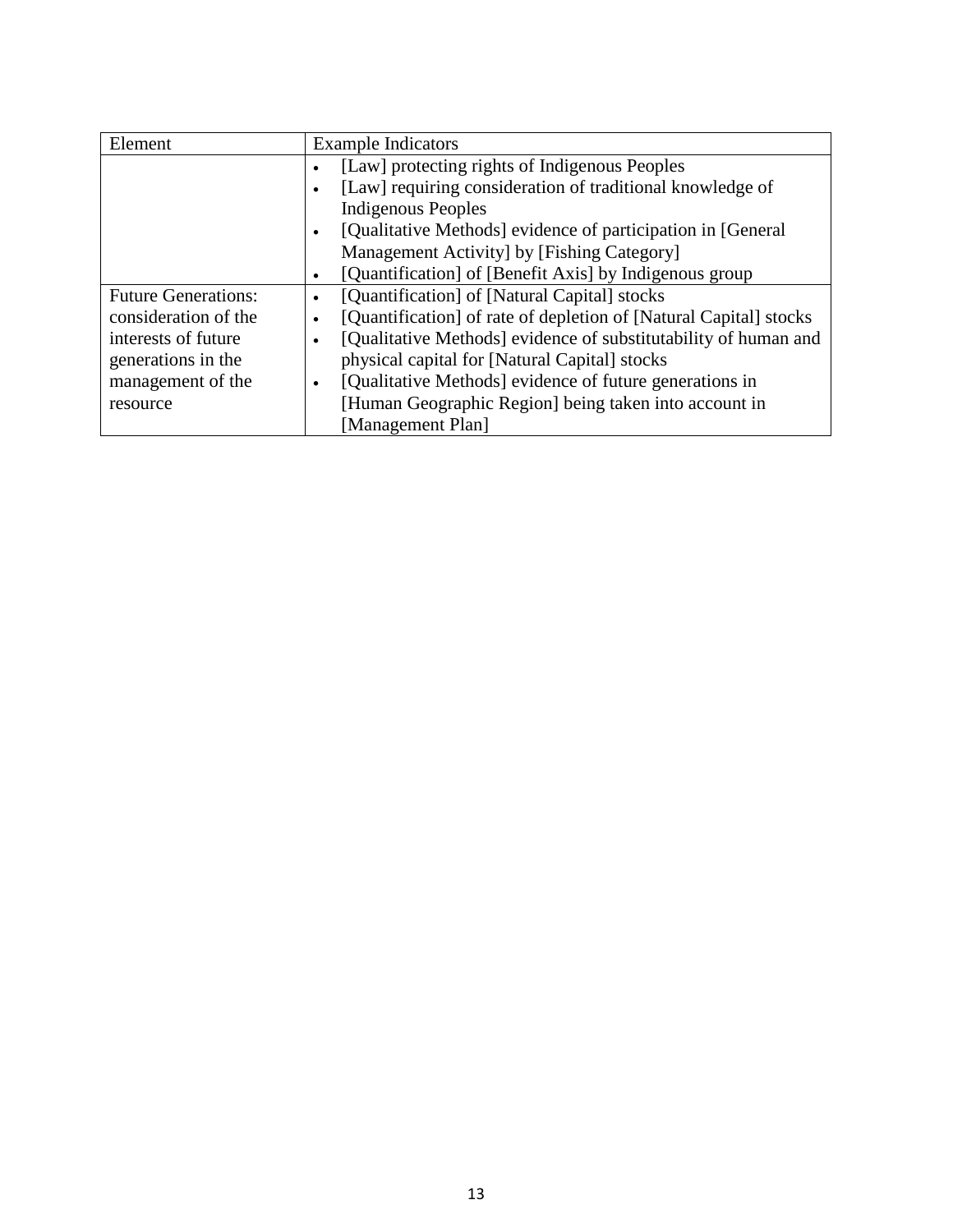Table A1.10: ATTRIBUTES

| Attribute                        | <b>Examples of Attribute</b>                                                                                                                                                                                                                                                 |
|----------------------------------|------------------------------------------------------------------------------------------------------------------------------------------------------------------------------------------------------------------------------------------------------------------------------|
| Access                           | open access; licence; quota; individually allocated<br>access; hereditary right; communal access                                                                                                                                                                             |
| <b>Accountability Criteria</b>   | documented roles and responsibilities; explicit<br>consequences for non-performance of duties; binding<br>commitments to $3rd$ party standards; agreements to<br>adhere to appropriate professional codes of conduct                                                         |
| <b>Accountability Mechanism</b>  | reports and disclosure statements; performance<br>assessments and evaluations; risk assessments; self-<br>regulation; social audits; protests; campaigns                                                                                                                     |
| Accredited Organization Criteria | represents members; requires members to pay an annual<br>due; maintains a duly elected executive; has established<br>and maintains a reporting mechanism; has made<br>required filings and registration with appropriate public<br>bodies; maintains minimum membership size |
| Adjacent                         | within 10 miles; within 100 miles; in province; in<br>country, Exclusive Economic Zone                                                                                                                                                                                       |
| Agreement                        | conditional sales agreement; trust agreement; minimum<br>price agreement; collective agreement; treaty                                                                                                                                                                       |
| <b>Agreement Element</b>         | goals & objectives; terms of reference; statement of<br>roles and responsibilities; duration and renewal<br>conditions; liability and accountability provisions;<br>dispute resolution mechanisms; audit and evaluation<br>conditions                                        |
| Anthropogenic Activity           | harvesting; shipping; tourism and recreation; oil and gas<br>extraction/processing; mining; forestry; aquaculture;<br>construction; residential development                                                                                                                  |
| <b>Assessment Method</b>         | performance based audit; program evaluation; fishery<br>management plan evaluation; third-party fisheries<br>certification assessment; management strategy<br>evaluation; CFRN indicator framework                                                                           |
| <b>Benefit Axis</b>              | employment; access (quota, licence); physical capital<br>(e.g., vessels); income; revenue; food; opportunity                                                                                                                                                                 |
| <b>Biodiversity Indices</b>      | species richness; Shannon's diversity; species<br>assemblage structure; slope of size spectra; abundance<br>of keystone species                                                                                                                                              |
| <b>Biogenic Species</b>          | corals; sponge; crystalline algae; bivalves; oysters;<br>scallops; mussels; sea grass.                                                                                                                                                                                       |
| <b>Certification Standards</b>   | occupational first aid; marine emergency duties;<br>master's ticket; engineer's ticket, post-secondary<br>degree.                                                                                                                                                            |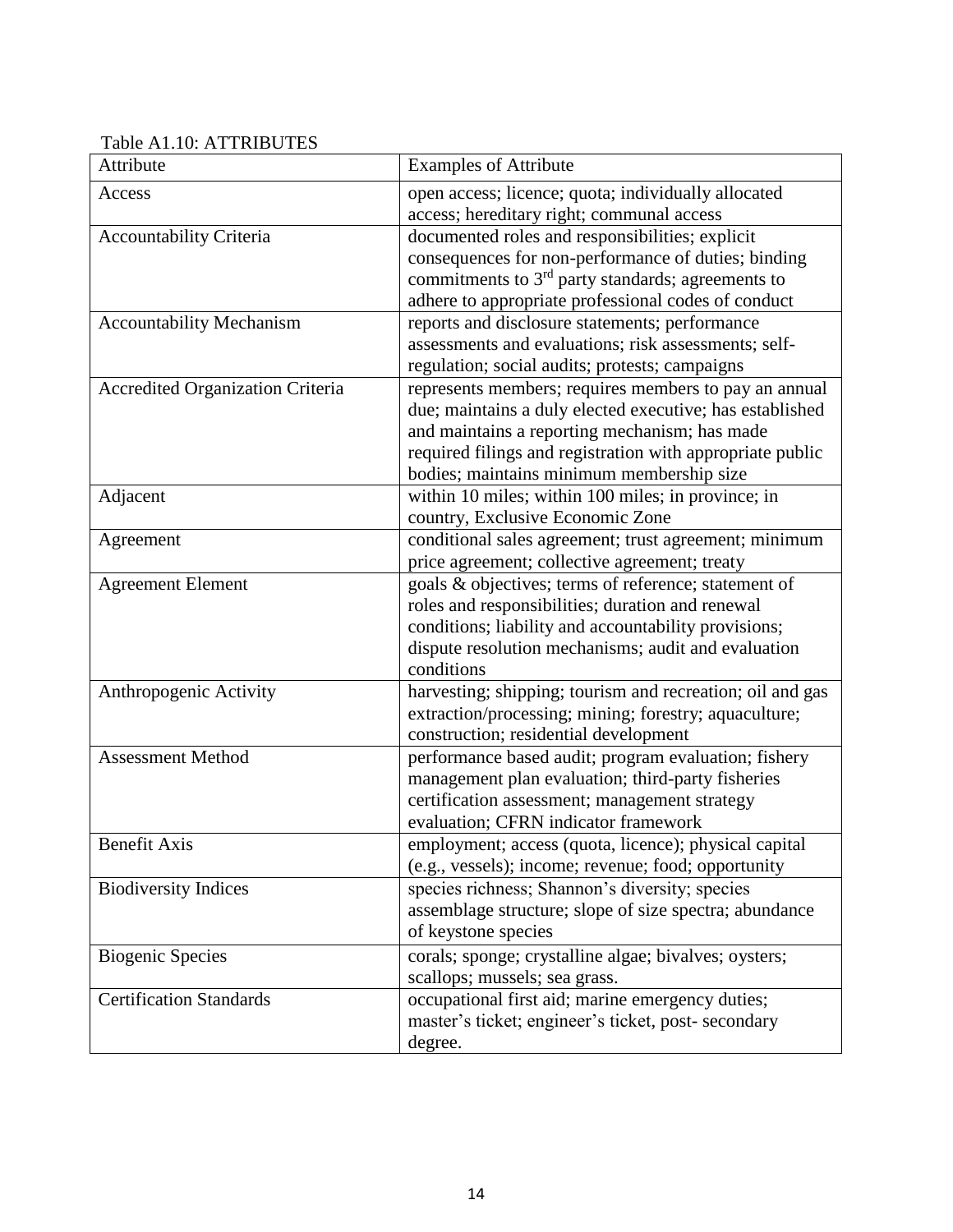| Attribute                             | <b>Examples of Attribute</b>                                                                                                                                                                                                                                                                            |
|---------------------------------------|---------------------------------------------------------------------------------------------------------------------------------------------------------------------------------------------------------------------------------------------------------------------------------------------------------|
| <b>Collaboration Criteria</b>         | power-sharing; information-sharing; shared rule-<br>making; multi-party agreements signed and/or renewed;<br>multi-party management plans                                                                                                                                                               |
| <b>Collaboration Criteria</b>         | power-sharing; information-sharing; shared rule-<br>making; multi-party agreements signed and/or renewed;<br>multi-party management plans; mechanisms for conflict<br>and conflict resolution.                                                                                                          |
| <b>Collaboration Type</b>             | public-private partnerships; private-social partnerships;<br>co-management                                                                                                                                                                                                                              |
| Compensation                          | payment; wage; share; bonus                                                                                                                                                                                                                                                                             |
| Compliance Criteria                   | conformation to rules, regulations, plans, policies,<br>standards, agreements, laws and administrative<br>specifications; requirement of and conformity to<br>covenants of permits, certificates, licenses or leases;<br>penalties in place to address infractions such as fines,<br>seizure of harvest |
| <b>Conflict Resolution Approaches</b> | facilitative approach; mediation; negotiation; arbitration;<br>rights-based court system; rule based processes;<br>transformative approach; interest based approach;<br>evaluative approach; activist approach; narrative<br>approach                                                                   |
| Co-operation Criteria                 | disputed decisions; disputes resolved; availability of<br>third-party conflict resolution services; use of third party<br>conflict resolution services; ministerial intervention                                                                                                                        |
| <b>Cost Axis</b>                      | loss of capital; loss of human life; human health<br>impacts; habitat loss; ecosystem service losses;<br>opportunity costs; foregone revenues                                                                                                                                                           |
| Data                                  | federal fisheries data that does not violate privacy,<br>confidentiality or national security requirements; federal<br>fisheries catch data; federal fisheries stock assessment<br>data; federal fisheries quota transaction data; provincial<br>fisheries processing data; fisheries ownership data    |
| Distribution of Authority             | co-management; collaborative governance; subsidiarity;<br>delegation of powers                                                                                                                                                                                                                          |
| Economic Unit                         | individual; household; enterprise; fishery; industry                                                                                                                                                                                                                                                    |
| <b>Economic Variables</b>             | price; rent; subsidies; externalities; consumer surplus;<br>producer surplus; GDP                                                                                                                                                                                                                       |
| Education                             | primary school, some high school; high school graduate;<br>some postsecondary; postsecondary certificate or<br>diploma; bachelor's degree; master's degree; doctorate's<br>degree                                                                                                                       |
| Efficiency                            | allocative efficiency; productive efficiency; technical                                                                                                                                                                                                                                                 |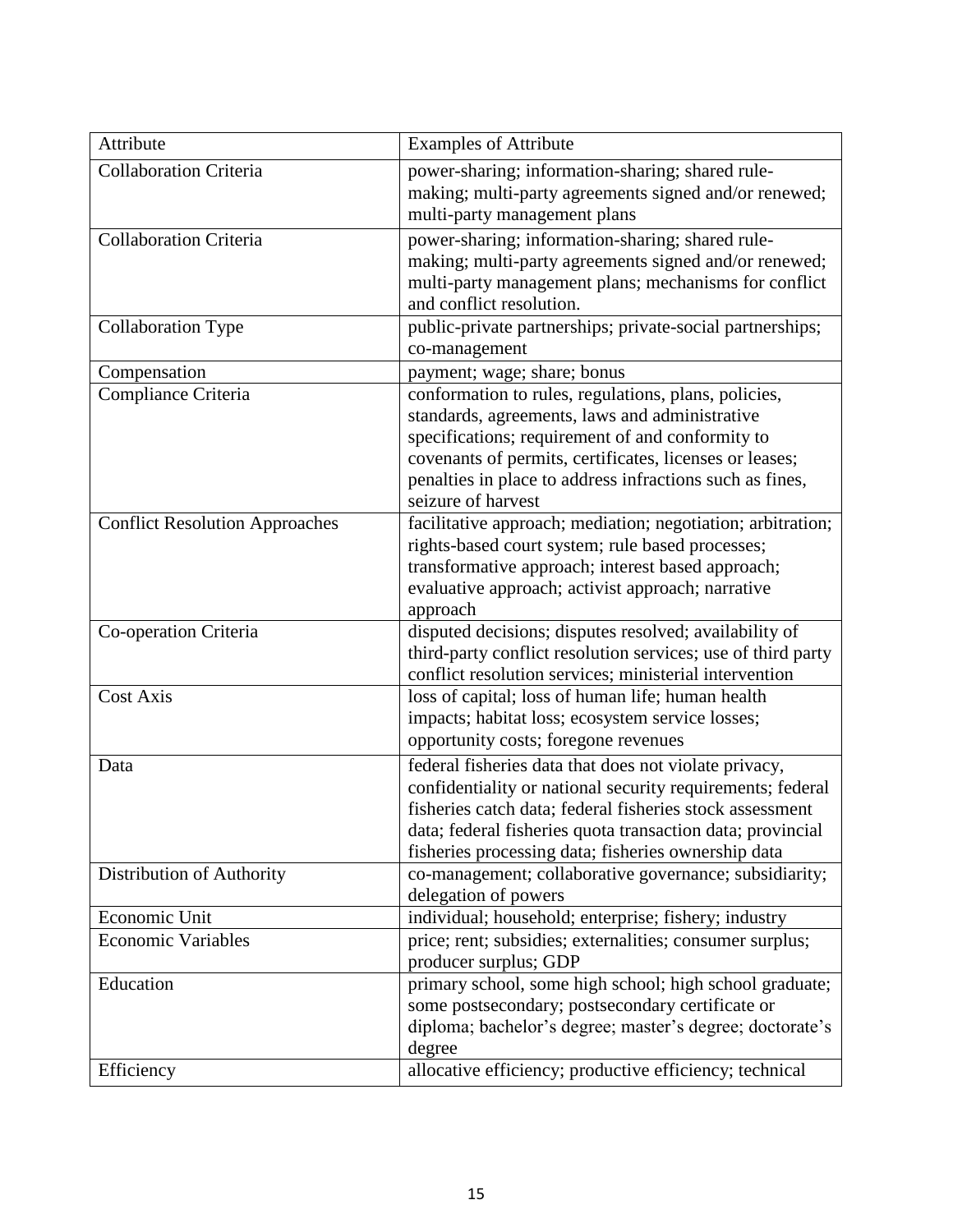| Attribute                                       | <b>Examples of Attribute</b>                                                                                                                                                                                                                                                   |
|-------------------------------------------------|--------------------------------------------------------------------------------------------------------------------------------------------------------------------------------------------------------------------------------------------------------------------------------|
|                                                 | efficiency                                                                                                                                                                                                                                                                     |
| Enforcement                                     | arrest, prosecution, fine, jail term, seizure                                                                                                                                                                                                                                  |
| Eutrophication Indicator                        | nutrient concentrations; Chlorophyll A concentration;<br>index of water clarity; hypoxia; algal blooms; changes                                                                                                                                                                |
|                                                 | phytoplankton communities; fish kills                                                                                                                                                                                                                                          |
| Experience                                      | months or years working in industry; position<br>(deckhand, skipper); fisheries                                                                                                                                                                                                |
| <b>Financial Information</b>                    | licence value; quota value; share value; wages; price;<br>revenues; costs; profits                                                                                                                                                                                             |
| <b>Financial Ratio</b>                          | cash ratio; current ratio; effective tax rate; return on<br>equity; debt to equity; cash flow to debt; price/earnings<br>ratio; dividend yield                                                                                                                                 |
| <b>Fisheries Management Activity</b>            | monitoring; enforcement; stock assessment; research;<br>habitat monitoring; habitat protection; habitat<br>restoration; habitat enhancement; harvest planning;<br>harvest management; evaluation                                                                               |
| <b>Fisheries Related Private Infrastructure</b> | vessels; processing plants; service providers;<br>manufacturers                                                                                                                                                                                                                |
| <b>Fisheries Related Public Infrastructure</b>  | wharves, docks, piers; coast guard facilities; research<br>stations and vessels; stock enhancement facilities                                                                                                                                                                  |
| <b>Fishery Category</b>                         | fishery (by species, multi-species, gear, market); fleet<br>(by vessel size, ownership, gear)                                                                                                                                                                                  |
| <b>Fishery Related Website</b>                  | DFO website; industry association website; community<br>association fisheries website; ENGO fisheries website                                                                                                                                                                  |
| <b>Fishery Status</b>                           | $B_t/B_{target}$ ; $B_t/B_{lim}$ ; $B_t/B_0$ ; probability of extinction;<br>COSEWIC/IUCN designated unit status                                                                                                                                                               |
| <b>Flexibility Criteria</b>                     | adherence to process and precedent; consideration of<br>range, time, change, conditions of uncertainty and<br>favourability; consideration of trigger events, trigger<br>states, decisions and choices; distinguish between<br>flexible, inflexible and degrees of flexibility |
| Food Web Interactions                           | metabolic respiration; energy flow; carbon flow; niche<br>width, diet composition and index of complexity,<br>number of trophic levels, species/life stage size spectra;<br>food web complexity; abundance of alternate prey                                                   |
| Food Web Stability                              | CV of biomass; Eigenvalue from community matrix<br>interactions.                                                                                                                                                                                                               |
| Gear                                            | nets; traps; hooks; longline; trawl; troll; gillnet; seine;<br>trap; hook and line; dive                                                                                                                                                                                       |
| <b>General Management Activity</b>              | regional advisory processes; government budget<br>allocation processes; management agency administration<br>processes; science advisory processes; management                                                                                                                  |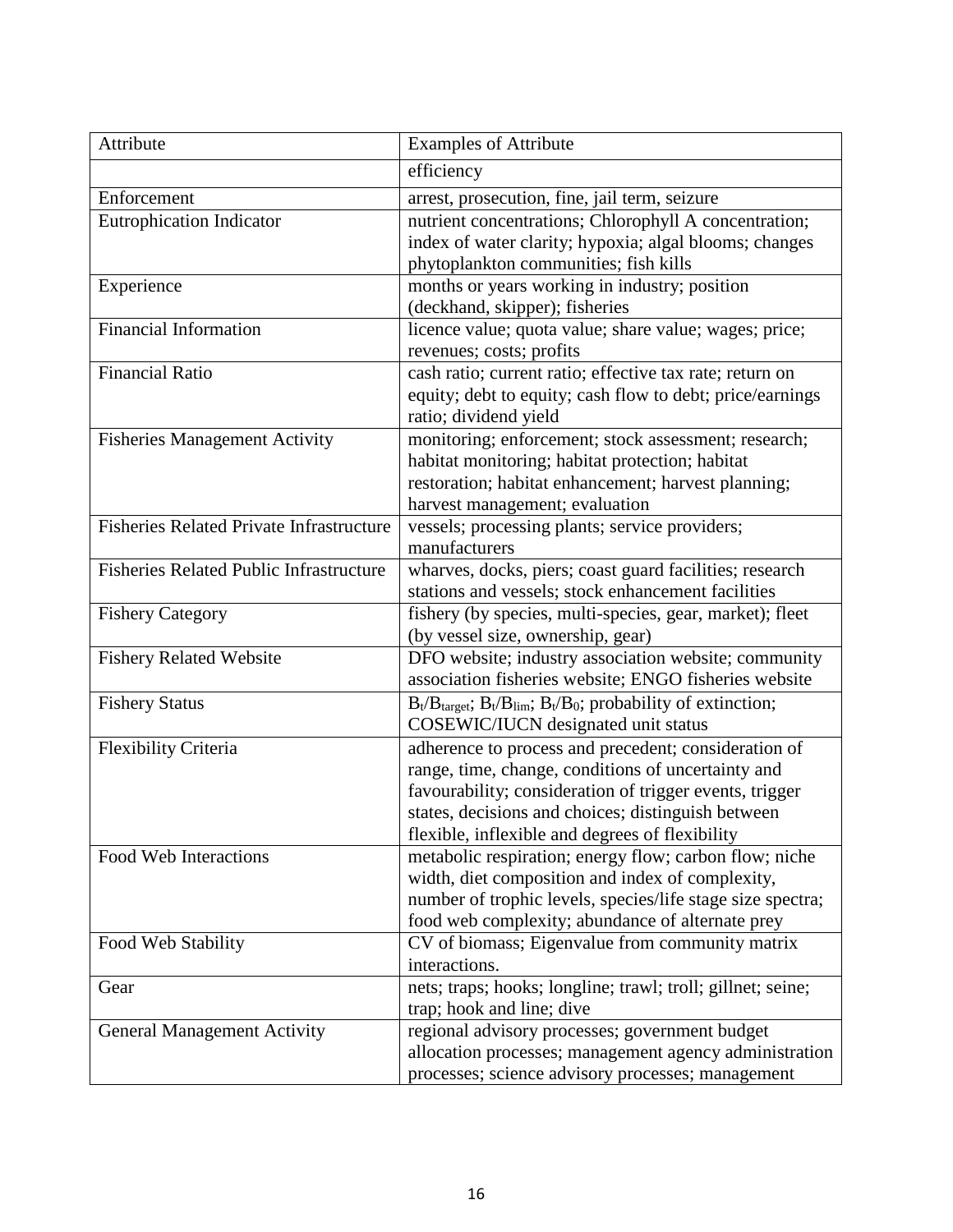| Attribute                                | <b>Examples of Attribute</b>                                                                                                                                                                                                                                                                                                                                                    |
|------------------------------------------|---------------------------------------------------------------------------------------------------------------------------------------------------------------------------------------------------------------------------------------------------------------------------------------------------------------------------------------------------------------------------------|
|                                          | agency hiring processes                                                                                                                                                                                                                                                                                                                                                         |
| <b>Genetic Diversity</b>                 | Gene diversity, Heterozygosity variation and<br>microsatellites and mitochondrial DNA; genetic mixing;<br>genetic sex ratio                                                                                                                                                                                                                                                     |
| Human Geographic Region                  | country; province; region; community; First Nation<br>territory                                                                                                                                                                                                                                                                                                                 |
| <b>Human Population</b>                  | general human population; fisheries participants;<br>aboriginal people; youth; women; men; coastal<br>communities                                                                                                                                                                                                                                                               |
| <b>Inclusivity Criteria</b>              | access to funding; access to other resources; attendance<br>at meetings; participation rates at public hearings; travel<br>time between fishing communities & meeting locations;<br>membership in stakeholder groups                                                                                                                                                            |
| <b>Income Disparity Metric</b>           | Gini coefficient; ratio of highest wage to average wage;<br>proportion below poverty line                                                                                                                                                                                                                                                                                       |
| Index of Abundance                       | CPUE; WPUE; survey estimates; stock assessment<br>biomass/abundance estimates                                                                                                                                                                                                                                                                                                   |
| <b>Information Standards</b>             | allocation decisions include explicit trade-off analysis;<br>decisions include risk assessment; peer review of<br>science; knowledge of legal and regulatory framework;<br>indicators are SMART; use of EBM approaches;<br>application of precautionary approach; incorporation of<br>local and traditional knowledge; multi-disciplinarity;<br>MSE; Bayesian Decision Networks |
| <b>Institutional Arrangement</b>         | legislation; regulation; policy; programs; management<br>structures                                                                                                                                                                                                                                                                                                             |
| Jurisdiction                             | federal; provincial; municipal; First Nation                                                                                                                                                                                                                                                                                                                                    |
| Labour tactic                            | strike; blacklist; boycott, media                                                                                                                                                                                                                                                                                                                                               |
| Law<br>(inclusive of soft and hard laws) | Fisheries Act; Oceans Act; Marine Stewardship Council<br>(MSC) certification; industry association regulations;<br>Aboriginal and treaty rights to fish                                                                                                                                                                                                                         |
| Livelihood Index                         | Sustainable Livelihood Security Index; Economic<br>Security Index                                                                                                                                                                                                                                                                                                               |
| Management Plan                          | Integrated Fisheries Management Plan; marine use plan;<br>land use plan; harvest plan                                                                                                                                                                                                                                                                                           |
| Market Failure                           | corporate concentration; insider trading; undue market<br>control; transfer pricing; price gouging; price-fixing                                                                                                                                                                                                                                                                |
| Mortality                                | Fishing mortality; Target Fishing mortality; Natural Morta<br><b>Incidental Mortality</b>                                                                                                                                                                                                                                                                                       |
| Natural Capital                          | fish; wildlife; forests; water resources; air; energy<br>sources; minerals                                                                                                                                                                                                                                                                                                      |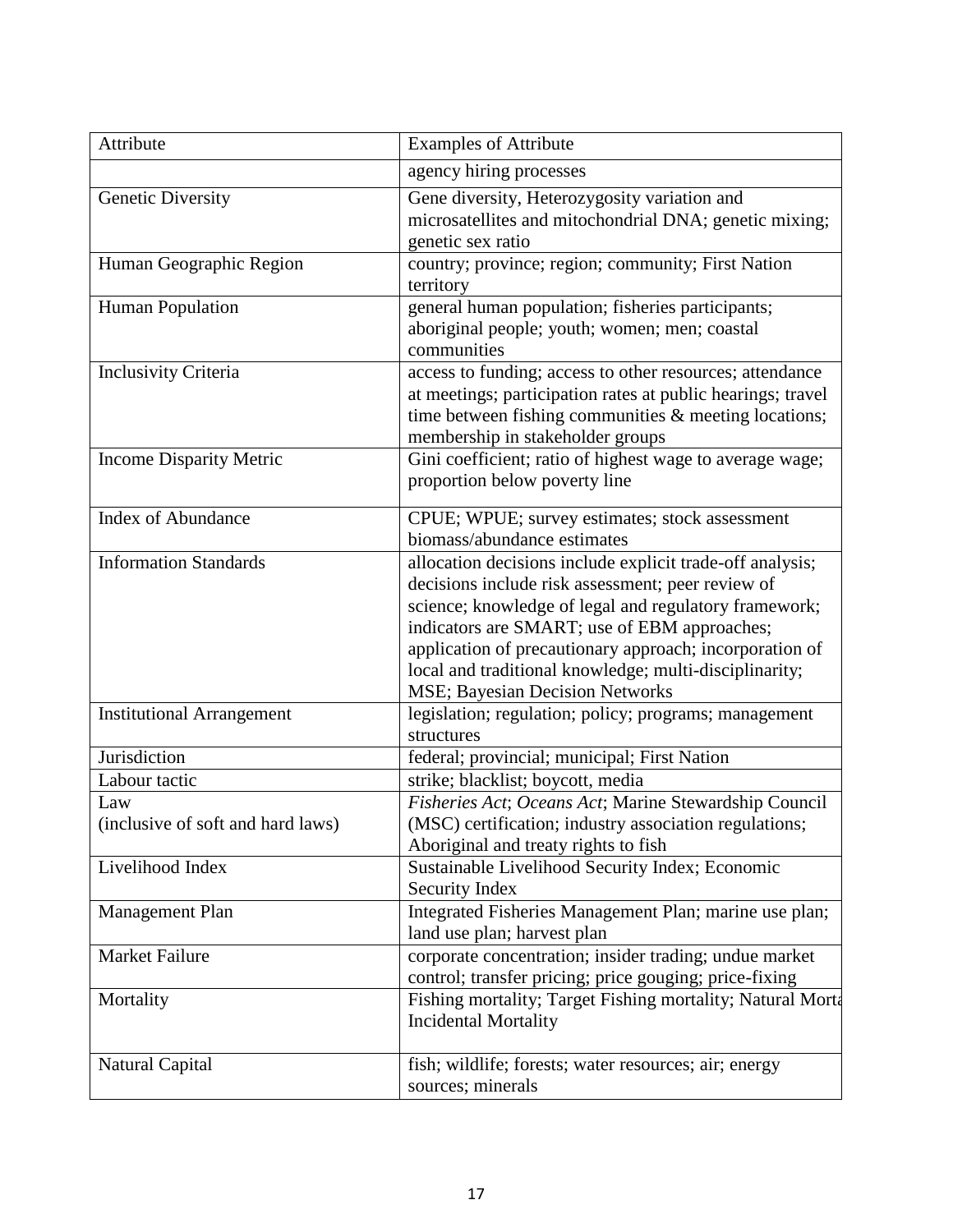| Attribute                            | <b>Examples of Attribute</b>                                                                              |
|--------------------------------------|-----------------------------------------------------------------------------------------------------------|
| Occupational Axis                    | skipper; deckhand; tenderman; diver; shoreworker;<br>technician; fisheries observer; fisheries scientist; |
|                                      | processor; fisheries manager; fisheries researcher                                                        |
| <b>Operator Type</b>                 | processor with fisheries access rights; non-participating                                                 |
|                                      | access owner (investor); owner-operator; active                                                           |
|                                      | fishermen without ownership access                                                                        |
| <b>Organization Condition</b>        | number of; participation rates in; funding for                                                            |
| Organization                         | arts organizations; cultural institutions; social                                                         |
|                                      | organizations; environmental organizations; political                                                     |
|                                      | organizations; industry associations; union                                                               |
| Participant Type                     | representative; delegate; observer; expert; facilitator                                                   |
| Phenotypic Diversity                 | phenotypic variation in measurable characteristics;                                                       |
|                                      | maturation-at-age; size-at-age; phenotypic sex ratio,                                                     |
|                                      | meristics.                                                                                                |
| Pollution                            | thermal & heated water; sewage; debris; oil discharge;                                                    |
|                                      | noise; light                                                                                              |
| Power Dynamics Criteria              | sources of power imbalances (personal, relational, data,                                                  |
|                                      | technological, professional, structural, educational,                                                     |
|                                      | capacity etc.); types of power relations (citizen,                                                        |
|                                      | delegated or power over, partnership or power with,                                                       |
|                                      | powerless, empowered, coercive, cooperative); power                                                       |
|                                      | holders                                                                                                   |
| Predictability Criteria              | clearly established and communicated processes for                                                        |
|                                      | decision making; following plain meaning of a process                                                     |
|                                      | or provision; pursue process as it was intended by                                                        |
|                                      | drafters; follow precedent                                                                                |
| Processing Type                      | fresh; fresh-frozen; frozen-at-sea; smoked; fish product                                                  |
|                                      | (e.g., surimi); canned; fishmeal                                                                          |
| <b>Product Category</b>              | landed; processed; available for sale; consumed;                                                          |
|                                      | exported from                                                                                             |
| <b>Qualitative Methods</b>           | survey; focus group; interview; public hearing; public                                                    |
|                                      | inquiry; study; legal proceedings; media article                                                          |
| Quantification                       | proportion; number; frequency; total area; total volume;                                                  |
|                                      | presence/absence; ratio                                                                                   |
| <b>Recruitment Dynamics</b>          | shape of recruitment curve; compensation or                                                               |
|                                      | depensation; changes in average recruitment                                                               |
| <b>Reference Points</b>              | limit reference points; upper reference points; target                                                    |
|                                      | reference points                                                                                          |
| <b>Regime Shift Indicators</b>       | changes in trophic level; changes in individual size; end-                                                |
|                                      | to-end ecosystem models; ecosystem exploitation index;                                                    |
|                                      | water acidification; changes in water/air temperature.                                                    |
| <b>Resource Demographic Category</b> | species; population; stock; size; sex; age; class.                                                        |
|                                      |                                                                                                           |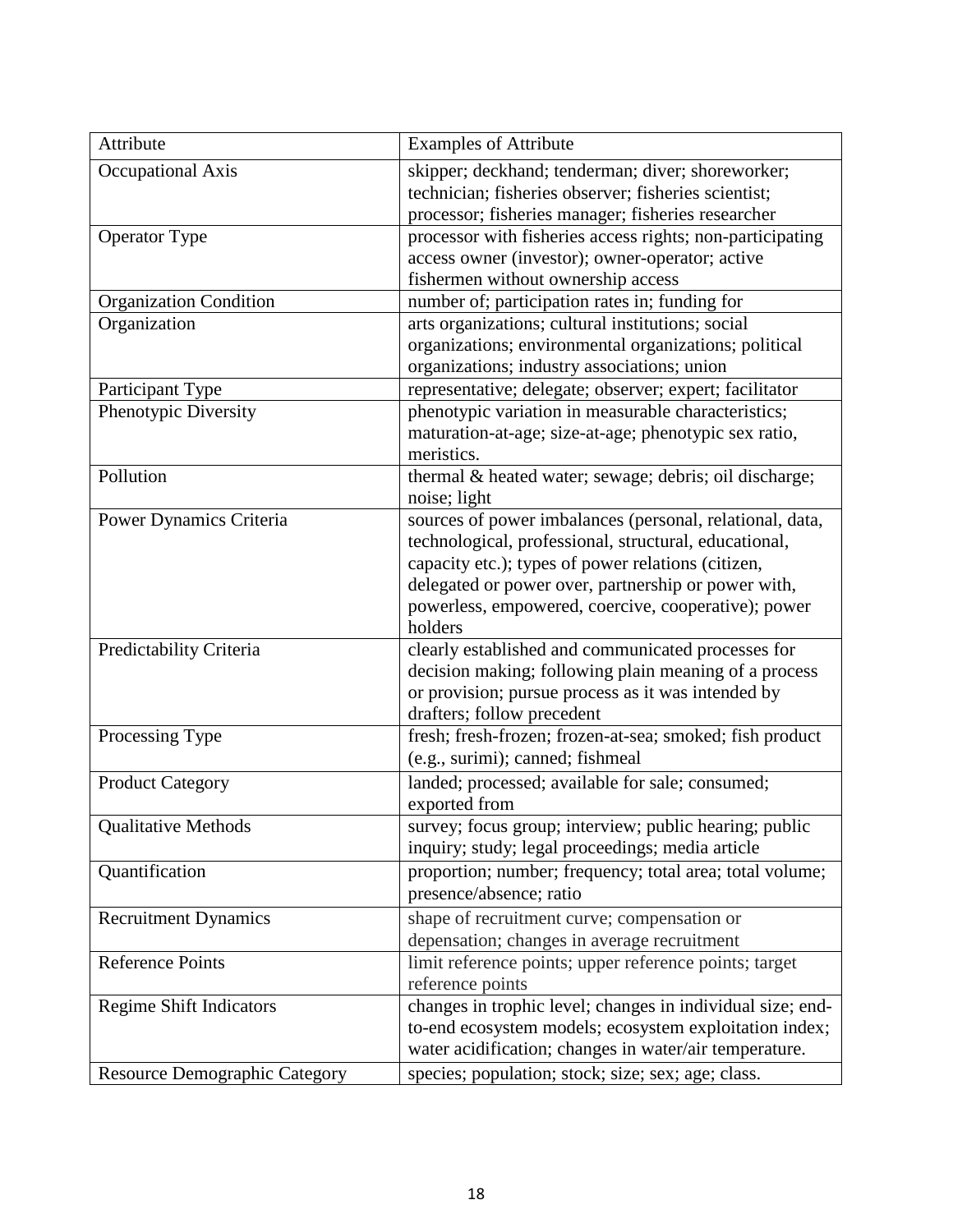| Attribute                        | <b>Examples of Attribute</b>                                |
|----------------------------------|-------------------------------------------------------------|
| Resource Geographic Region       | province; country; Exclusive Economic Zone; region;         |
|                                  | management area; marine area; river system; lake;           |
|                                  | watershed                                                   |
| <b>Risk Axis</b>                 | ecological; financial; economic; health; cultural           |
| <b>Rule Level</b>                | constitutional level; collective level; operational level   |
| Seafood                          | by species grouping (e.g., salmon, groundfish); species     |
|                                  | (e.g., chum salmon, prawns); gear and species               |
|                                  | (e.g., gillnet-caught chum salmon)                          |
| Sector                           | commercial; recreational; food; cultural                    |
| Services                         | education; housing; daycare; medical care                   |
| <b>Social Factor</b>             | suicide rate; infant mortality rate; unemployment rate;     |
|                                  | migration rate; employment rate; life expectancy; real      |
|                                  | per capita income; job satisfaction level employment        |
|                                  | rate; life expectancy; real per capita income; job          |
|                                  | satisfaction level                                          |
| Socio-economic Distribution Axis | gender; age; sector; fishery; region; community;            |
|                                  | enterprise; vessel; harvester; individual                   |
| <b>Stakeholder Group</b>         | Indigenous communities; processors; trade unions;           |
|                                  | fishermen's associations; industry associations;            |
|                                  | recreational users; regional government; community          |
|                                  | groups; environmental interests; provincial government      |
| Support                          | financial; human resources; technical; logistical           |
| <b>Technological Impacts</b>     | deskilling; loss of customary or traditional knowledge;     |
|                                  | generation gaps; job losses                                 |
| <b>Time Period</b>               | day; week, month; season; year; decade; century             |
| Trade-off Criteria               | qualitative and quantitative frameworks to discuss trade-   |
|                                  | offs; clarified decision context; clear statement of and    |
|                                  | justification for trade-offs; evaluation and selection of   |
|                                  | trade-offs; assignment of ranks or preferences for          |
|                                  | alternatives; estimation of risk (objective and subjective) |
| <b>Transparency Criteria</b>     | availability of information; usability of available         |
|                                  | information; public release of rationale for decision       |
| <b>Value Chain Element</b>       | producer; processor; buyer; wholesaler; retailer;           |
|                                  | consumer; investor                                          |
| Value Type                       | landed value; export value; wholesale value; retail value   |
| Wellbeing Index                  | OECD Better Life Index; Genuine Progress Index;             |
|                                  | Gross National Happiness; Human Development Index           |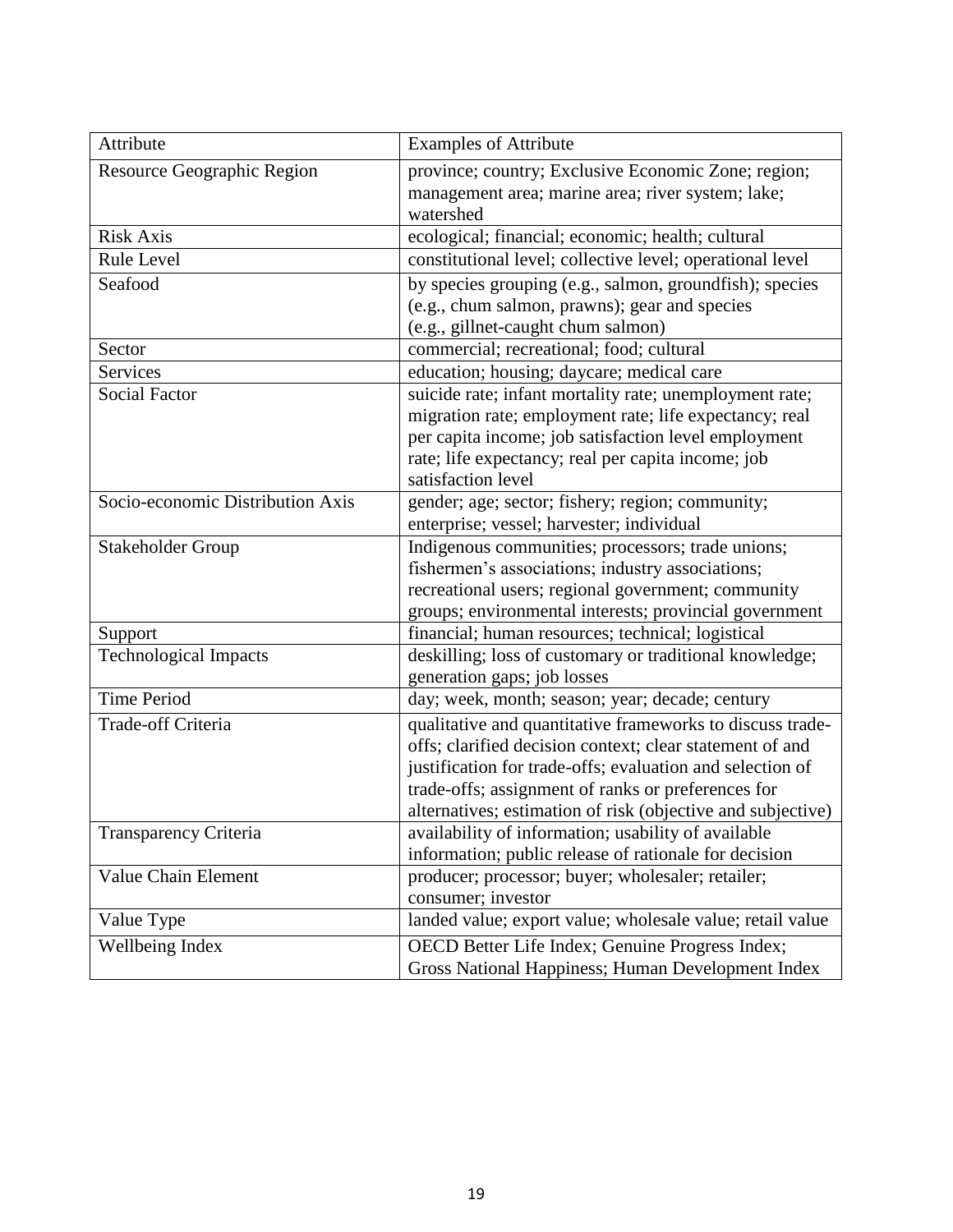# **Appendix 2**. Evaluation Framework for Sustainable Fisheries 2.4 – Sample Research Questions.

| <b>Element</b>                           | <b>Questions</b>                                                                                                                                                                                                                                                                                                                                                                                                                                                                                                                                                                                                |
|------------------------------------------|-----------------------------------------------------------------------------------------------------------------------------------------------------------------------------------------------------------------------------------------------------------------------------------------------------------------------------------------------------------------------------------------------------------------------------------------------------------------------------------------------------------------------------------------------------------------------------------------------------------------|
| Productivity                             | Have the appropriate metrics of productivity been identified for the population (e.g.<br>abundance, biomass, spawner density (egg production), growth rate, body size, body<br>condition, age structure, gonadal somatic index, mortality)? Are these metrics<br>measured, monitored, known, estimated? How are these metrics measured, monitored,<br>estimated? Are constraints on harvesting and incidental mortality, e.g. limit reference<br>points, appropriately used to achieve maximum sustainable yield (MSY) and avoid<br>growth and recruitment overfishing?                                         |
| Spatial and Temporal<br><b>Dynamics</b>  | Have spatial scales of population organization been identified (e.g. single site, multiple<br>sites, regions)? Has the range of a population's distribution at different spatial scales<br>been identified? Do identified spatial scales match up with the spatial scale of<br>management and assessments? Are migration routes variable over time and space<br>(e.g. annually, in-season)? What vital rates (e.g., recruitment, mortality, survival,<br>fecundity, dispersal of larvae), or dynamic variables can influence the spatial<br>distribution of a populations? Are rates/migration routes measured? |
| Phenotypic & Genetic<br><b>Diversity</b> | Has a scale of population unit been established (e.g., conservation units, runtime<br>groups, life history groups)? Are life-history traits (e.g. age-at-maturity) quantified and<br>monitored? Is genetic variability within a population measured?                                                                                                                                                                                                                                                                                                                                                            |
| <b>Substrate Quality</b>                 | Has the nature, type, and extent of important habitat substrate been identified,<br>quantified and monitored for all stages of life cycle? Are substrate quality variables (e.g.<br>dominant substrate, substrate material, substrate size, presence of riffles and pools)<br>monitored?                                                                                                                                                                                                                                                                                                                        |
| <b>Water Quality</b>                     | Have water quality standards been identified? Are water quality variables (e.g.<br>dissolved oxygen, pH, conductivity, salinity, temperature, and dissolved organic<br>carbon) monitored?                                                                                                                                                                                                                                                                                                                                                                                                                       |
| <b>Productive Capacity</b>               | Have the physical and biological characteristics of the habitat been identified? Have<br>key parameters been identified to quantify the capacity of a habitat (e.g. population<br>carrying capacity, production rate, biodiversity)? Are these parameters measured,<br>estimated and monitored? Have historic changes to habitat capacity been identified?                                                                                                                                                                                                                                                      |
| Biodiversity                             | Have the key measures of biodiversity been identified? How many species are in the<br>ecosystem (e.g. species richness, evenness and density, the Simpson index and<br>Shannon index) monitored? Is species richness (number of species), evenness (how<br>evenly distributed are species Are indices of biodiversity calculated (e.g., Simpson's<br>Index, Shannon's Index)?                                                                                                                                                                                                                                   |
| Food Webs                                | Have food chains, food webs and energy flows between trophic levels been identified<br>within the ecosystem. What is the length of the food chains that make up the<br>ecosystem foodweb? Are there keystone species? Are there known disruptions to food<br>webs (e.g., discard events, major die-offs, extirpations, predator-prey interactions).<br>Trophic cascades?                                                                                                                                                                                                                                        |

Ecological Domain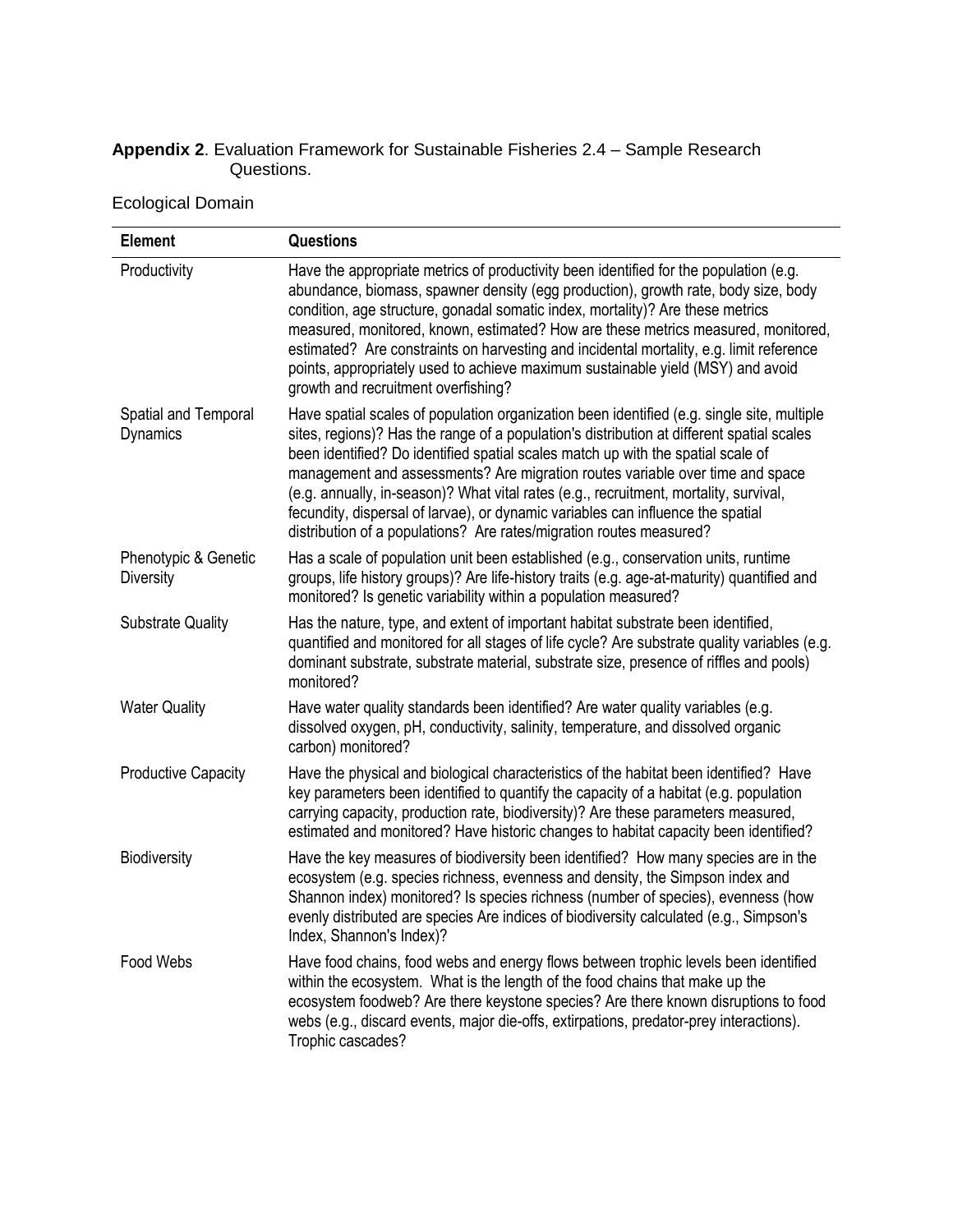| <b>Element</b> | <b>Questions</b>                                                                                                                                                                                                                                                                        |
|----------------|-----------------------------------------------------------------------------------------------------------------------------------------------------------------------------------------------------------------------------------------------------------------------------------------|
| Regime Shifts  | Is there identification of historical or potential future regime shifts in the ecosystem?<br>Are indicators for regime shifts identified and monitored? Have there been any long-<br>term ecosystem reorganizations (e.g., change in dominant species, change in primary<br>producers)? |

# Social and Economic Domain

| <b>Element</b>              | Questions                                                                                                                                                                                                                                                                                                                                                                                                                                                                                                                                                |
|-----------------------------|----------------------------------------------------------------------------------------------------------------------------------------------------------------------------------------------------------------------------------------------------------------------------------------------------------------------------------------------------------------------------------------------------------------------------------------------------------------------------------------------------------------------------------------------------------|
| <b>Material Wellbeing</b>   | Are basic necessities for life acknowledged within the fisheries management system -<br>access to food in particular? Are basic necessities of life available - water, food,<br>shelter?                                                                                                                                                                                                                                                                                                                                                                 |
| <b>Relational Wellbeing</b> | Does the fisheries management system recognize and support the development and<br>maintenance of healthy social networks, or does it promote an adversarial approach<br>that breaks down networks? Does the management agency have good working<br>relationships with fishery participants and fishery stakeholders?                                                                                                                                                                                                                                     |
| Subjective Wellbeing        | Do participants in the fishery have a positive view of their fishery and their participation<br>in the fishery? Does the society at large view the fishery and fishery participants<br>positively? Is there a positive view of the management agency by fishery participants<br>and society at large? Does the management agency have a positive view of the fishery<br>and fishery participants?                                                                                                                                                        |
| Efficiency                  | Is there a commitment to efficient fisheries operations that are not wasteful and do not<br>displace costs onto other participants or society at large? Is there an excessive amount<br>of discard mortality? Is the fishing fleet highly polluting? Does the type of fishing (gear,<br>timing) result in product that is of a much lower value than could be achieved with other<br>fishing methods?                                                                                                                                                    |
| Viability                   | Are the majority of enterprises at all stages of the value chain, from harvester to off<br>loader to processor to retailer to support services (e.g., boat works, gear suppliers) able<br>to earn a living wage and sufficient income to reinvest and sustain their enterprise over<br>the medium and long term?                                                                                                                                                                                                                                         |
| Equity                      | Is there consideration of the distribution of the costs and benefits associated with<br>management decisions? Is there a full cost accounting approach taken that recognizes<br>not just revenue but also operating costs and income of participants in the fishery?                                                                                                                                                                                                                                                                                     |
| Poverty & Livelihoods       | Is there consideration of who will bear the majority of the costs associated with<br>management decisions and if there are individuals or groups that will bear a<br>disproportionate cost? Will those least able to bear additional costs or reduced income<br>be negatively impacted? Do people have opportunities to have a sustained livelihood<br>within the fishery? Are participants able to earn a living in a meaningful way that<br>encompasses the capabilities, assets, income and activities required to secure the<br>necessities of life? |
| Women & Gender              | Is there consideration of the impact of fisheries management decisions on women? Are<br>management decisions taken with consideration of the jobs that women traditionally<br>occupy in the fishery?                                                                                                                                                                                                                                                                                                                                                     |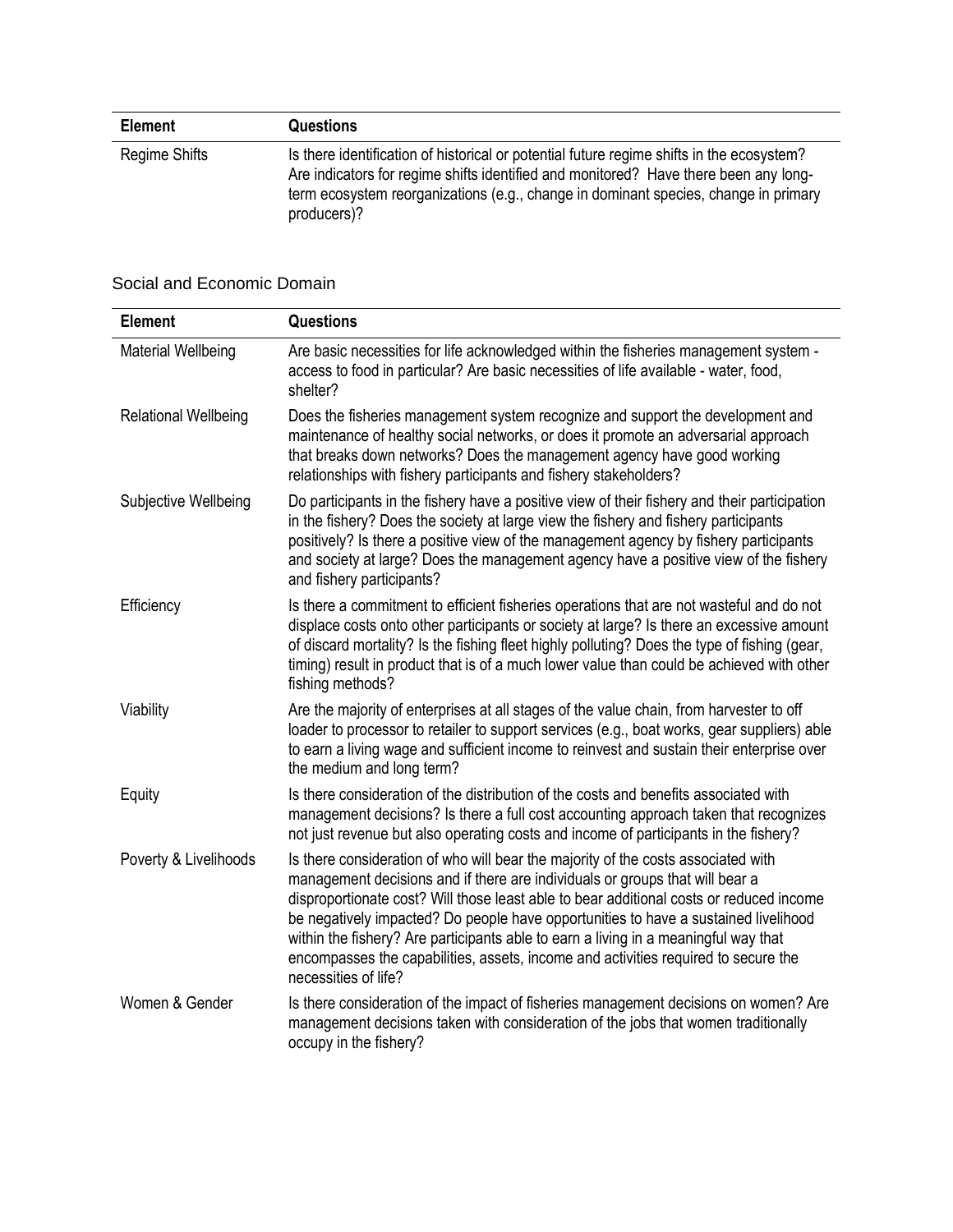| <b>Element</b>             | <b>Questions</b>                                                                                                                                                                                                                             |
|----------------------------|----------------------------------------------------------------------------------------------------------------------------------------------------------------------------------------------------------------------------------------------|
| <b>Fishing Communities</b> | Is there regional and place-based analysis of the consequences and impacts of<br>fisheries management? Are the impacts of management decisions considered on the<br>basis of individual communities?                                         |
| Indigenous Peoples         | Is there recognition of the rights of indigenous peoples? Are there mechanisms in place<br>to ensure meaningful participation of indigenous peoples in management activities?                                                                |
| <b>Future Generations</b>  | Is there consideration of the impacts on youth and on future generations? Are there<br>mechanisms to ensure intergenerational transfer of knowledge, skills and assets? Are<br>the long term consequences of fisheries management addressed? |

# Governance Domain

| <b>Element</b> | <b>Questions</b>                                                                                                                                                                                                                                                                                                                                                                                                 |
|----------------|------------------------------------------------------------------------------------------------------------------------------------------------------------------------------------------------------------------------------------------------------------------------------------------------------------------------------------------------------------------------------------------------------------------|
| Purpose        | What is the process intended to accomplish, why does it exist? What are the main<br>ecological, social and economic goals and objectives of the process? Who established<br>the goals and objectives, the management authority, stakeholders and other parties or<br>some combination of both?                                                                                                                   |
| Scope          | Who is involved in the process? Who are the main players, in terms of groups or<br>individuals that participate? Is the process geographically bounded, and if so, how are<br>those boundaries defined? What are the timelines involved? Is documentation relating<br>to the process available? When was the process established?                                                                                |
| Rules          | Is the process grounded in explicit policies, laws or regulatory frameworks? Does the<br>process have a written or commonly understood vision or mandate? Are there<br>operating agreements and/or terms of reference to guide how participants in the<br>process interact and behave? How is success or failure in relation to goals and<br>objectives to be measured and who decided the measurement criteria? |
| Resources      | What resources are available to support the process? This includes human resources,<br>e.g. dedicated staff, consultants and support services, technical resources and financial<br>resources. Who provides resources, the management agency, other parties or both?                                                                                                                                             |
| Collaborative  | How does the process support the ability of parties to work together towards a common<br>goal or set of goals? Is there access to professional facilitation, dispute resolution<br>mechanisms, or methods such as structured decision-making? Is there a "level playing<br>field". If not what methods are used to address imbalances between participants?                                                      |
| Transparent    | Is all the necessary information available to participants to support informed decision-<br>making? Is the rationale behind decisions clearly stated and made widely available?<br>Do all parties have support to understand technical information on which decisions<br>depend? Are trade offs (ex. among domains and dimensions) explicitly discussed and<br>represented?                                      |
| Inclusive      | Are all parties with a legitimate interest involved in the process? Are resources<br>provided to ensure that participants can be involved without disadvantage due to lack<br>of financial, human or technical resources?                                                                                                                                                                                        |
| Predictable    | Does the process operate according to clearly defined principles and rules that all<br>parties understand and have agreed to? Are decisions consistent with those rules?                                                                                                                                                                                                                                         |